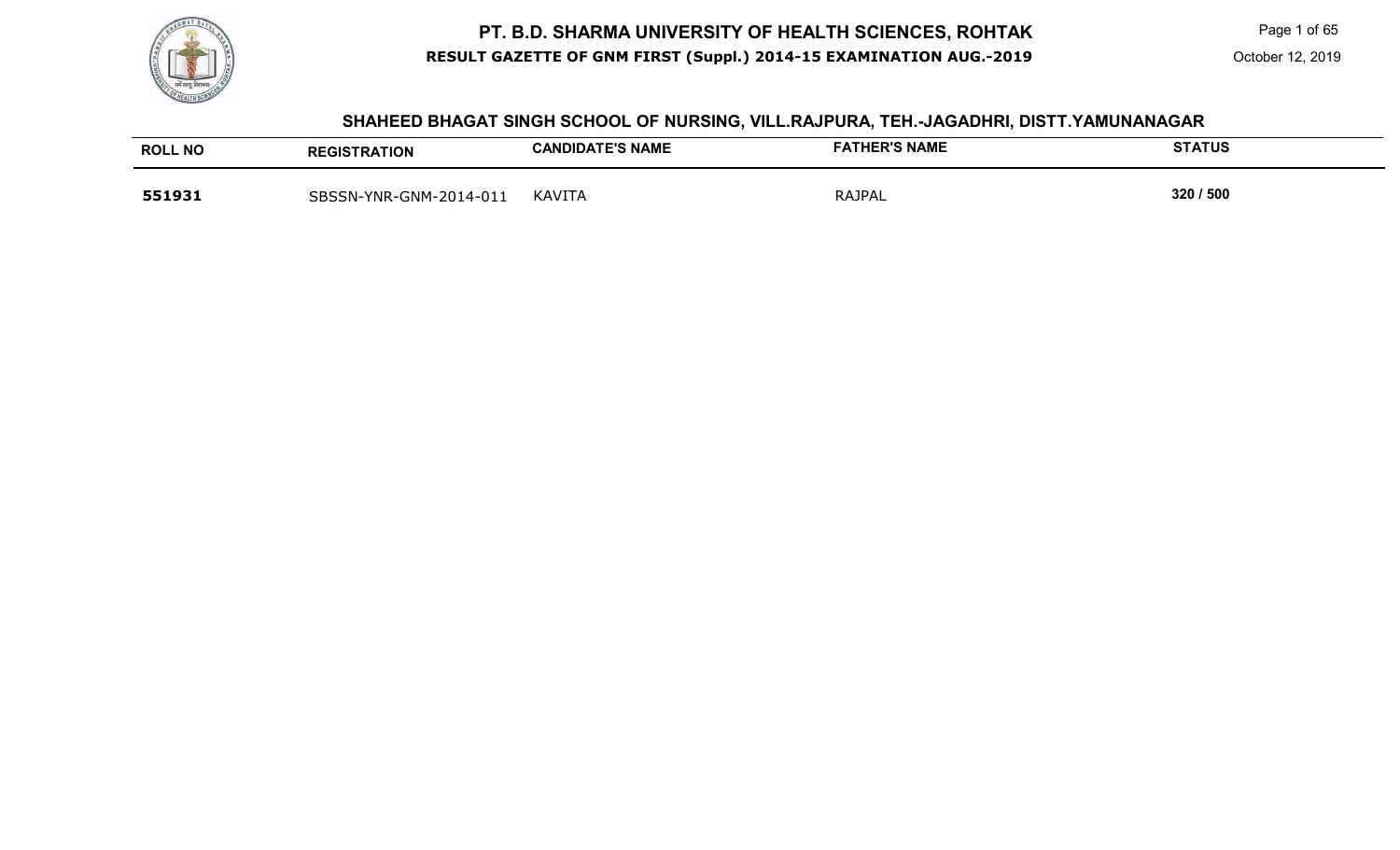

 Page 2 of 65 October 12, 2019

# **LAL BAHADURSHASTRI SCHOOL OF NURSING,YAMUNA NAGAR**

| <b>ROLL NO</b> | <b>REGISTRATION</b>    | <b>CANDIDATE'S NAME</b> | <b>FATHER'S NAME</b> | <b>STATUS</b>  |
|----------------|------------------------|-------------------------|----------------------|----------------|
| 552091         | LBSSN-YNR-GNM-2014-011 | KOMAL                   | <b>KARAM CHAND</b>   | <b>R-GN-03</b> |
| 552092         | LBSSN-YNR-GNM-2014-016 | <b>NEHA</b>             | <b>RAMESH KUMAR</b>  | 314 / 500      |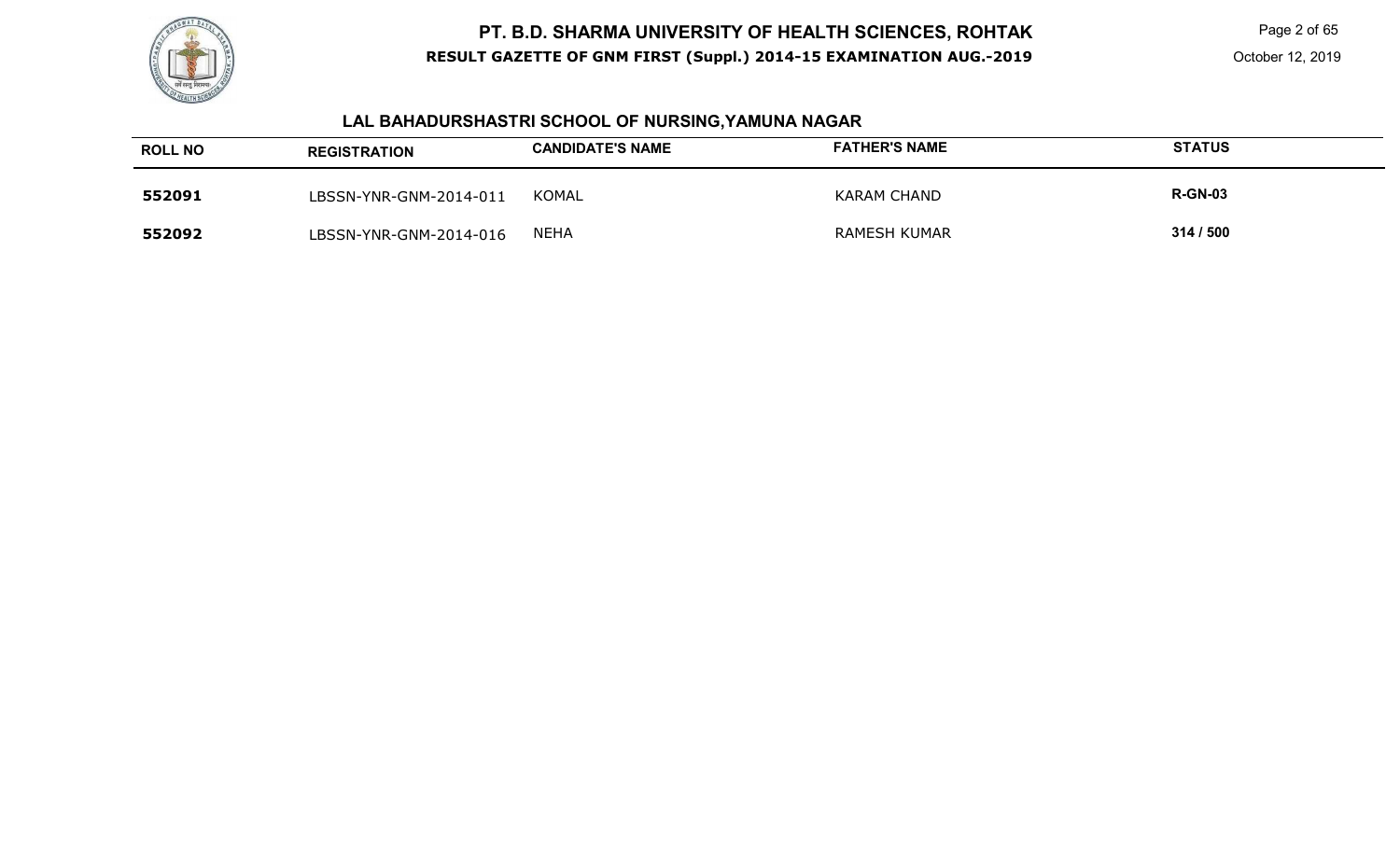

 Page 3 of 65 October 12, 2019

#### **SWAMI DEVI DAYAL SCHOOL OF NURSING BARWALA PANCHKULA**

| <b>ROLL NO</b> | <b>REGISTRATION</b>    | <b>CANDIDATE'S NAME</b> | <b>FATHER'S NAME</b>  | <b>STATUS</b>  |
|----------------|------------------------|-------------------------|-----------------------|----------------|
| 552201         | CSN-SNP-GNM-2014-012   | <b>NEHA RANI</b>        | <b>SUKHBIR SINGH</b>  | <b>R-GN-01</b> |
| 552202         | SDDSN-PKL-GNM-2014-004 | <b>BINDER KAUR</b>      | <b>KASHMIRI LAL</b>   | 282 / 500      |
| 552203         | SDDSN-PKL-GNM-2014-005 | <b>BHAVNEET KAUR</b>    | AJEET SINGH           | 323/500        |
| 552204         | SDDSN-PKL-GNM-2014-009 | GINNI                   | <b>SURINDER KUMAR</b> | 279 / 500      |
| 552205         | SDDSN-PKL-GNM-2014-021 | PRIYANKA DEVI           | SURENDER PAL          | 308 / 500      |
| 552206         | SDDSN-PKL-GNM-2014-025 | RAJNI RANI              | <b>ASHOK KUMAR</b>    | 319 / 500      |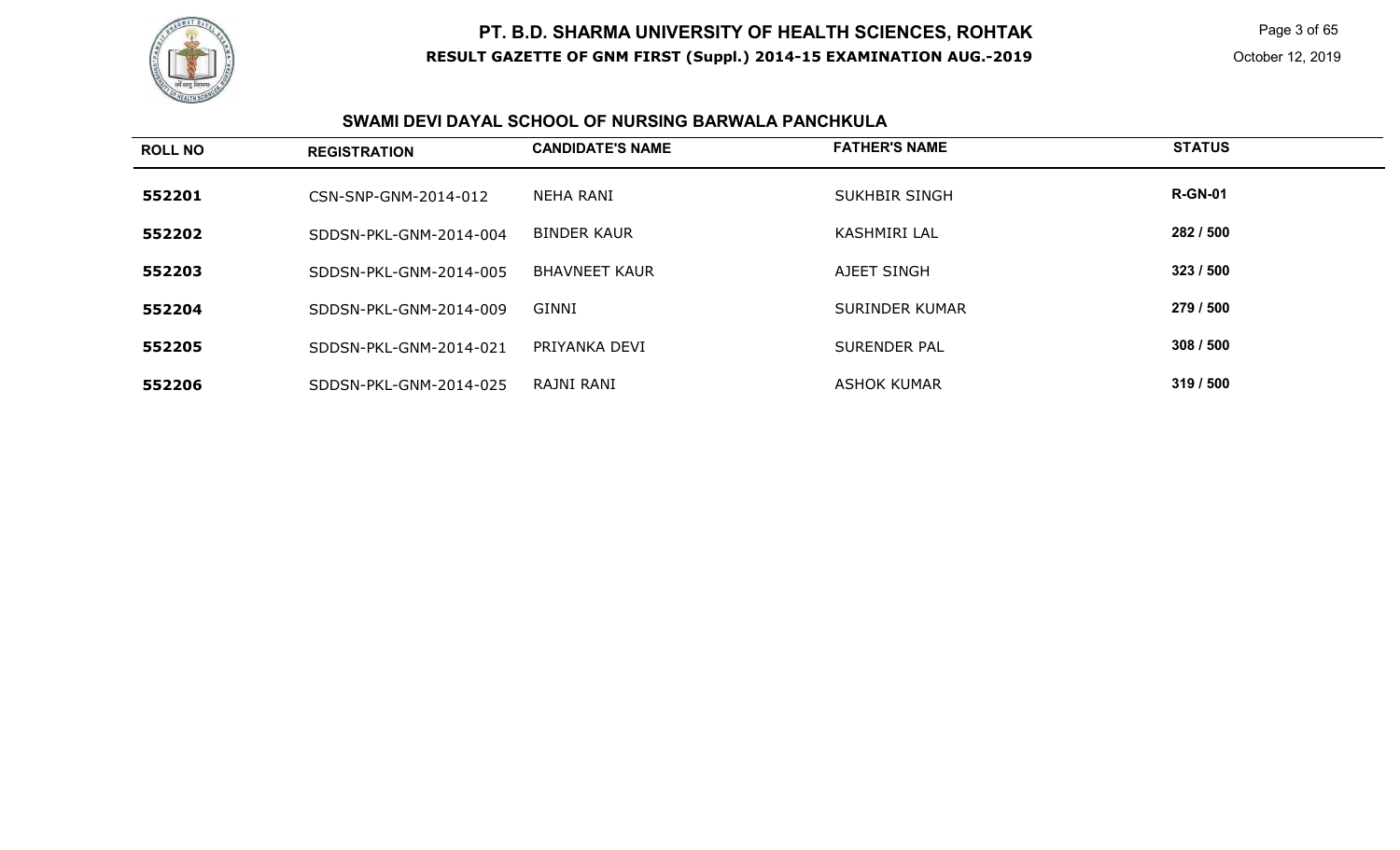

 Page 4 of 65 October 12, 2019

### **SCHOOL OF NURSING CHRISTIAN HOSPITAL JAGADHARI**

| <b>ROLL NO</b> | <b>REGISTRATION</b> | <b>CANDIDATE'S NAME</b> | <b>FATHER'S NAME</b> | <b>STATUS</b>  |
|----------------|---------------------|-------------------------|----------------------|----------------|
| 552264         | SONPH-YNR-GNM-020   | MANISHA KUMARI          | MALIK RAJ            | <b>R-GN-01</b> |
| 552324         | SONCH-YNR-GNM-006   | DEEPTI RANA             | K B RANA             | 279 / 500      |
| 552325         | SONCH-YNR-GNM-009   | <b>GURDEEP KAUR</b>     | LAKHWINDER SINGH     | <b>R-GN-01</b> |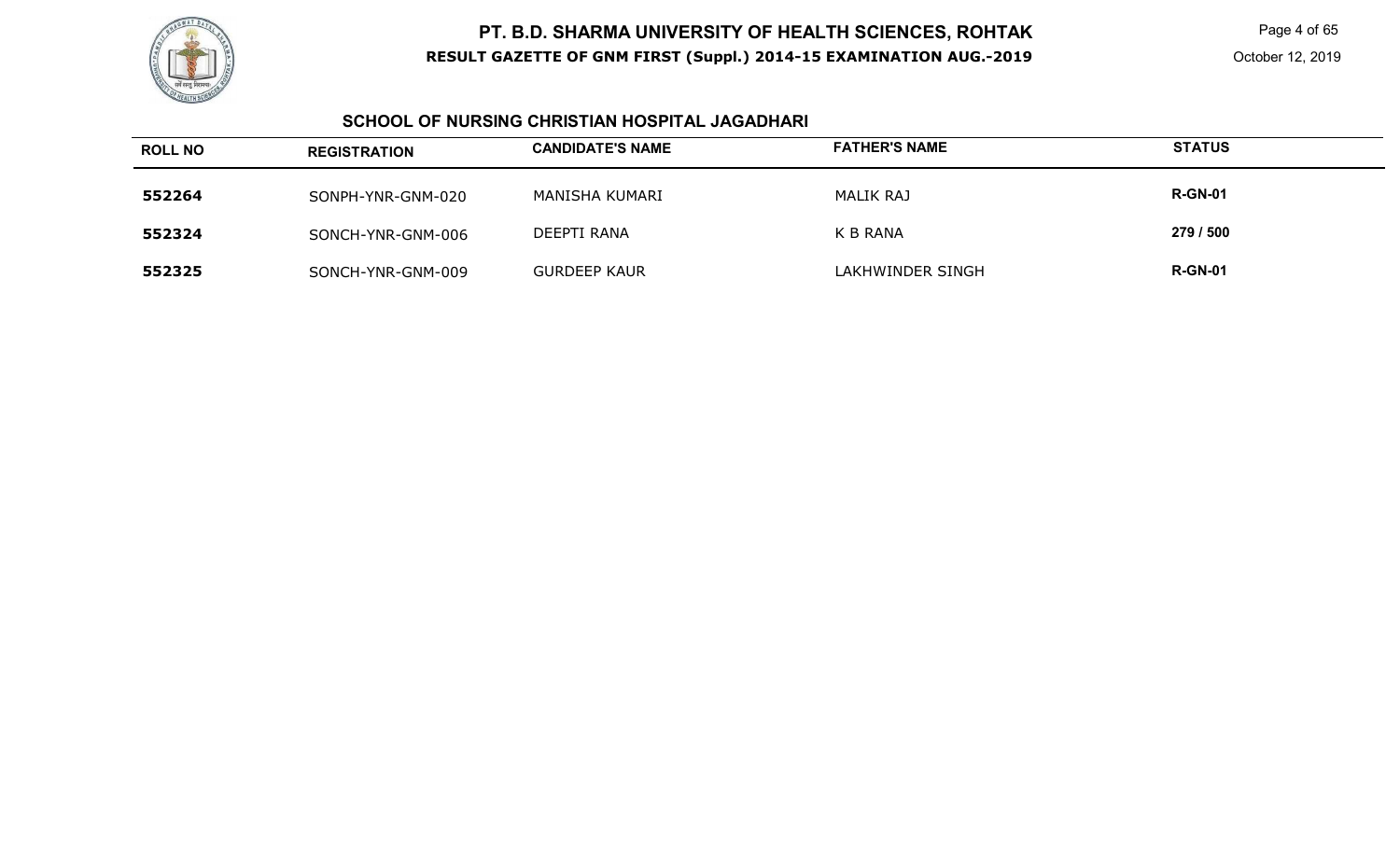

 Page 5 of 65 October 12, 2019

#### **SCHOOL OF NURSING PHILADELPHIA HOSPITAL, AMBALA CITY**

| <b>ROLL NO</b> | <b>REGISTRATION</b>  | <b>CANDIDATE'S NAME</b> | <b>FATHER'S NAME</b> | <b>STATUS</b>        |
|----------------|----------------------|-------------------------|----------------------|----------------------|
| 552441         | PSN-AMB-GNM-2014-005 | KM ANJALI RANI          | <b>MICHEL</b>        | <b>R-GN-01</b>       |
| 552442         | PSN-AMB-GNM-2014-013 | KAJAL                   | <b>JHON</b>          | <b>R-GN-01 GN-03</b> |
| 552443         | PSN-AMB-GNM-2014-030 | <b>PRIYA</b>            | SURJEET SINGH        | <b>R-GN-03</b>       |
| 552444         | PSN-AMB-GNM-2014-035 | <b>SAVITA</b>           | RAJENDER KUMAR       | 274 / 500            |
| 552445         | PSN-AMB-GNM-2014-040 | <b>VEENA</b>            | YAKOOB MASIH         | <b>R-GN-03</b>       |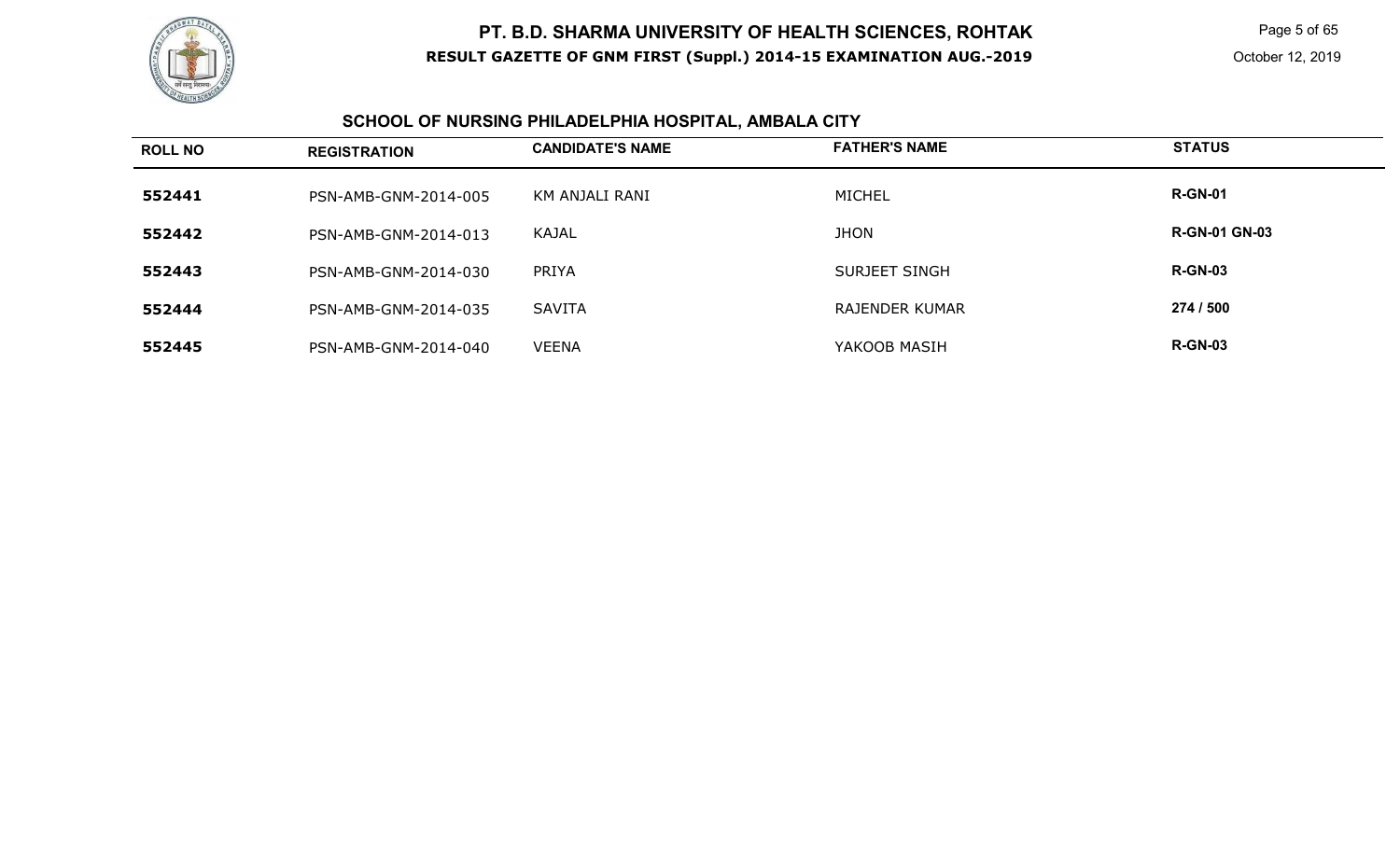

 Page 6 of 65 October 12, 2019

### **EVEREST SCHOOL OF NURSING YAMUNA NAGAR**

| <b>ROLL NO</b> | <b>REGISTRATION</b>  | <b>CANDIDATE'S NAME</b> | <b>FATHER'S NAME</b>  | <b>STATUS</b>  |
|----------------|----------------------|-------------------------|-----------------------|----------------|
| 552561         | ESN-YNR-GNM-2014-003 | KM ARADHANA MASIH       | SIMAN MASIH           | 298 / 500      |
| 552562         | ESN-YNR-GNM-2014-004 | KM GAYATRI              | INDER KUMAR SAHANI    | 299 / 500      |
| 552563         | ESN-YNR-GNM-2014-006 | <b>HARSHITA</b>         | <b>VIJAY SHARMA</b>   | 312/500        |
| 552564         | ESN-YNR-GNM-2014-018 | PAWANA                  | <b>RAJENDER KUMAR</b> | <b>R-GN-03</b> |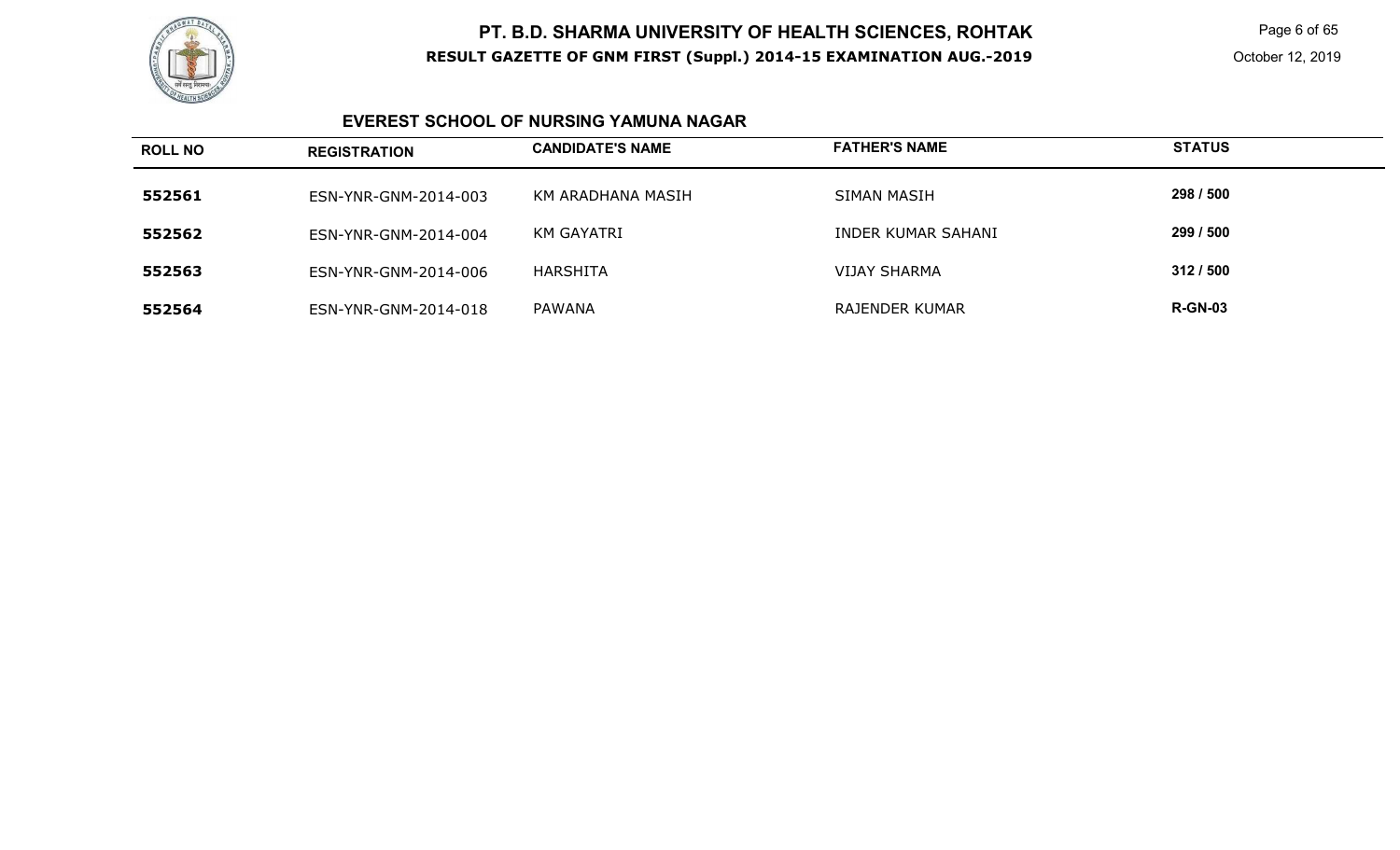

 Page 7 of 65 October 12, 2019

# **M. M. SCHOOL OF NURSING, MULLANA, DISTT. AMBALA**

| <b>ROLL NO</b> | <b>REGISTRATION</b>   | <b>CANDIDATE'S NAME</b> | <b>FATHER'S NAME</b> | <b>STATUS</b> |
|----------------|-----------------------|-------------------------|----------------------|---------------|
| 552681         | MMSN-AMB-GNM-2014-055 | SURKHAB VARITCH         | SAWRAJDEEP SINGH     | 295 / 500     |
| 552682         | MMSN-AMB-GNM-2014-058 | VIBHA SHARMA            | <b>SANJEEV</b>       | 277 / 500     |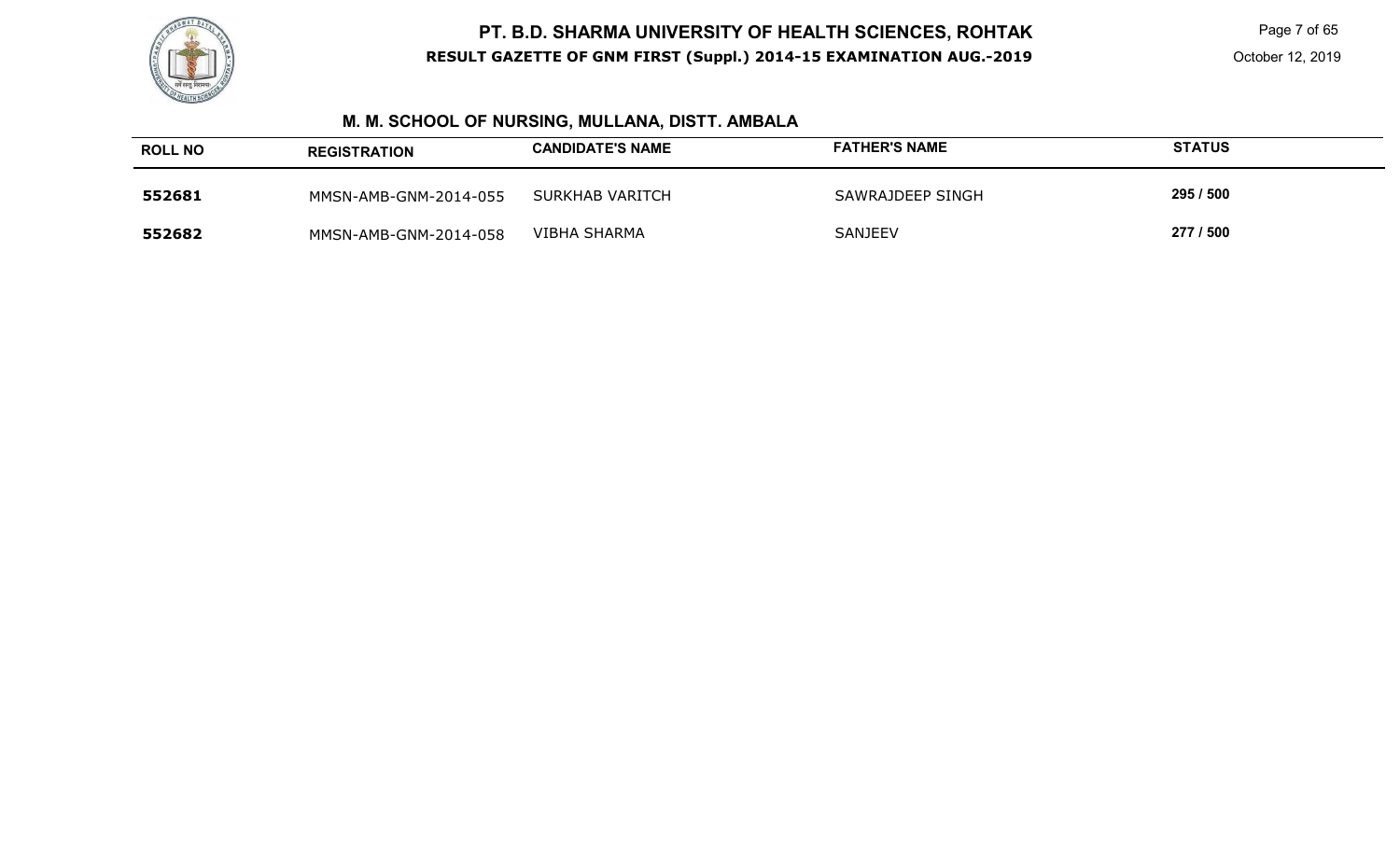

 Page 8 of 65 October 12, 2019

# **YAMUNA INSTITUTE OF NURSING, YAMUNA NAGAR**

| <b>ROLL NO</b> | <b>REGISTRATION</b>  | <b>CANDIDATE'S NAME</b> | <b>FATHER'S NAME</b> | <b>STATUS</b>  |
|----------------|----------------------|-------------------------|----------------------|----------------|
| 552741         | YIN-YNR-ANM-2014-006 | CHARU RANI              | <b>RAM KUMAR</b>     | <b>R-GN-01</b> |
| 552742         | YIN-YNR-GNM-2014-023 | <b>SUNIL</b>            | <b>RAMESH CHAND</b>  | <b>R-GN-03</b> |
| 552743         | YIN-YNR-GNM-2014-028 | YUGANTER SODHI          | <b>JAGTAR SINGH</b>  | 292 / 500      |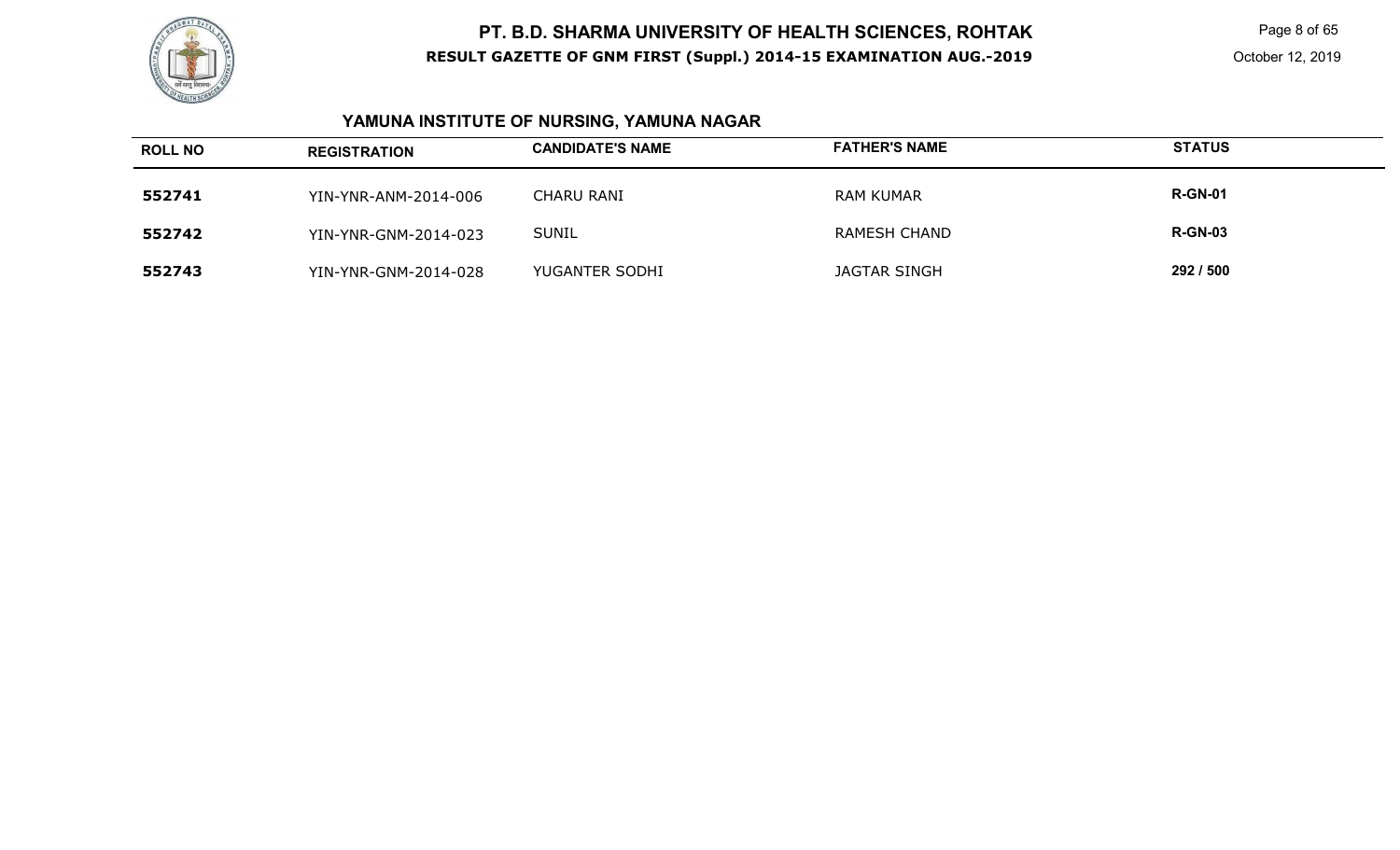

Page 9 of 65

### **MDN SCHOOL OF NURSING KALAYAT KAITHAL**

| <b>ROLL NO</b> | <b>REGISTRATION</b>    | <b>CANDIDATE'S NAME</b> | <b>FATHER'S NAME</b> | <b>STATUS</b> |
|----------------|------------------------|-------------------------|----------------------|---------------|
| 552861         | MDNSN-KTL-GNM-2014-008 | <b>ANITA RANI</b>       | <b>NATHA RAM</b>     | 283 / 500     |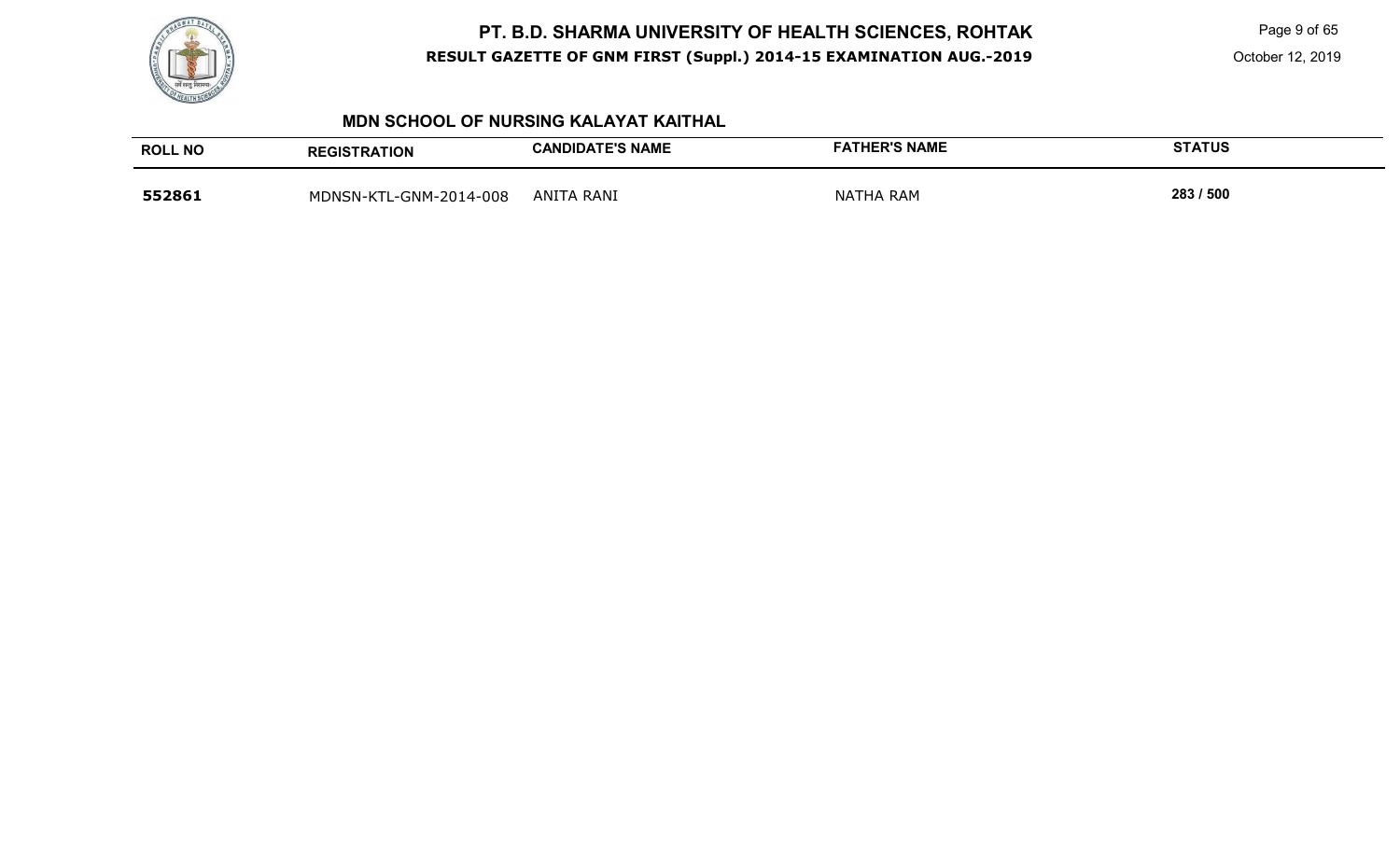

 Page 10 of 65 October 12, 2019

### **RAMA SCHOOL OF NURSING KAITHAL**

| <b>ROLL NO</b> | <b>REGISTRATION</b>  | <b>CANDIDATE'S NAME</b> | <b>FATHER'S NAME</b> | <b>STATUS</b>              |
|----------------|----------------------|-------------------------|----------------------|----------------------------|
| 552971         | RSN-KTL-GNM-2014-008 | SEEMA HOODA             | <b>SANTRAM</b>       | <b>R-GN-01 GN-03 GN-04</b> |
| 552972         | RSN-KTL-GNM-2014-019 | <b>JITESH KUMARI</b>    | LILU RAM             | 295 / 500                  |
| 552973         | RSN-KTL-GNM-2014-028 | KIRTI                   | <b>DALIP KUMAR</b>   | <b>R-GN-02</b>             |
| 552974         | RSN-KTL-GNM-2014-037 | <b>SWEETY</b>           | <b>VINOD KUMAR</b>   | <b>R-GN-03</b>             |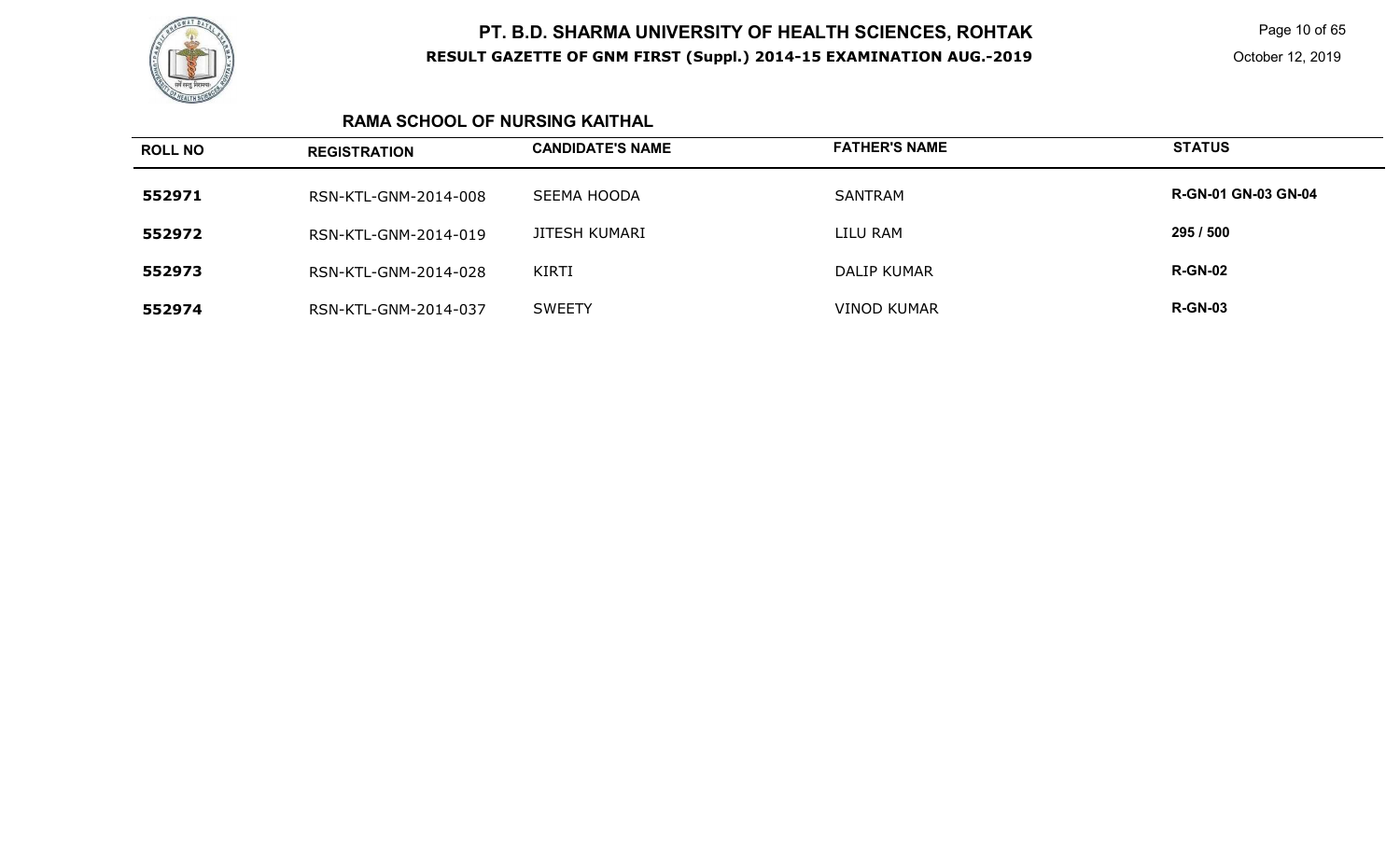

 Page 11 of 65 October 12, 2019

# **RP INDERPARASTHA INSTITUTE OF MEDICAL SCIENCES, KARNAL**

| <b>ROLL NO</b> | <b>REGISTRATION</b>     | <b>CANDIDATE'S NAME</b> | <b>FATHER'S NAME</b> | <b>STATUS</b>  |
|----------------|-------------------------|-------------------------|----------------------|----------------|
| 553141         | RPIIMS-KNL-GNM-2014-006 | JASMEET KAUR            | MOHINDER SINGH       | <b>R-GN-02</b> |
| 553142         | RPIIMS-KNL-GNM-2014-010 | <b>MANSI</b>            | VINOD KUMAR SHARMA   | 344 / 500      |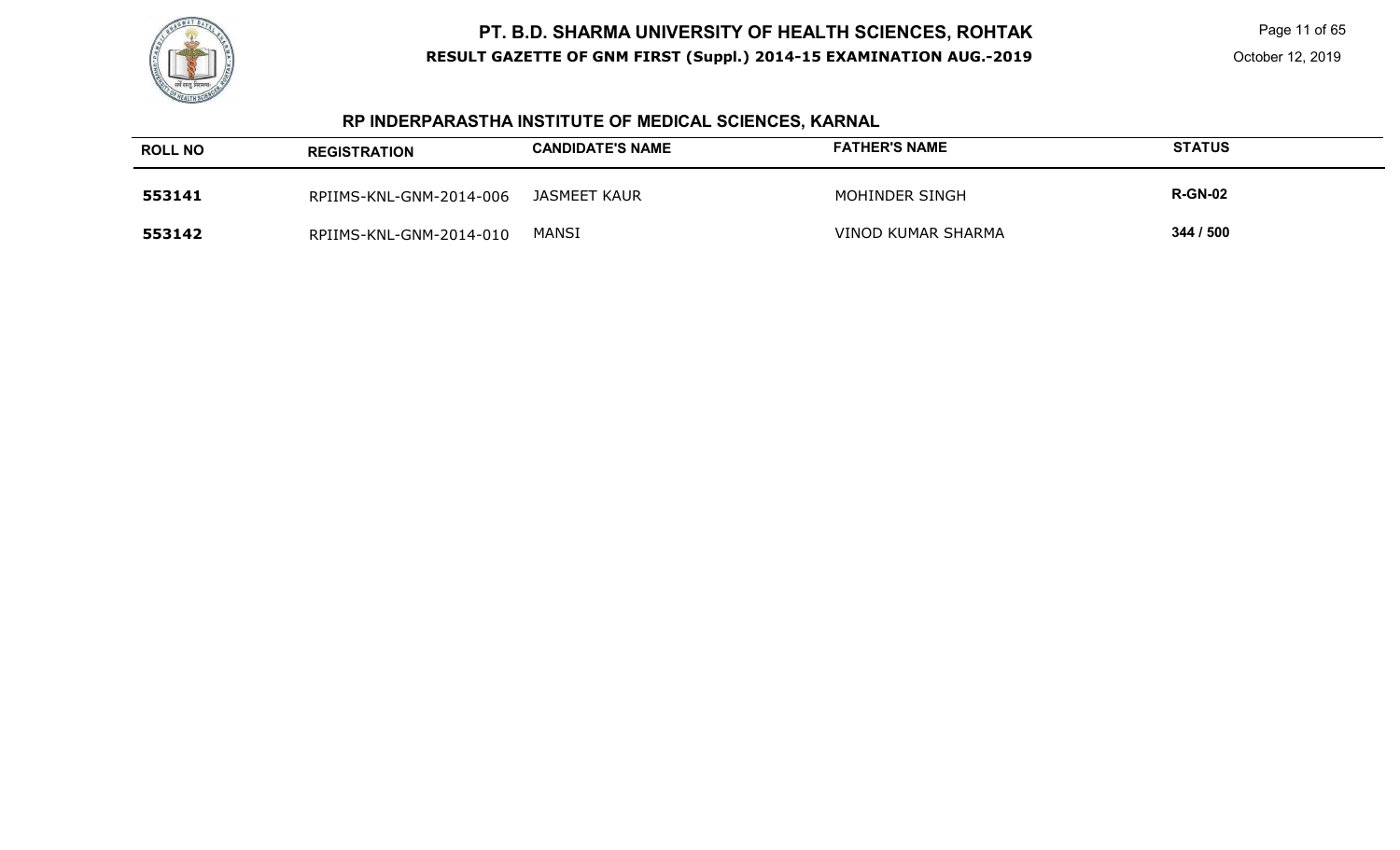

Page 12 of 65

#### **KAPISTHAL INSTITUTE OF MEDICAL SCIENCE & NURSING, GHARARSI (KURUKSHETRA)**

| <b>ROLL NO</b> | <b>REGISTRATION</b>  | <b>CANDIDATE'S NAME</b> | <b>FATHER'S NAME</b> | <b>STATUS</b>  |
|----------------|----------------------|-------------------------|----------------------|----------------|
| 553251         | KIN-KUK-GNM-2014-008 | SUNITA DEVI             | <b>BALBIR SINGH</b>  | <b>R-GN-04</b> |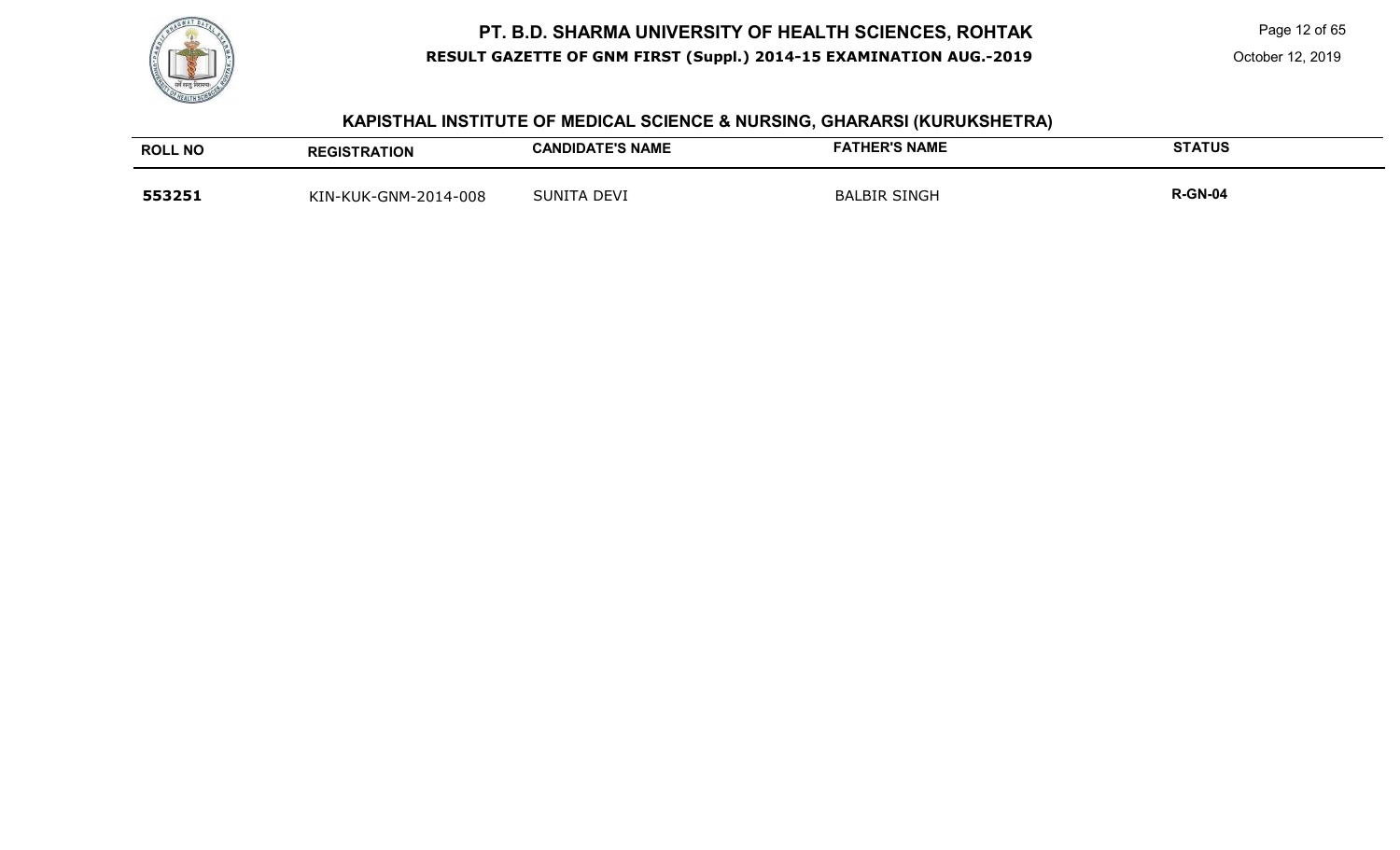

Page 13 of 65

October 12, 2019

# **RURAL NURSING TRAINING INSTITUTE, SONEPAT**

| <b>ROLL NO</b> | <b>REGISTRATION</b>  | <b>CANDIDATE'S NAME</b> | <b>FATHER'S NAME</b> | <b>STATUS</b> |
|----------------|----------------------|-------------------------|----------------------|---------------|
| 553361         | RNI-SNP-GNM-2014-017 | <b>MANISHA</b>          | <b>ASHOK</b>         | 298 / 500     |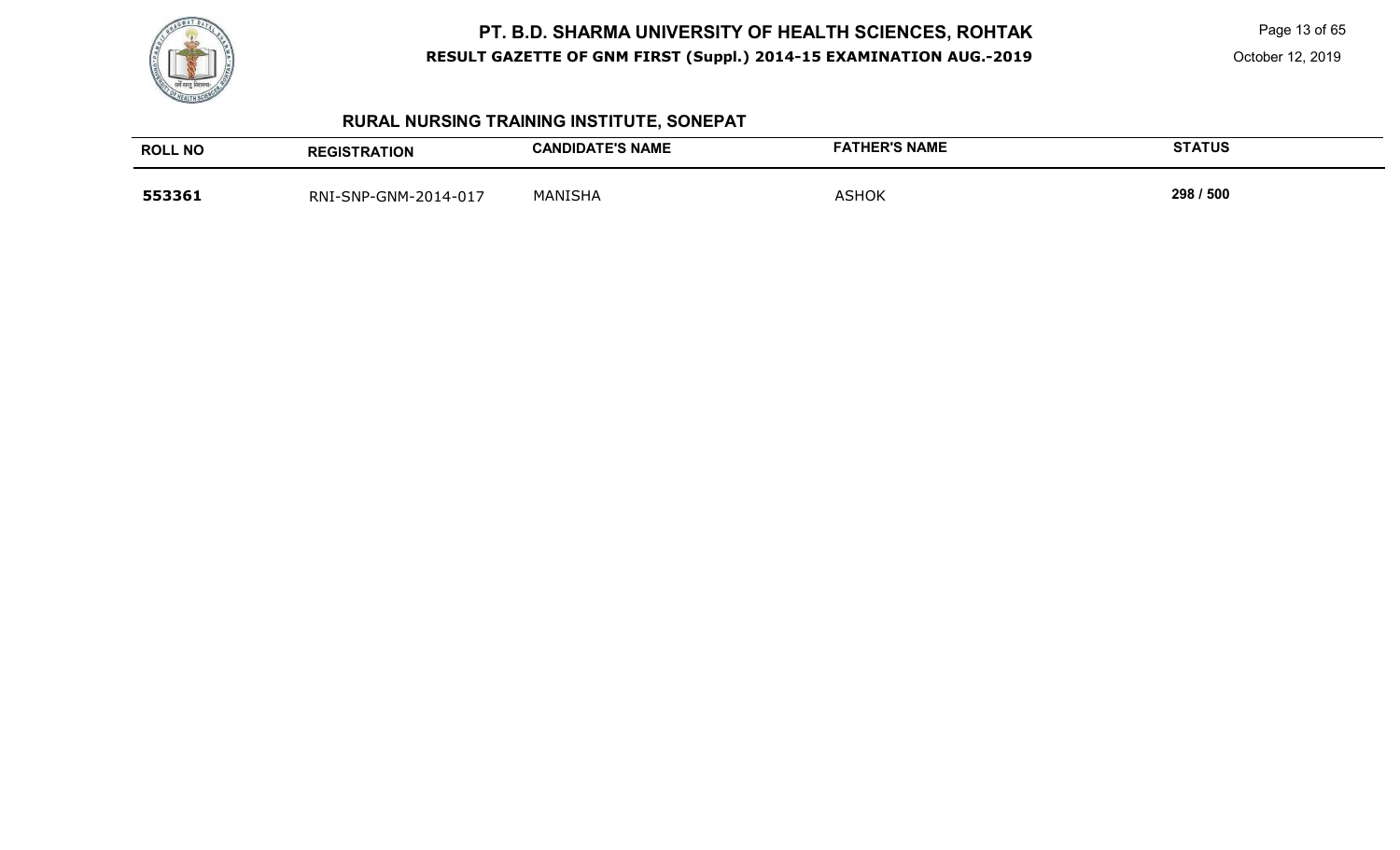

 Page 14 of 65 October 12, 2019

### **HAPPY CHILD COLLEGE OF NURSING SONEPAT**

| <b>ROLL NO</b> | <b>REGISTRATION</b>   | <b>CANDIDATE'S NAME</b> | <b>FATHER'S NAME</b> | <b>STATUS</b> |
|----------------|-----------------------|-------------------------|----------------------|---------------|
| 553461         | HCNS-SNP-GNM-2014-012 | MEENA                   | <b>RAMESH KUMAR</b>  | 279 / 500     |
| 553462         | HCNS-SNP-GNM-2014-013 | MONI                    | RAMNIWAS             | 305/500       |
| 553463         | HCNS-SNP-GNM-2014-014 | PRIYANKA                | <b>PRATAP</b>        | 308/500       |
| 553464         | HCNS-SNP-GNM-2013-050 | PREETI SHARMA           | ROSHAN LAL SHARMA    | <b>RLA</b>    |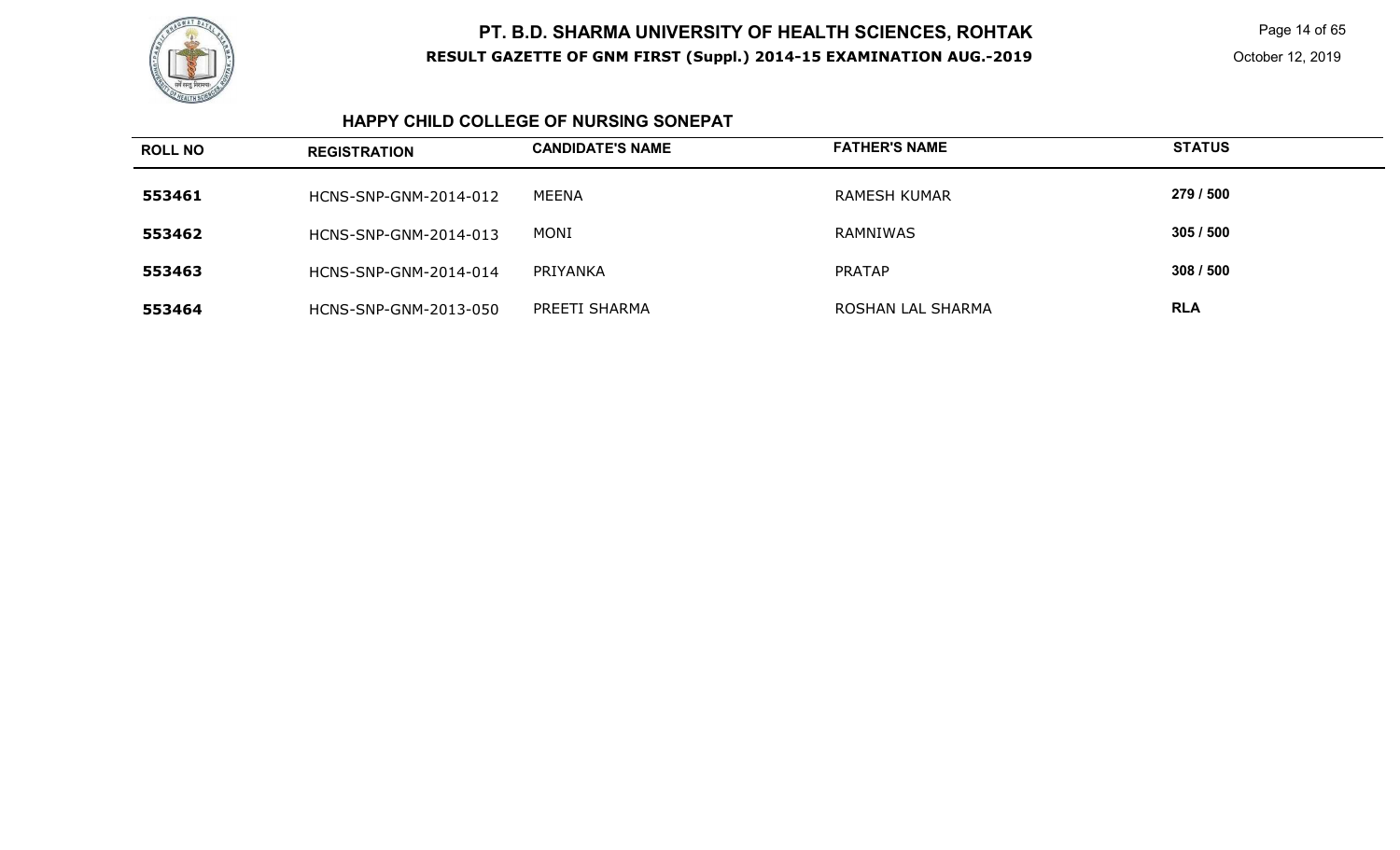

 Page 15 of 65 October 12, 2019

### **CHANDERMUKHI SCHOOL OF NURSING GOHANA**

| <b>ROLL NO</b> | <b>REGISTRATION</b>  | <b>CANDIDATE'S NAME</b> | <b>FATHER'S NAME</b> | <b>STATUS</b> |
|----------------|----------------------|-------------------------|----------------------|---------------|
| 553581         | CSN-SNP-GNM-2014-002 | RITU RANA               | <b>BALJEET RANA</b>  | <b>UMC</b>    |
| 553582         | CSN-SNP-GNM-2014-004 | <b>GEETA RANI</b>       | <b>DHAN RAM</b>      | <b>UMC</b>    |
| 553583         | CSN-SNP-GNM-2014-019 | POONAM KUMARI           | SATBIR SINGH         | <b>UMC</b>    |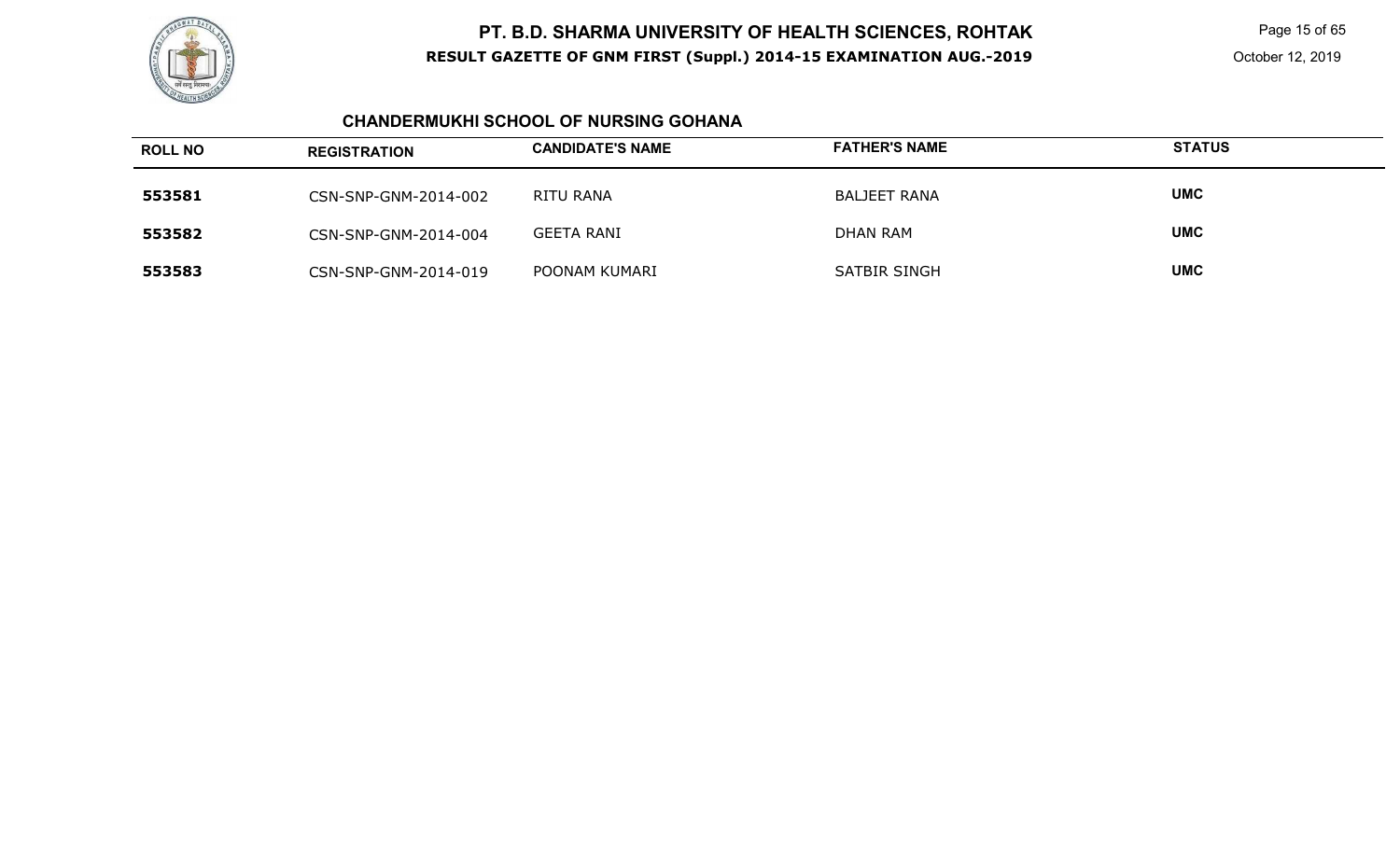

 Page 16 of 65 October 12, 2019

# **BHARAT INSTITUTE OF NURSING, SONIPAT**

| <b>ROLL NO</b> | <b>REGISTRATION</b>   | <b>CANDIDATE'S NAME</b> | <b>FATHER'S NAME</b>  | <b>STATUS</b>        |
|----------------|-----------------------|-------------------------|-----------------------|----------------------|
| 553701         | BINS-SNP-GNM-2014-019 | KIRAN                   | <b>CHATURBHUJ</b>     | <b>UMC</b>           |
| 553702         | BINS-SNP-GNM-2014-020 | <b>SWEETY</b>           | <b>BIJENDER</b>       | <b>UMC</b>           |
| 553703         | BINS-SNP-GNM-2014-029 | <b>GEETA</b>            | KRISHAN               | 281 / 500            |
| 553704         | BINS-SNP-GNM-2014-035 | <b>POOJA</b>            | <b>RAJBIR</b>         | <b>R-GN-01</b>       |
| 553705         | BINS-SNP-GNM-2014-038 | MAMTA                   | <b>BIJENDER SINGH</b> | <b>UMC</b>           |
| 553706         | BINS-SNP-GNM-2014-040 | MANJU                   | SHER SINGH            | <b>R-GN-01 GN-03</b> |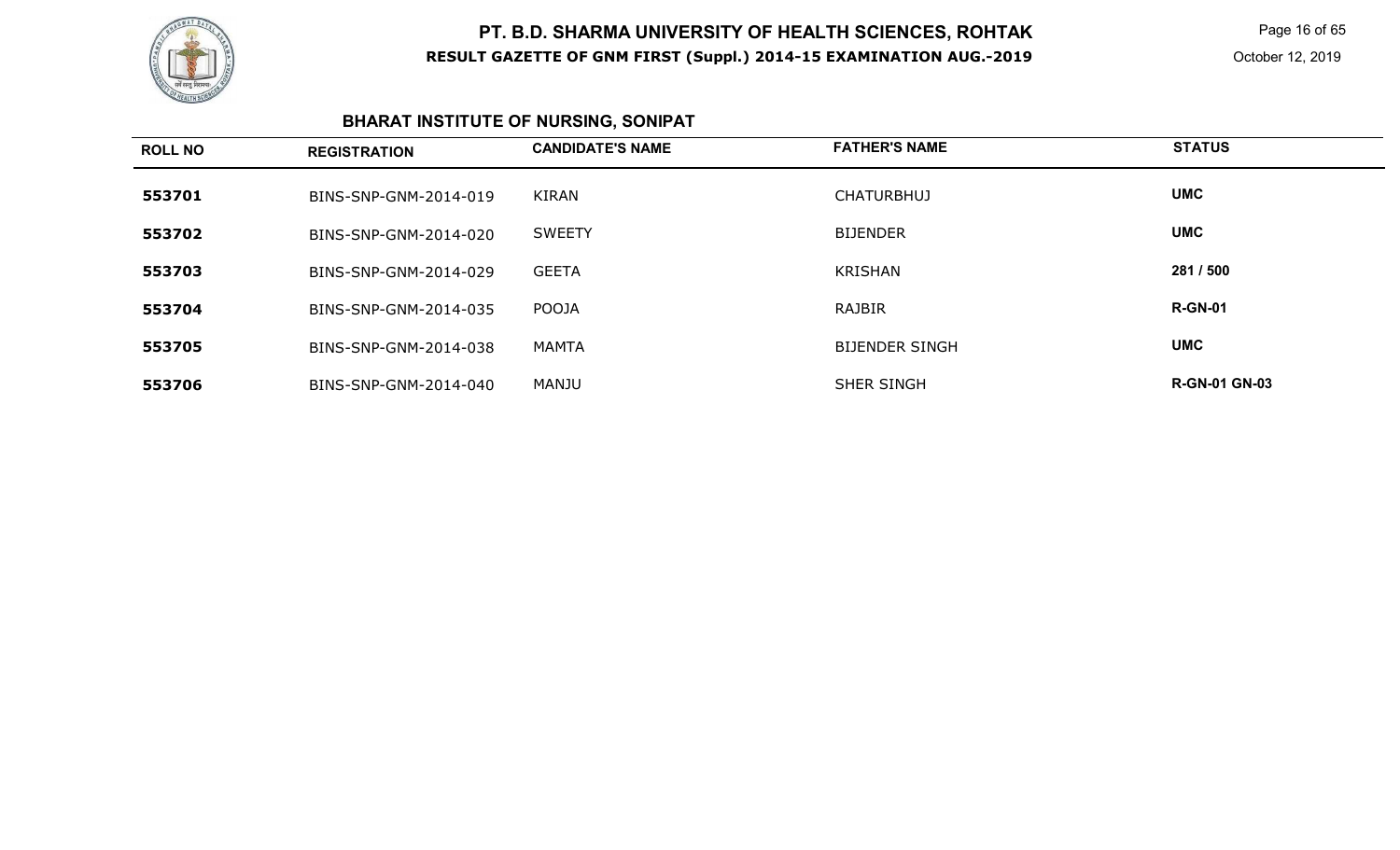

Page 17 of 65

October 12, 2019

### **ADARSH SCHOOL OF NURSING MADINA ROHTAK**

| <b>ROLL NO</b> | <b>REGISTRATION</b>  | <b>CANDIDATE'S NAME</b> | <b>FATHER'S NAME</b> | <b>STATUS</b> |
|----------------|----------------------|-------------------------|----------------------|---------------|
| 553861         | ASN-RTK-GNM-2014-011 | MAMTA KUMARI            | <b>BHADAR SINGH</b>  | 293 / 500     |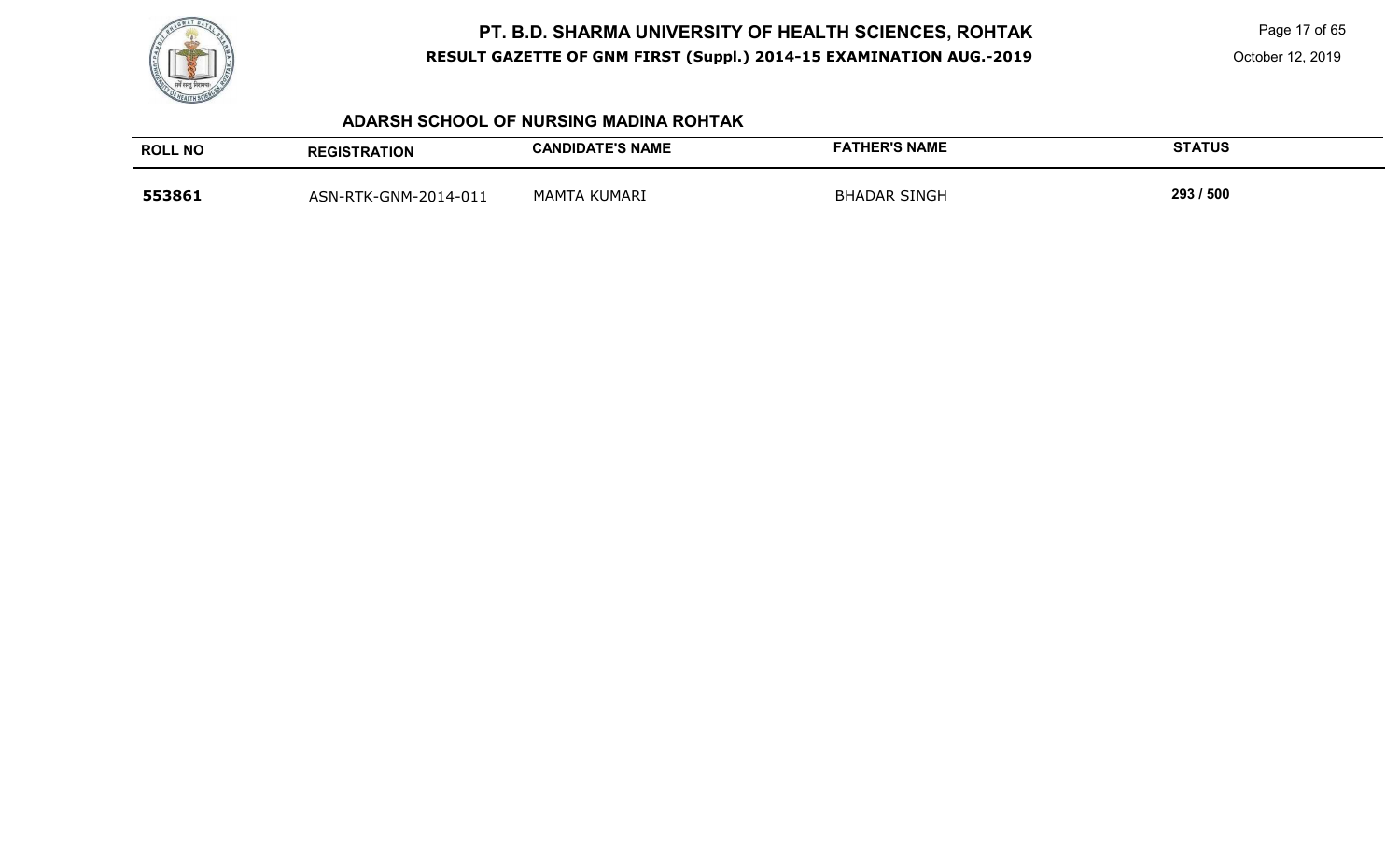

Page 18 of 65

October 12, 2019

# **PARAMOUNT SCHOOL OF NURSING,CHHUCHHAKWAS, JHAJJAR**

| <b>ROLL NO</b> | <b>REGISTRATION</b>  | <b>CANDIDATE'S NAME</b> | <b>FATHER'S NAME</b> | <b>STATUS</b> |
|----------------|----------------------|-------------------------|----------------------|---------------|
| 553961         | PSN-JJR-GNM-2014-009 | <b>MANISHA</b>          | RAM KUMAR            | 302/500       |
| 553962         | PSN-JJR-GNM-2014-014 | USHA                    | GYAN SINGH           | 284 / 500     |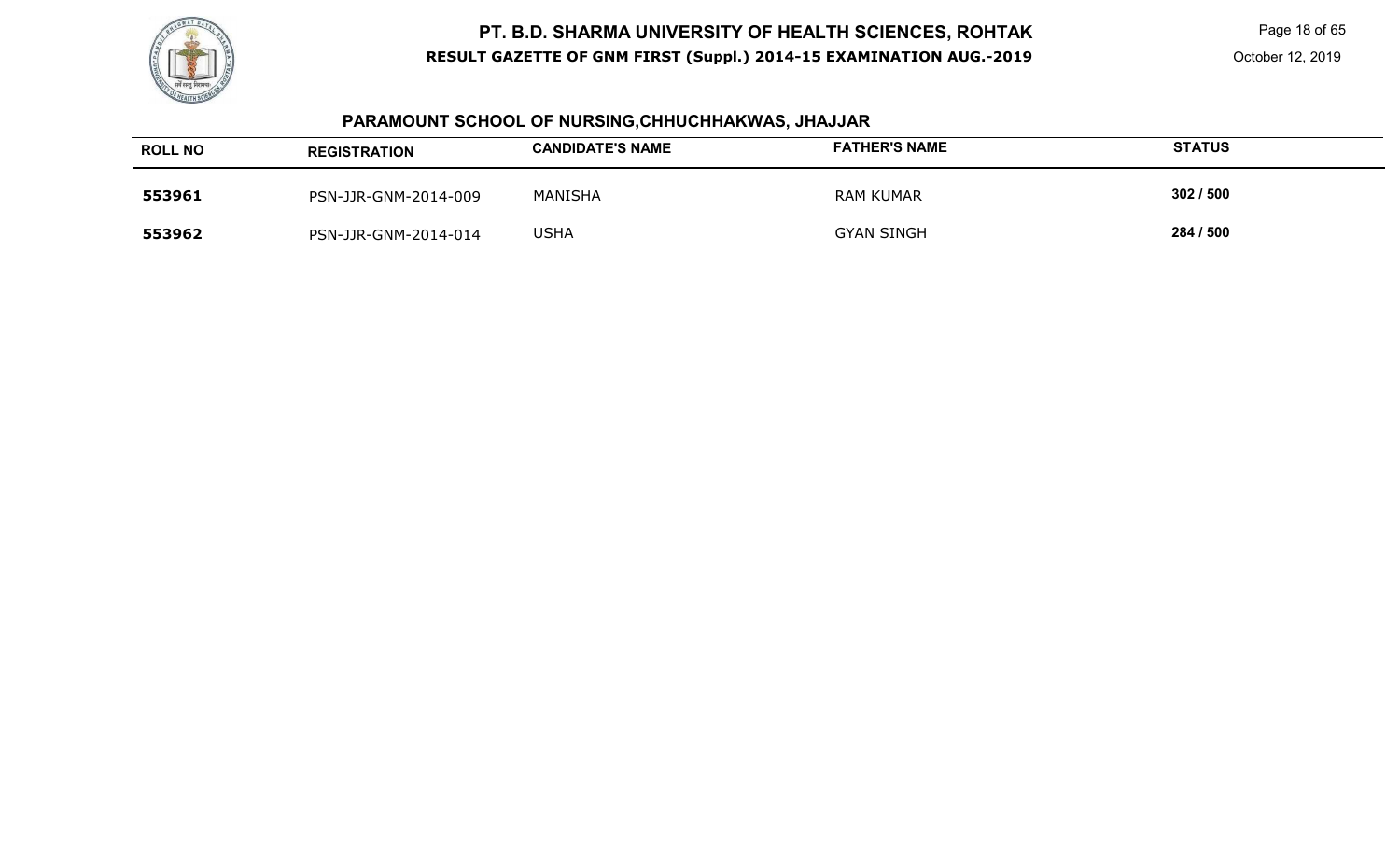

Page 19 of 65

#### **SHREE BALAJI SCHOOL OF NURSING NARWANA JIND**

| <b>ROLL NO</b> | <b>REGISTRATION</b>   | <b>CANDIDATE'S NAME</b> | <b>FATHER'S NAME</b> | <b>STATUS</b> |
|----------------|-----------------------|-------------------------|----------------------|---------------|
| 554021         | BSON-JND-GNM-2014-010 | NEELAM                  | RAMESH KUMAR         | 302/500       |
| 554022         | BSON-JND-GNM-2014-014 | REKHA DEVI              | <b>JAI SINGH</b>     | 287 / 500     |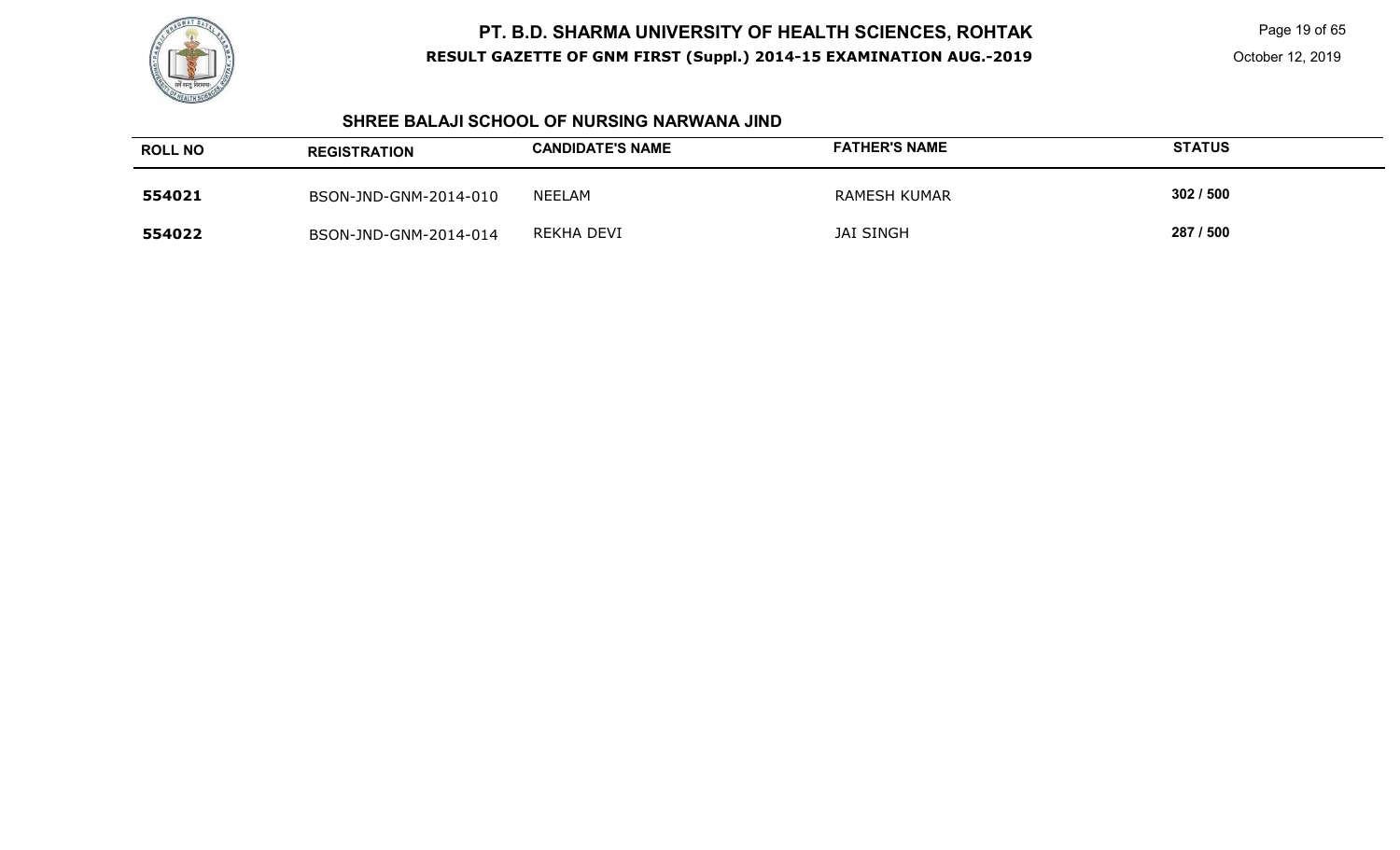

Page 20 of 65

# **B.D.M. COLLEGE OF NURSING, CHHUCHHAKWAS, JHAJJAR**

| <b>ROLL NO</b> | <b>REGISTRATION</b>    | <b>CANDIDATE'S NAME</b> | <b>FATHER'S NAME</b> | <b>STATUS</b> |
|----------------|------------------------|-------------------------|----------------------|---------------|
| 554081         | BDM-JJR-GNM-2014-017   | <b>MONU</b>             | <b>VEERPAL</b>       | 341 / 500     |
| 554082         | BDMCN-JJR-GNM-2014-011 | SUMAN                   | RAJPAL               | 366 / 500     |
| 554083         | BDMCN-JJR-GNM-2014-019 | <b>POONAM</b>           | RAM KISHAN           | 341 / 500     |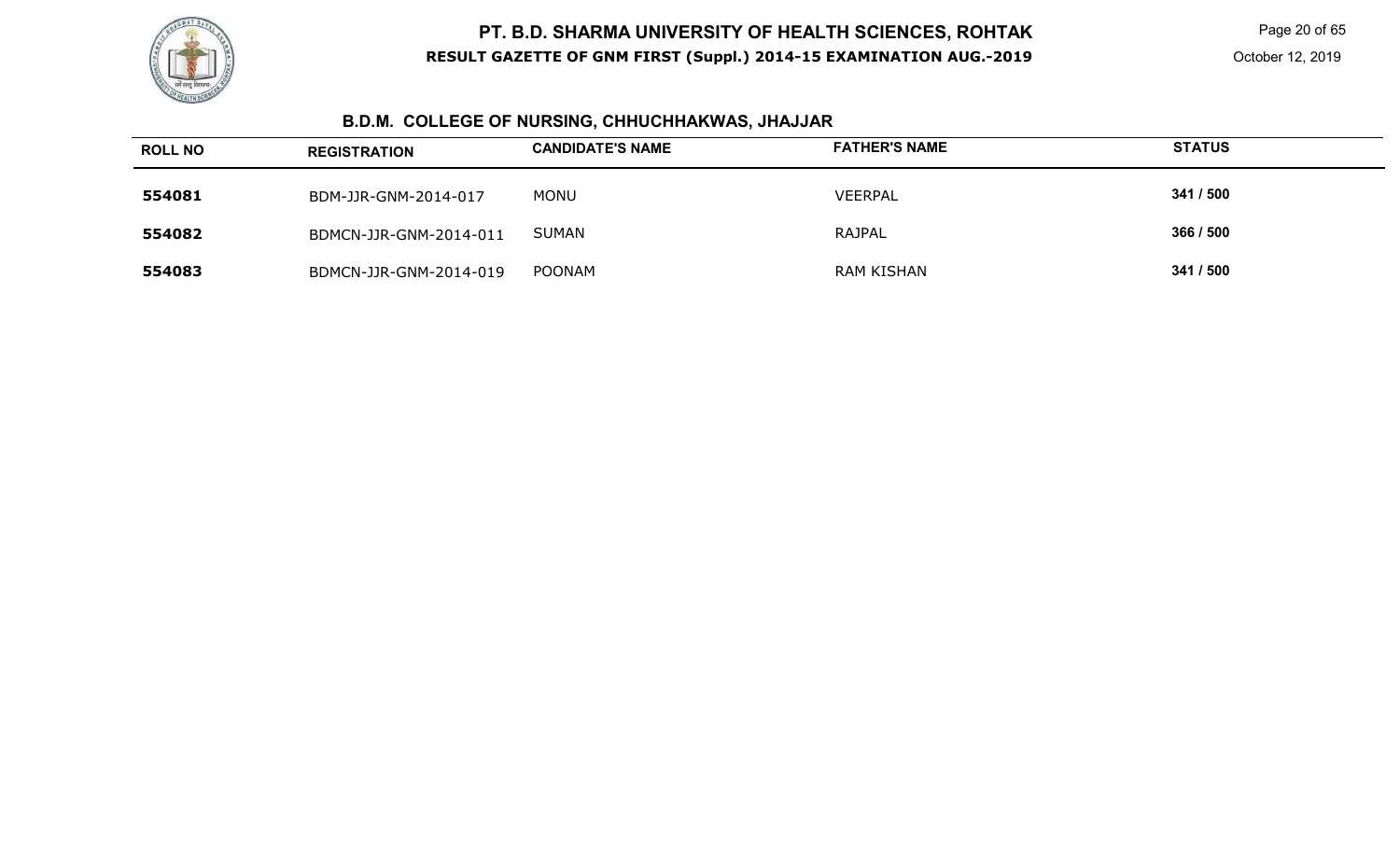

Page 21 of 65

### **KHUSHI SCHOOL OF NURSING SAFIDON JIND**

| <b>ROLL NO</b> | <b>REGISTRATION</b>  | <b>CANDIDATE'S NAME</b> | <b>FATHER'S NAME</b> | <b>STATUS</b>                    |
|----------------|----------------------|-------------------------|----------------------|----------------------------------|
| 554141         | KSN-JND-GNM-2014-014 | <b>SUMAN SHARMA</b>     | RAMMEHAR             | <b>R-GN-01 GN-02 GN-03 GN-04</b> |
| 554142         | KSN-JND-GNM-2014-021 | <b>SANGEETA</b>         | <b>RAJBIR</b>        | <b>R-GN-01 GN-04</b>             |
| 554143         | KSN-JND-GNM-2014-022 | SHIV SHAKTI             | <b>SUBHASH</b>       | 291 / 500                        |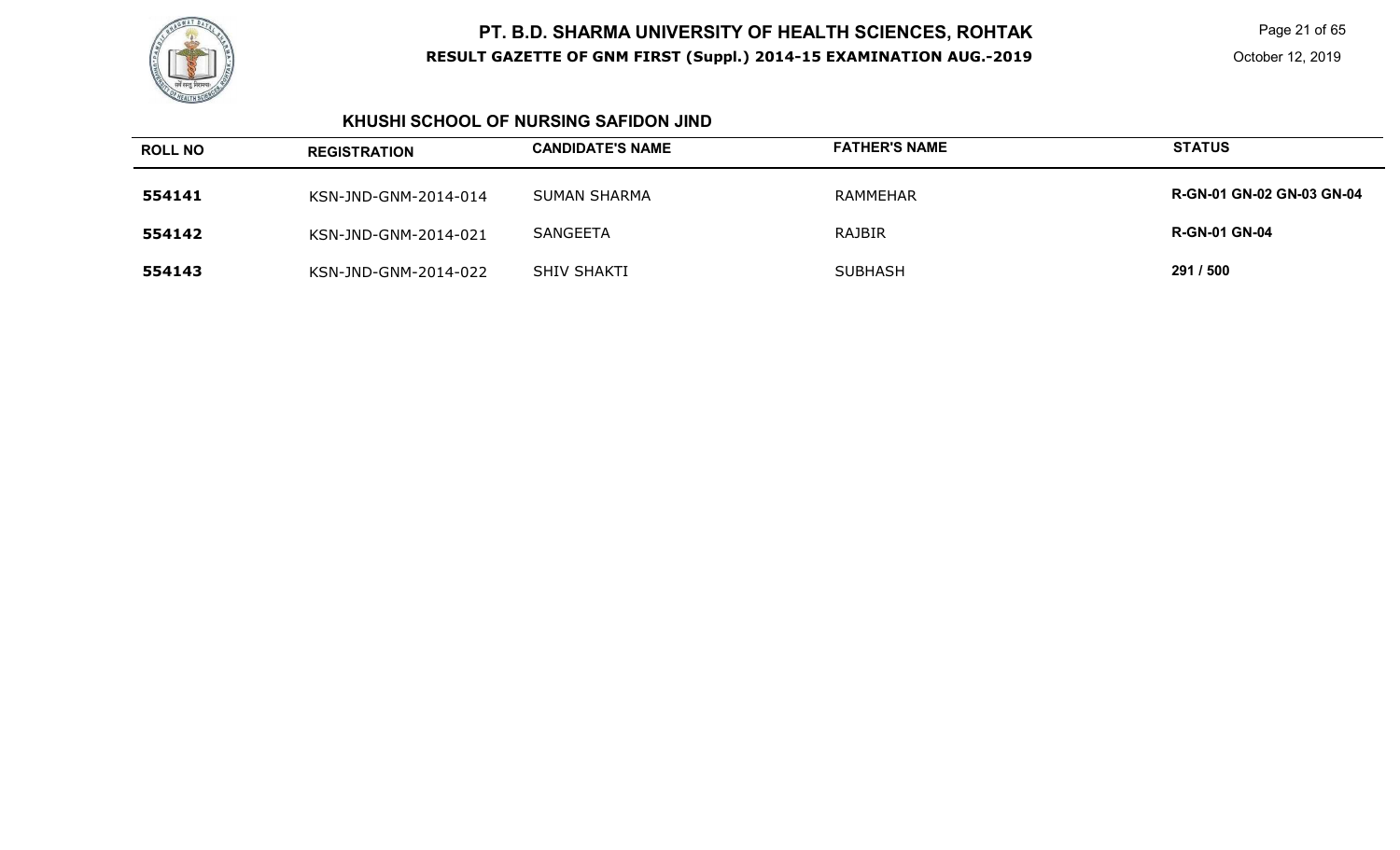

Page 22 of 65

# **BIRENDER SINGH COLLEGE OF NURSING, UCHANA, JIND**

| <b>ROLL NO</b> | <b>REGISTRATION</b>   | <b>CANDIDATE'S NAME</b> | <b>FATHER'S NAME</b> | <b>STATUS</b>  |
|----------------|-----------------------|-------------------------|----------------------|----------------|
| 554251         | BSCN-JND-GNM-2014-038 | <b>SUNIL</b>            | <b>SATYAWAN</b>      | <b>R-GN-02</b> |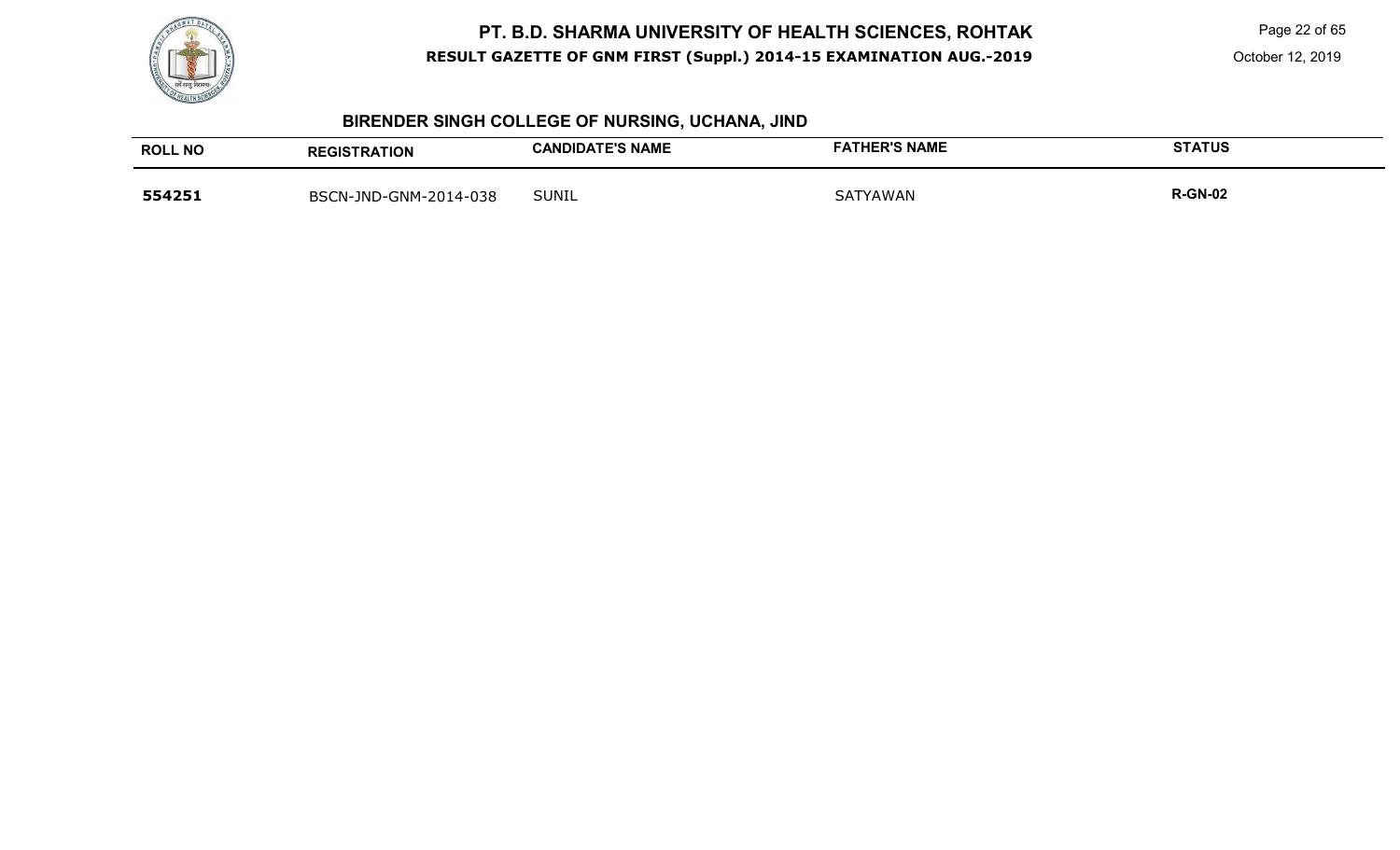

Page 23 of 65

October 12, 2019

### **RADHASWAMI NURSING COLLEGE KHARKARA MEHAM**

| <b>ROLL NO</b> | <b>REGISTRATION</b>   | <b>CANDIDATE'S NAME</b> | <b>FATHER'S NAME</b> | <b>STATUS</b>  |
|----------------|-----------------------|-------------------------|----------------------|----------------|
| 554361         | RSSN-RTK-GNM-2014-004 | SAVITA                  | RAJESH KUMAR         | 319/500        |
| 554362         | RSSN-RTK-GNM-2014-016 | <b>PREETY</b>           | RAJBIR               | <b>R-GN-02</b> |
| 554363         | RSSN-RTK-GNM-2014-022 | REKHA RANI              | <b>INDER SINGH</b>   | 280 / 500      |
| 554364         | RSSN-RTK-GNM-2014-028 | NISHA                   | <b>ANIL KUMAR</b>    | 304 / 500      |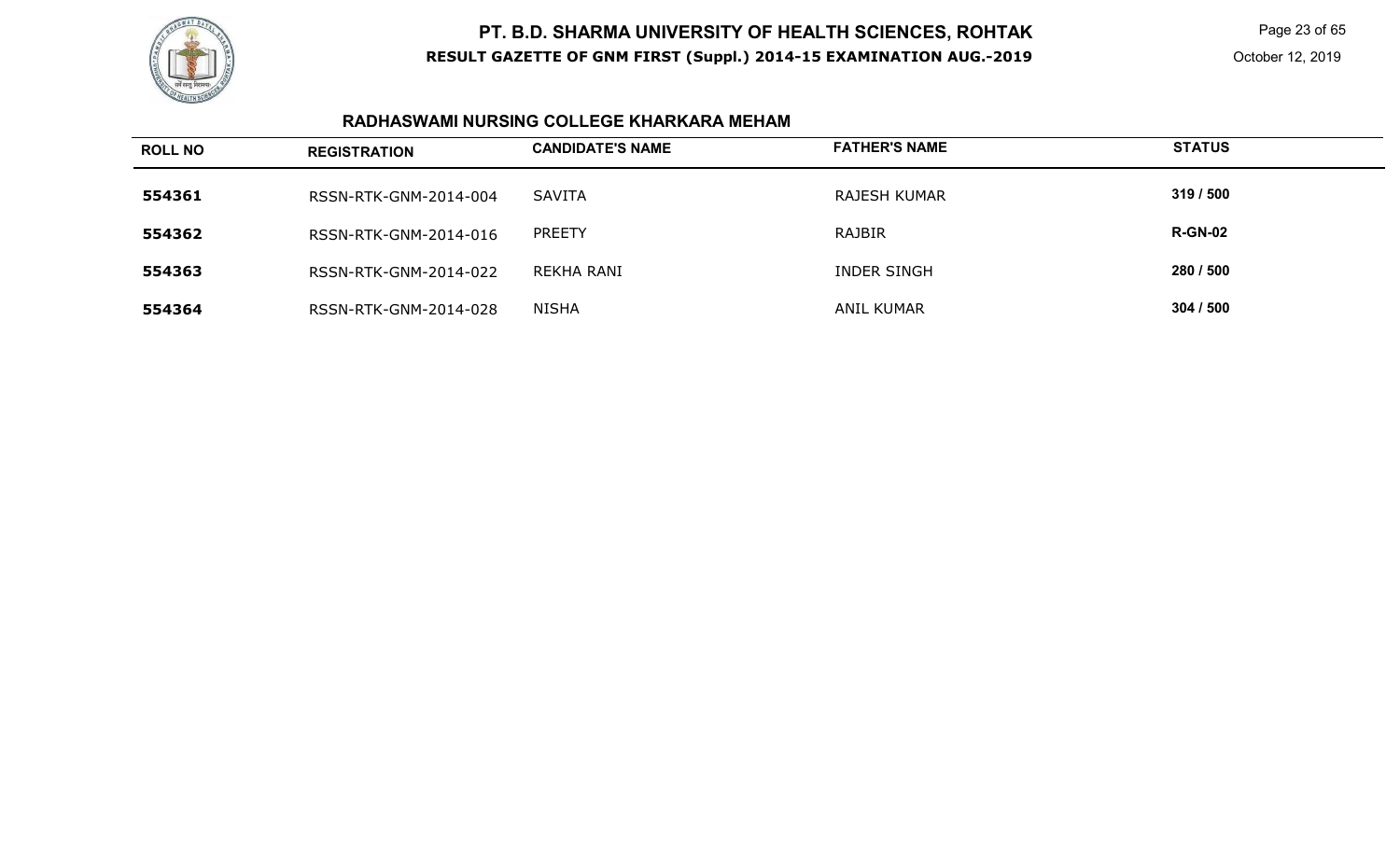

Page 24 of 65

October 12, 2019

#### **GANGAPUTRA NURSING INSTITUTE KANDELA JIND**

| <b>ROLL NO</b> | <b>REGISTRATION</b>  | <b>CANDIDATE'S NAME</b> | <b>FATHER'S NAME</b> | <b>STATUS</b> |
|----------------|----------------------|-------------------------|----------------------|---------------|
| 554481         | GSN-JND-GNM-2014-003 | ANJU                    | <b>RAMESH KUMAR</b>  | 288 / 500     |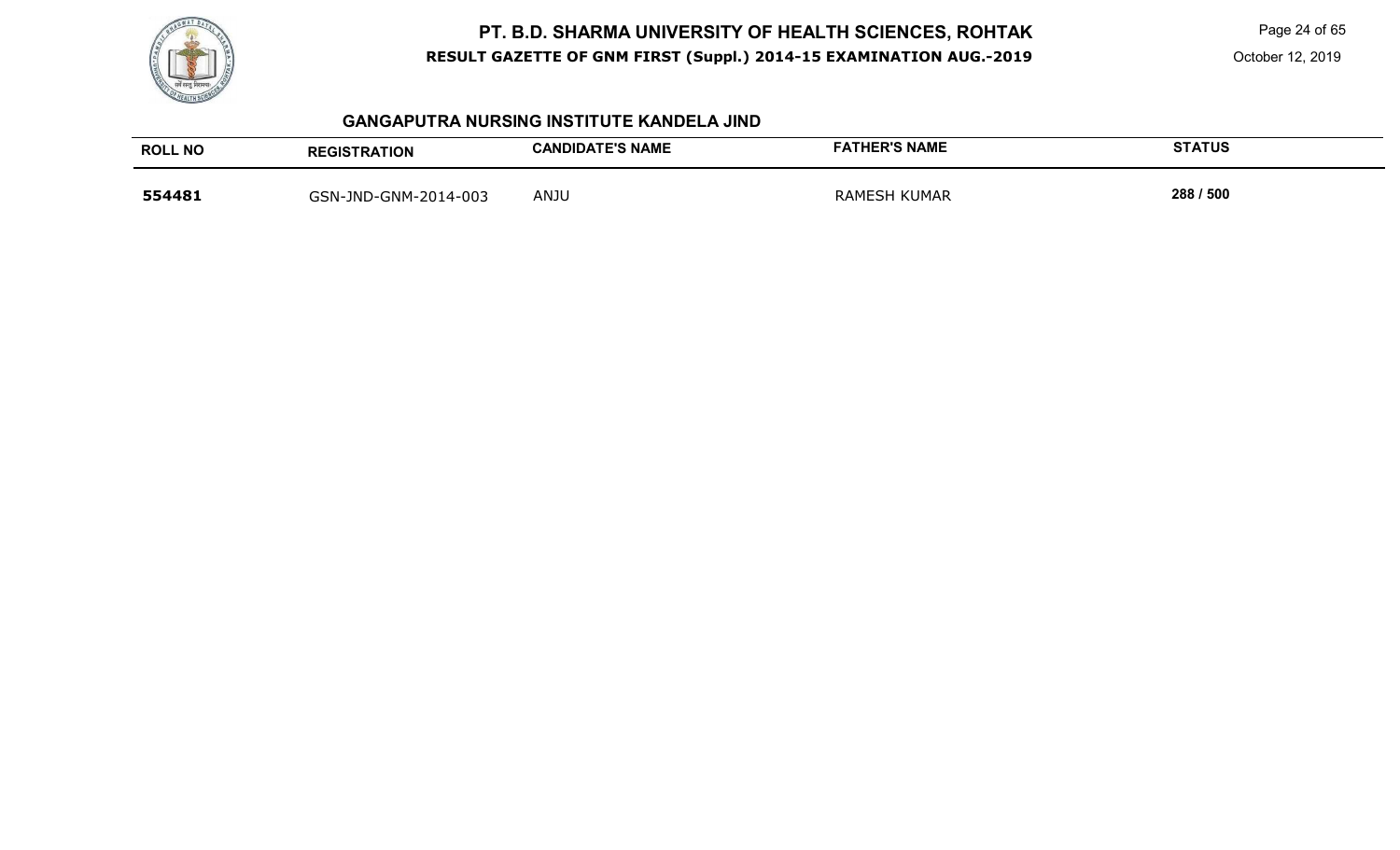

 Page 25 of 65 October 12, 2019

# **GAJRAJ INSTITUTE OF NURSING,GOHANA**

| <b>ROLL NO</b> | <b>REGISTRATION</b>  | <b>CANDIDATE'S NAME</b> | <b>FATHER'S NAME</b> | <b>STATUS</b>        |
|----------------|----------------------|-------------------------|----------------------|----------------------|
| 558841         | GNI/SNP/GNM/2014/011 | <b>RAHUL</b>            | <b>ROHTASH</b>       | <b>R-GN-01</b>       |
| 558842         | GNI/SNP/GNM/2014/015 | <b>SHEETAL</b>          | <b>SATYAWAN</b>      | 285 / 500            |
| 558843         | GNI/SNP/GNM/2014/017 | ANJU                    | <b>DHARAMBIR</b>     | <b>R-GN-01 GN-04</b> |
| 558844         | GNI/SNP/GNM/2014/021 | <b>SACHIN</b>           | <b>RAM MEHAR</b>     | 285 / 500            |
| 558845         | GNI/SNP/GNM/2014/023 | <b>DEEPAK</b>           | <b>RAJ KUMAR</b>     | 288 / 500            |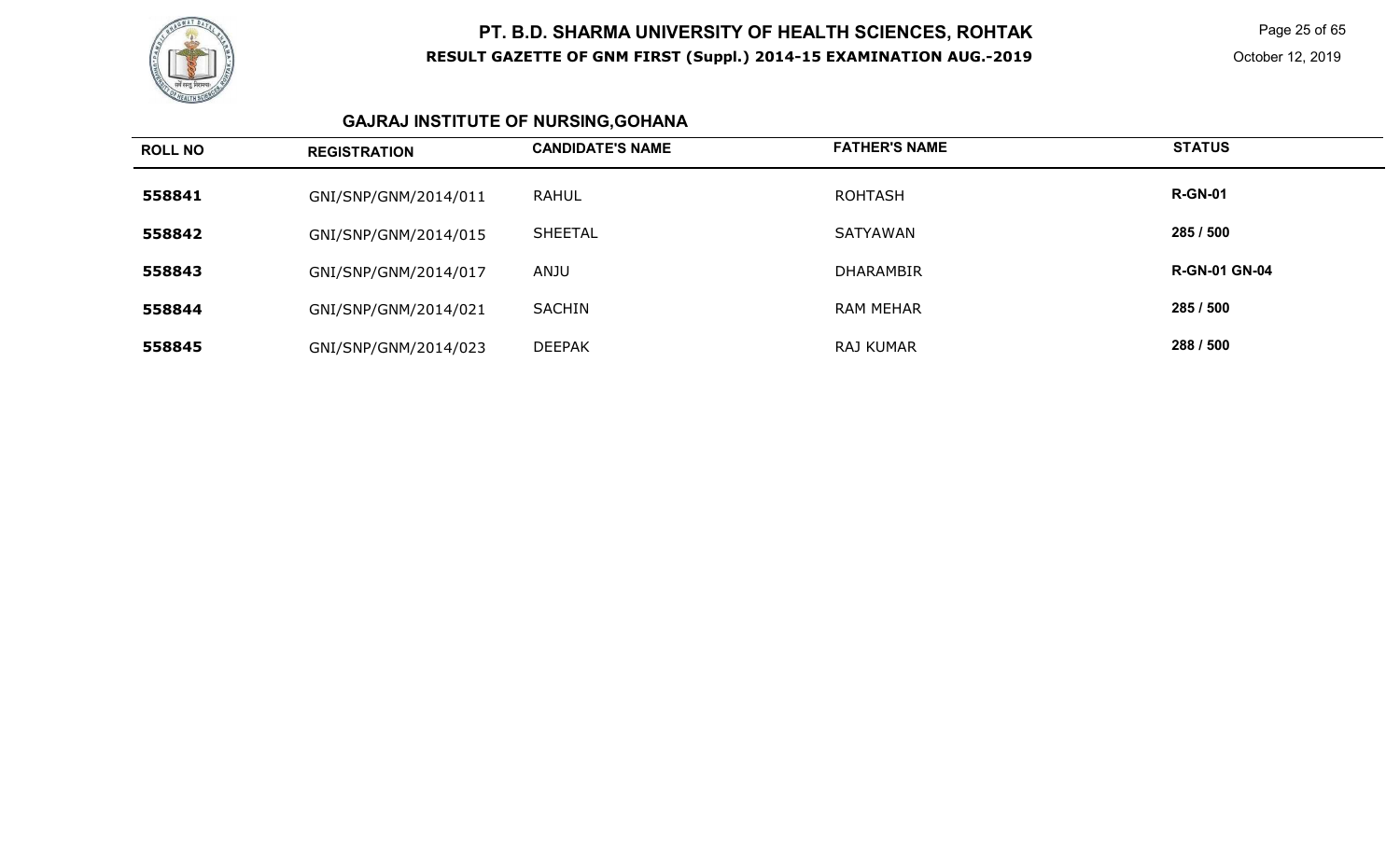

Page 26 of 65

October 12, 2019

### **SATYA SCHOOL OF NURSING SISAR KHAS MEHAM**

| <b>ROLL NO</b> | <b>REGISTRATION</b>  | <b>CANDIDATE'S NAME</b> | <b>FATHER'S NAME</b> | <b>STATUS</b>        |
|----------------|----------------------|-------------------------|----------------------|----------------------|
| 554531         | SCN-RTK-GNM-2014-016 | <b>POONAM</b>           | <b>KRISHAN</b>       | <b>R-GN-02 GN-04</b> |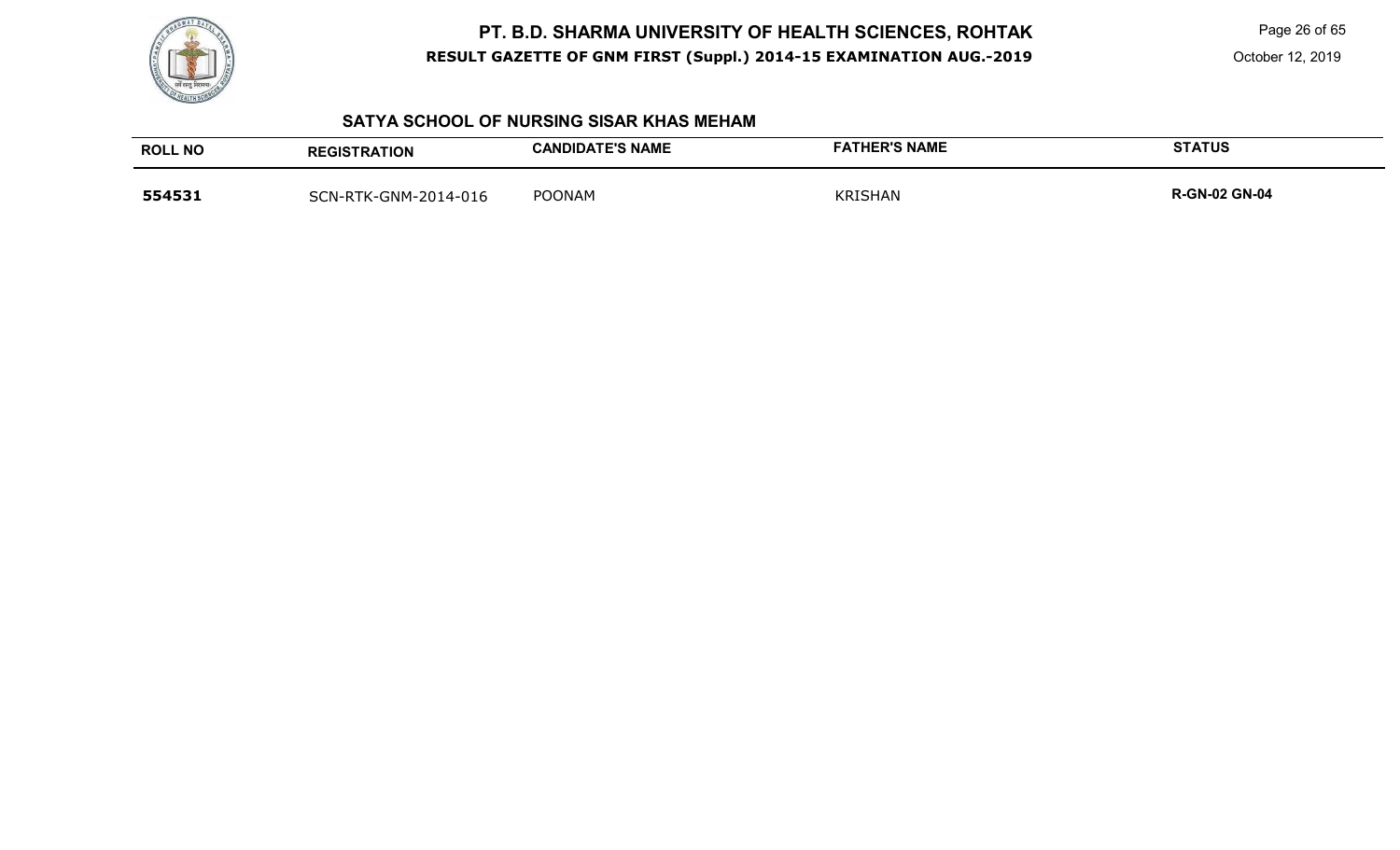

 Page 27 of 65 October 12, 2019

### **SVM SCHOOL OF NURSING CHANG BHIWANI**

| <b>ROLL NO</b> | <b>REGISTRATION</b>    | <b>CANDIDATE'S NAME</b> | <b>FATHER'S NAME</b> | <b>STATUS</b> |
|----------------|------------------------|-------------------------|----------------------|---------------|
| 554641         | SVMSN-BHW-GNM-2014-002 | SHEELA                  | HAROM                | 296 / 500     |
| 554642         | SVMSN-BHW-GNM-2014-027 | BABY                    | <b>RANDHIR SINGH</b> | 281 / 500     |
| 554643         | SVMSN-BHW-GNM-2014-038 | MAMTA                   | <b>BALWAN SINGH</b>  | 354 / 500     |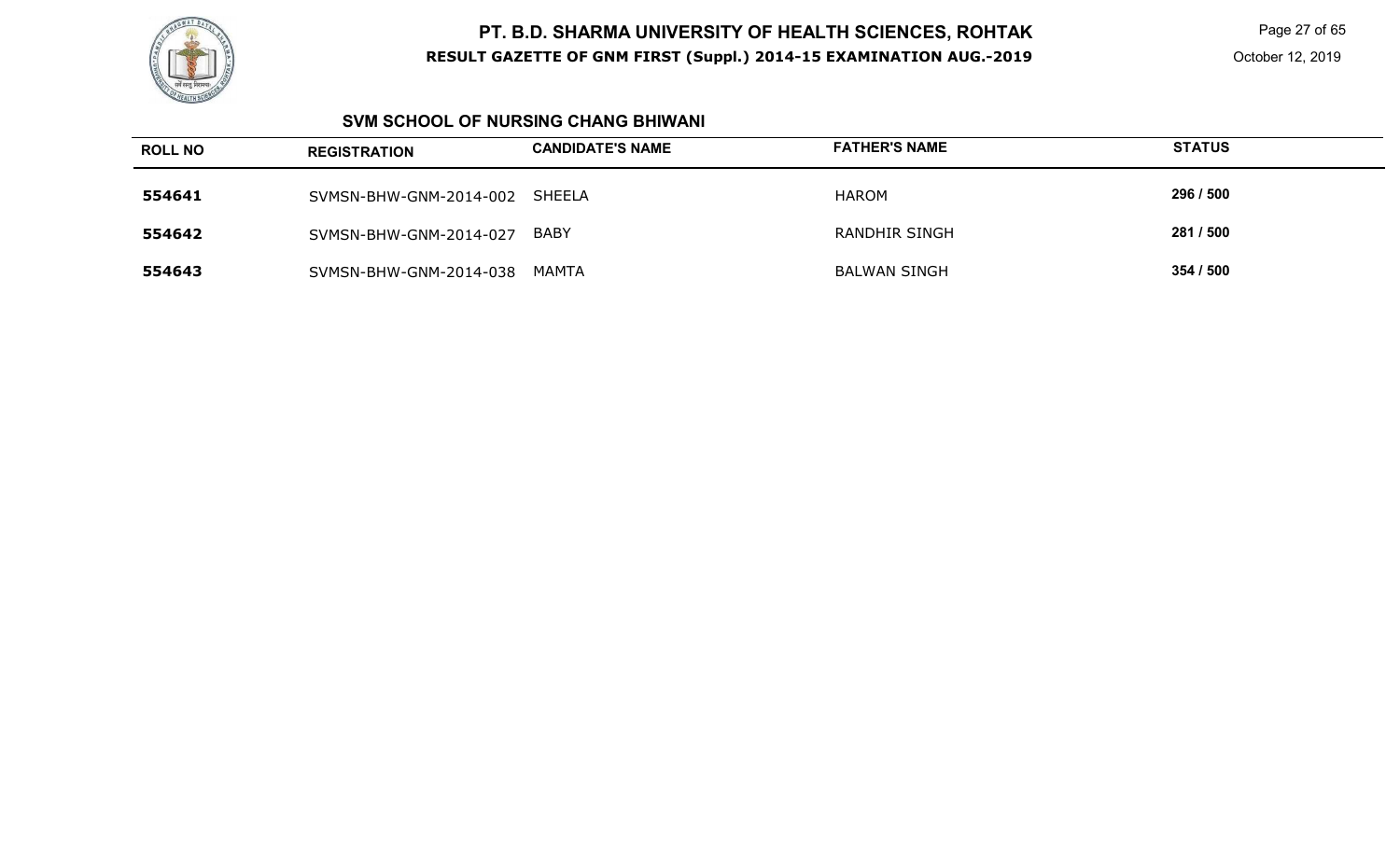

Page 28 of 65

### **GRV NURSING SCHOOL CHARKHI DADRI BHIWANI**

| <b>ROLL NO</b> | <b>REGISTRATION</b>  | <b>CANDIDATE'S NAME</b> | <b>FATHER'S NAME</b> | <b>STATUS</b> |
|----------------|----------------------|-------------------------|----------------------|---------------|
| 554761         | VSN-BHW-GNM-2014-021 | BABITA                  | <b>DHARMVIR</b>      | 312/500       |
| 554762         | VSN-BHW-GNM-2014-039 | SUSHMA KUMARI           | <b>GOPI RAM</b>      | 309 / 500     |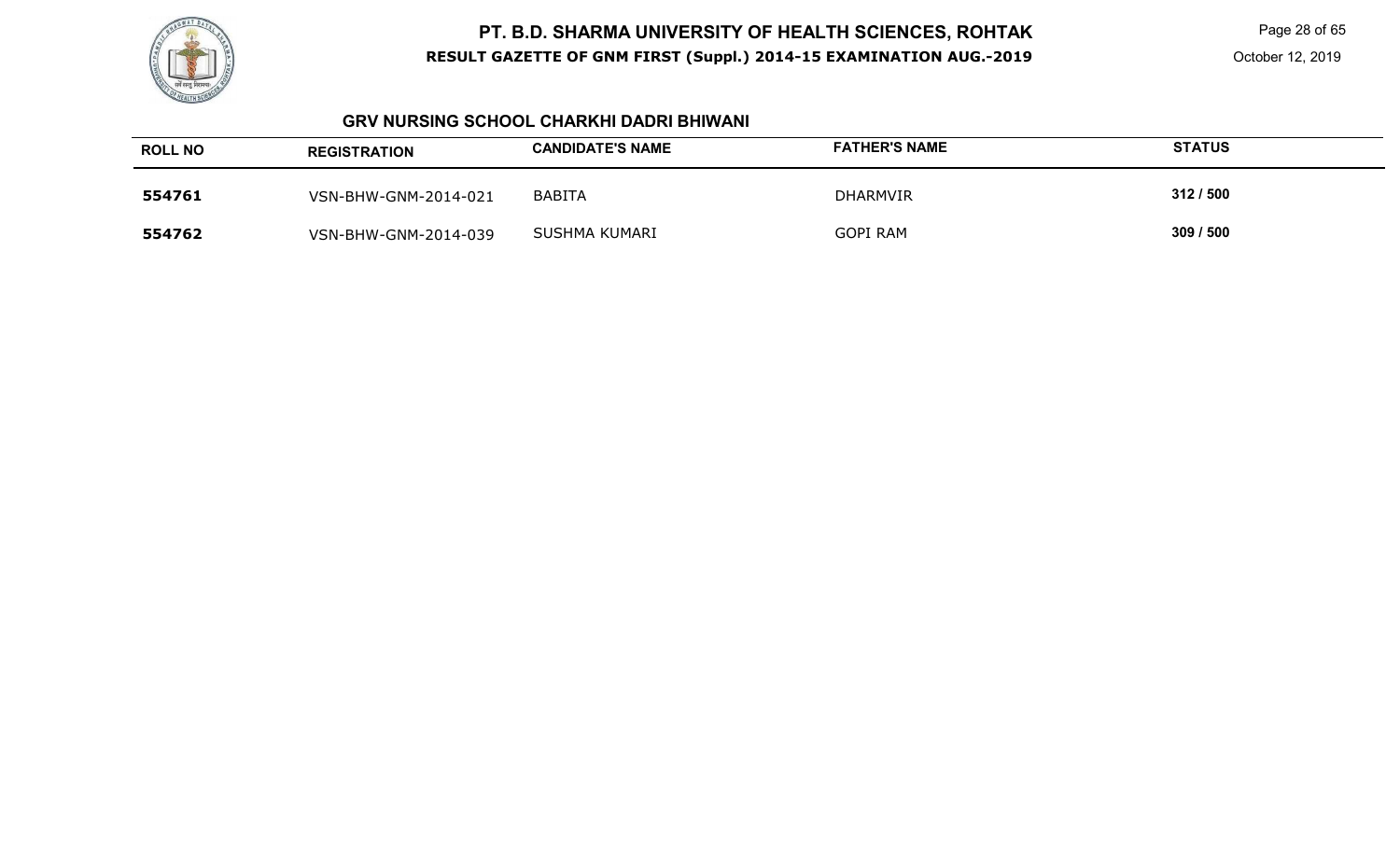

Page 29 of 65

October 12, 2019

### **ANM/GNM TRAINING SCHOOL BHIWANI**

| <b>ROLL NO</b> | <b>REGISTRATION</b>                  | <b>CANDIDATE'S NAME</b> | <b>FATHER'S NAME</b> | <b>STATUS</b> |
|----------------|--------------------------------------|-------------------------|----------------------|---------------|
| 554821         | GGNMTC-BHW-GNM-2014-017 RACHNA       |                         | RAJ PAL              | 271 / 500     |
| 554822         | GGNMTC-BHW-GNM-2014-019 RITU         |                         | <b>SAMUNDER</b>      | 280 / 500     |
| 554823         | GGNMTC-BHW-GNM-2014-018 SUMIT KUMARI |                         | RAMNIWAS             | 280 / 500     |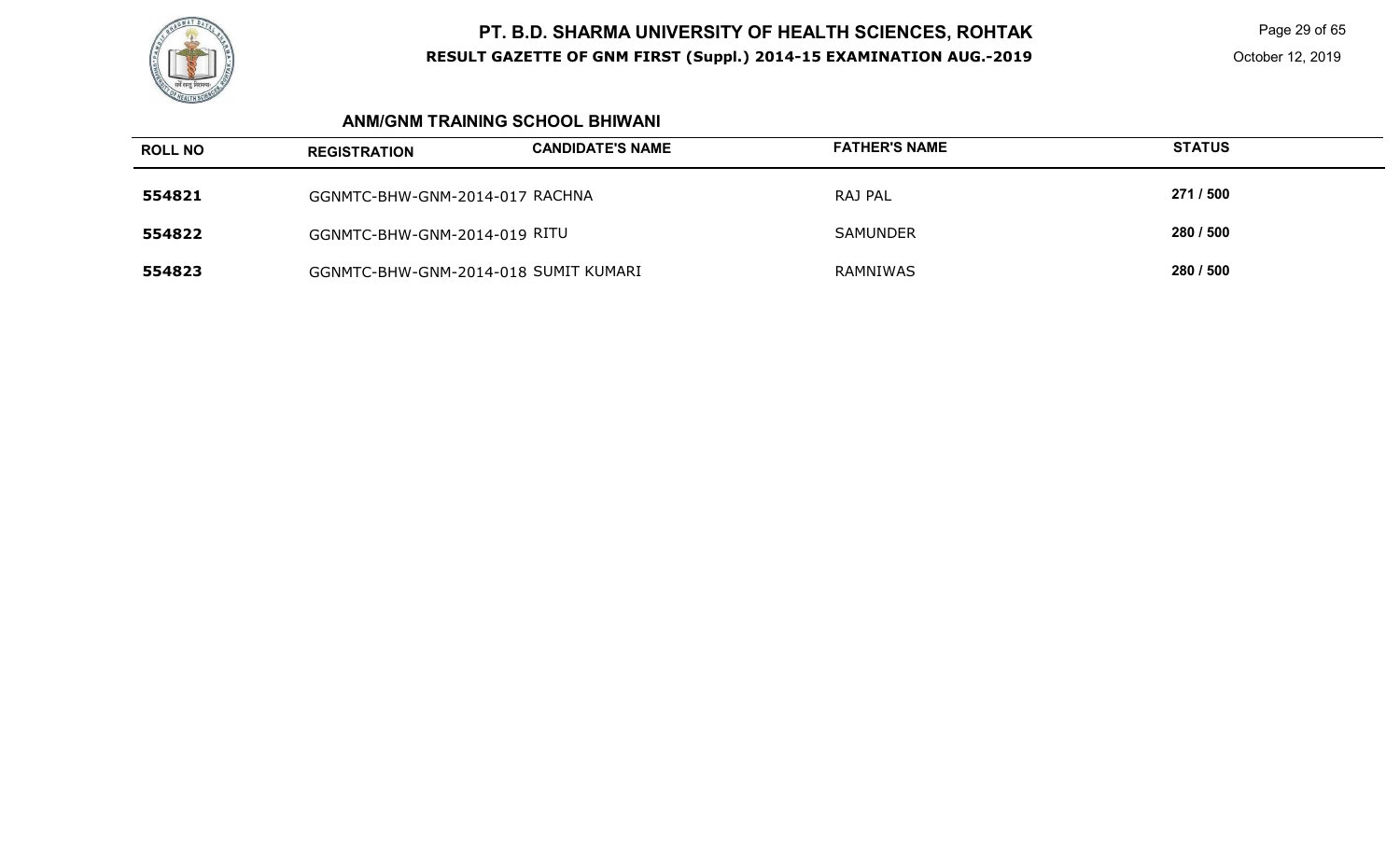

Page 30 of 65

### **SANT GANGA NATH SCH. OF NURSING KITLANA BHIWANI**

| <b>ROLL NO</b> | <b>REGISTRATION</b>  | <b>CANDIDATE'S NAME</b> | <b>FATHER'S NAME</b> | <b>STATUS</b>        |
|----------------|----------------------|-------------------------|----------------------|----------------------|
| 554881         | SGBHW-GNM-2014-008   | LATA KUMARI             | <b>VIJAY PAL</b>     | 316 / 500            |
| 554882         | SGBHW-GNM-2014-025   | REKHA                   | SHASHIKANT           | 321 / 500            |
| 554883         | SGN-BHW-GNM-2014-010 | MEENAKSHI               | <b>KARTAR</b>        | <b>R-GN-02 GN-04</b> |
| 554884         | SGN-BHW-GNM-2014-027 | <b>SUNITA</b>           | <b>SURESH</b>        | 300 / 500            |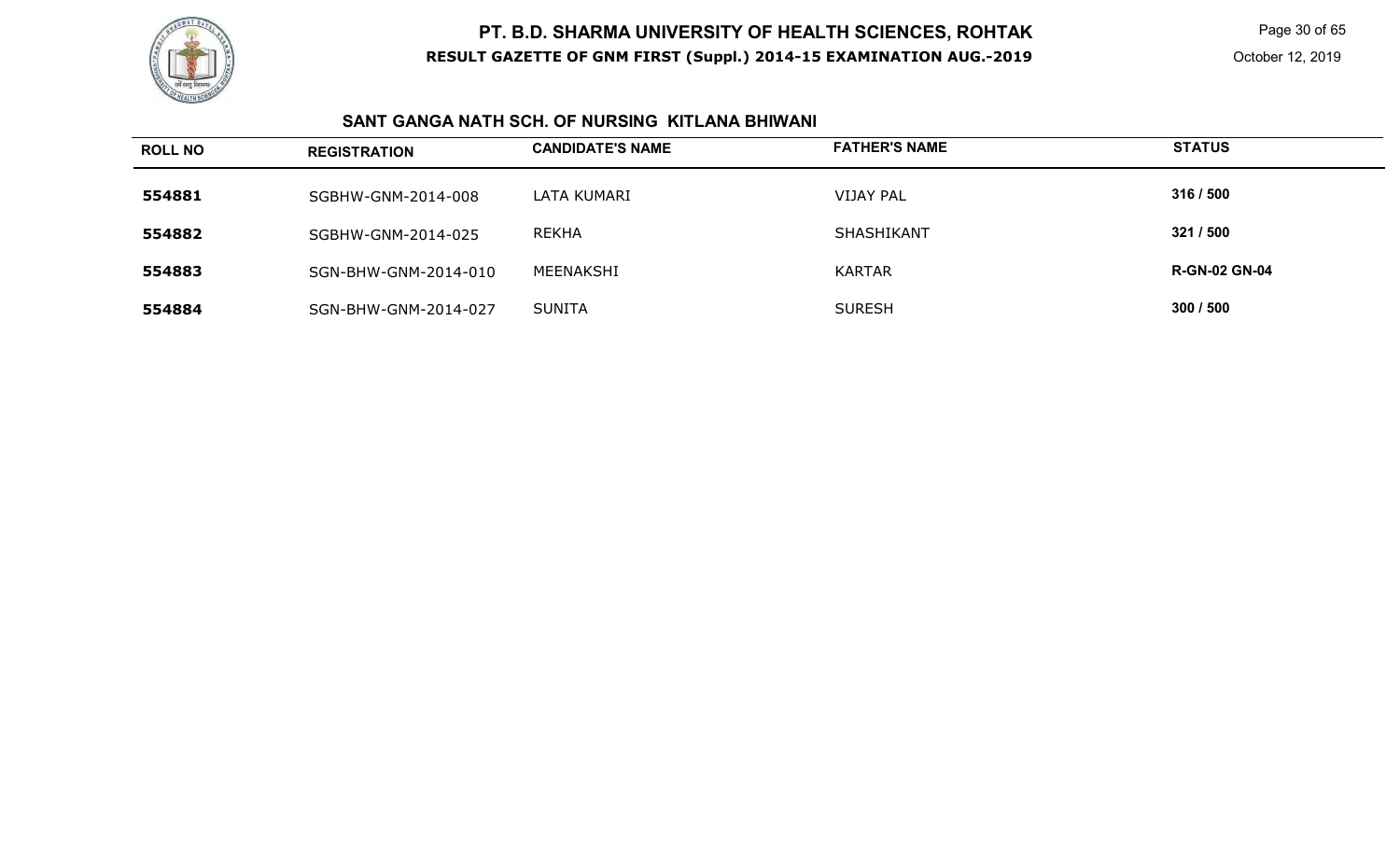

 Page 31 of 65 October 12, 2019

### **SHARBATI SCHOOL OF NURSING MAHENDERGARH**

| <b>ROLL NO</b> | <b>REGISTRATION</b>  | <b>CANDIDATE'S NAME</b> | <b>FATHER'S NAME</b> | <b>STATUS</b>        |
|----------------|----------------------|-------------------------|----------------------|----------------------|
| 555061         | SSN-MGH-GNM-2014-002 | RENU KUMARI             | <b>SATPAL SINGH</b>  | 305/500              |
| 555062         | SSN-MGH-GNM-2014-016 | POONAM                  | <b>DEENARAM</b>      | <b>R-GN-02 GN-03</b> |
| 555063         | SSN-MGH-GNM-2014-027 | <b>POONAM</b>           | <b>HAWA SINGH</b>    | <b>R-GN-01</b>       |
| 555064         | SSN-MGH-GNM-2014-033 | SURENDER KUMAR          | <b>RAMPHAL</b>       | 308/500              |
| 555065         | SSN-MGH-GNM-2014-040 | TAMANNA                 | HOSHIYAR SINGH       | 294 / 500            |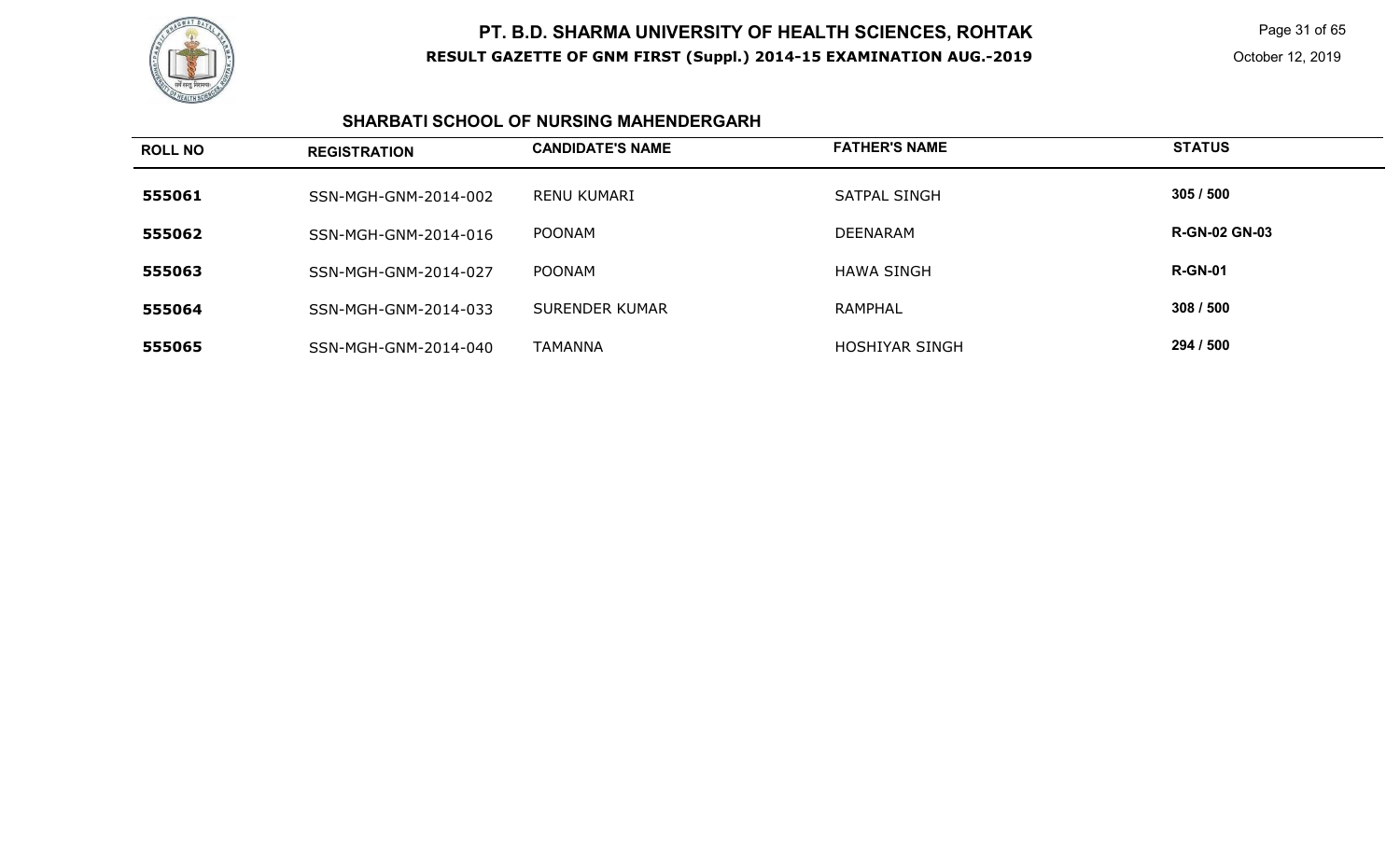

 Page 32 of 65 October 12, 2019

#### **PHOGAT SCHOOL OF NURSING, LOHARU, BHIWANI**

| <b>ROLL NO</b> | <b>REGISTRATION</b>  | <b>CANDIDATE'S NAME</b> | <b>FATHER'S NAME</b> | <b>STATUS</b>  |
|----------------|----------------------|-------------------------|----------------------|----------------|
| 555231         | PSN-BHW-GNM-2014-005 | KALPANA                 | MAHESH KUMAR         | 315/500        |
| 555232         | PSN-BHW-GNM-2014-006 | AARTI                   | MUKHTYAR SINGH       | <b>R-GN-04</b> |
| 555233         | PSN-BHW-GNM-2014-021 | SEEMA                   | <b>HANSRAJ</b>       | 318 / 500      |
| 555234         | PSN-BHW-GNM-2014-010 | MANOJ KUMARI            | <b>TEK CHAND</b>     | <b>ABS</b>     |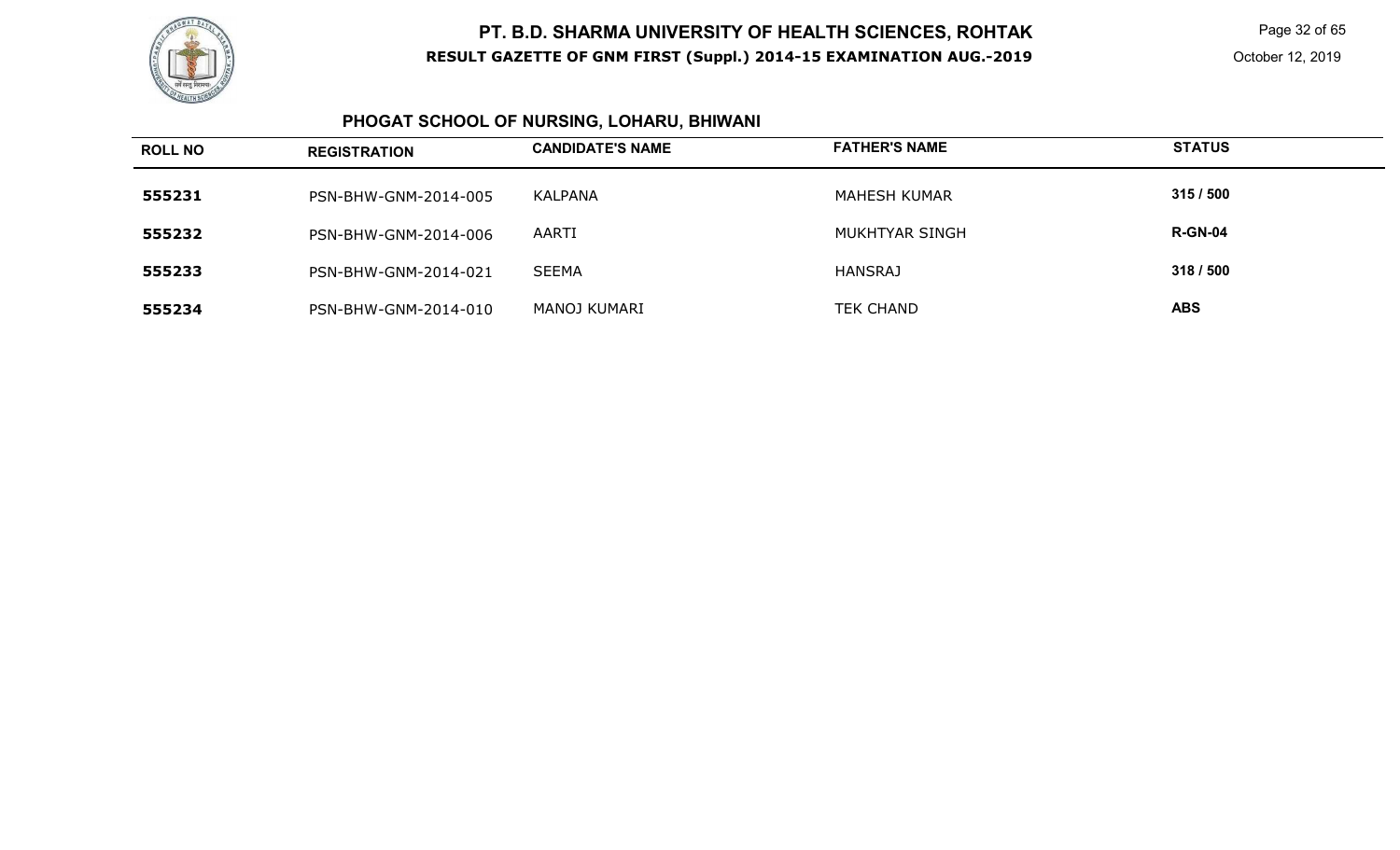

Page 33 of 65

### **BABA SWAMI DAYAL SCHOOL OF NURSING MAHENDERGARH**

| <b>ROLL NO</b> | <b>REGISTRATION</b>    | <b>CANDIDATE'S NAME</b> | <b>FATHER'S NAME</b>  | <b>STATUS</b> |
|----------------|------------------------|-------------------------|-----------------------|---------------|
| 555351         | BSDN-MGH-GNM-2014-013  | JYOTI                   | <b>RAJESH</b>         | 310 / 500     |
| 555352         | BSDSN-MGH-GNM-2014-022 | BABITA KUMARI           | NAWAL KISHOR          | 314/500       |
| 555353         | BSDSN-MGH-GNM-2014-028 | SANJU RANI              | <b>DHARMBIR</b>       | 295 / 500     |
| 555354         | BSDSN-MGH-GNM-2014-039 | NISHA RANI              | <b>SURESH CHANDER</b> | 323 / 500     |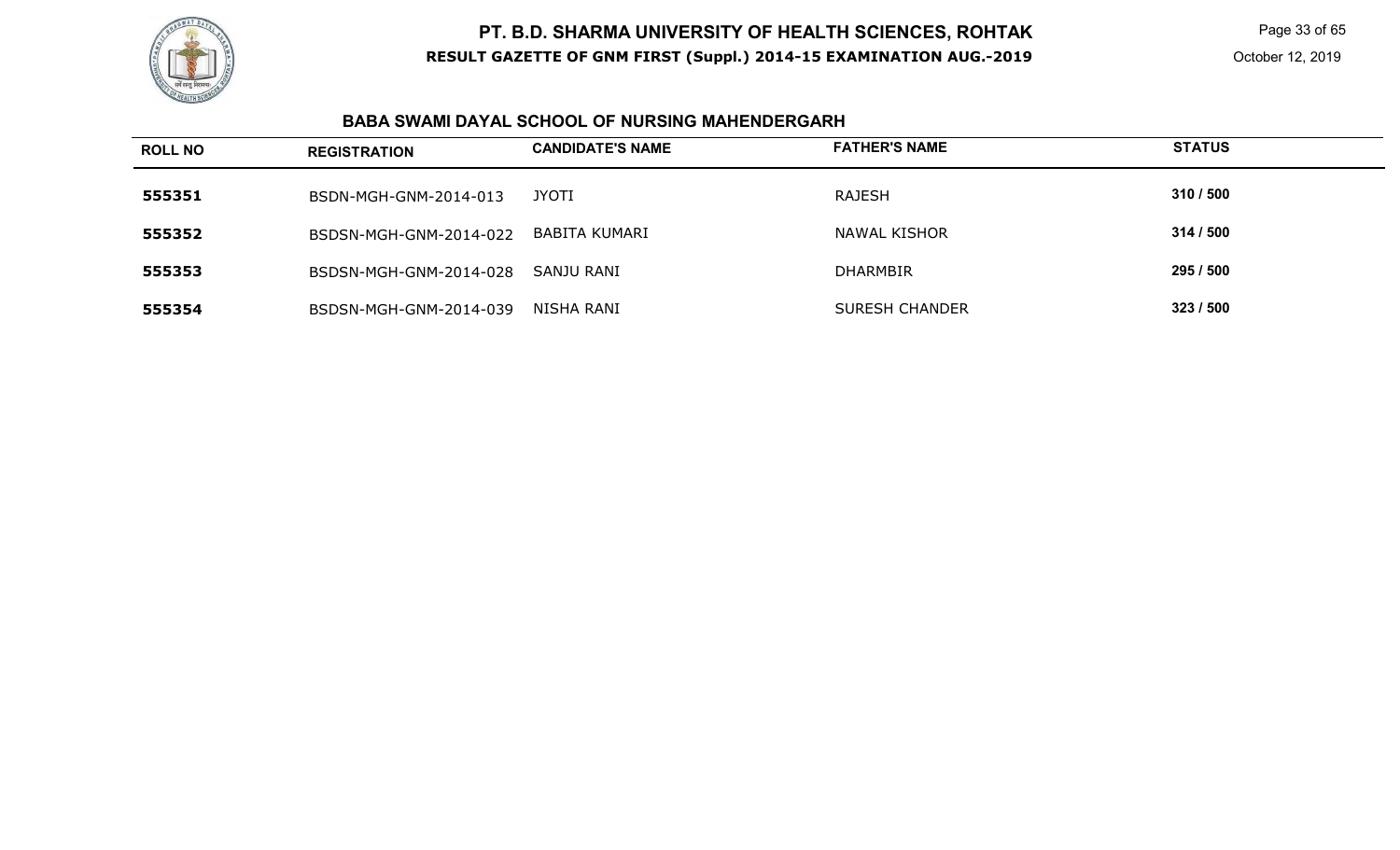

Page 34 of 65

#### **RDR JAN SEWA SCH. OF NURSING KANINA MOHINDERGARH**

| <b>ROLL NO</b> | <b>REGISTRATION</b>                    | <b>CANDIDATE'S NAME</b> | <b>FATHER'S NAME</b> | <b>STATUS</b> |
|----------------|----------------------------------------|-------------------------|----------------------|---------------|
| 555471         | RDRJSN-MGH-GNM-2014-013 SHARMILA YADAV |                         | <b>OM PRAKASH</b>    | 327 / 500     |
| 555472         | RDRJSN-MGH-GNM-2014-029 LALITA         |                         | <b>SHRIOM</b>        | 308 / 500     |
| 555473         | RDRJSN-MGH-GNM-2014-033 SUSHMA         |                         | <b>BED SINGH</b>     | 302/500       |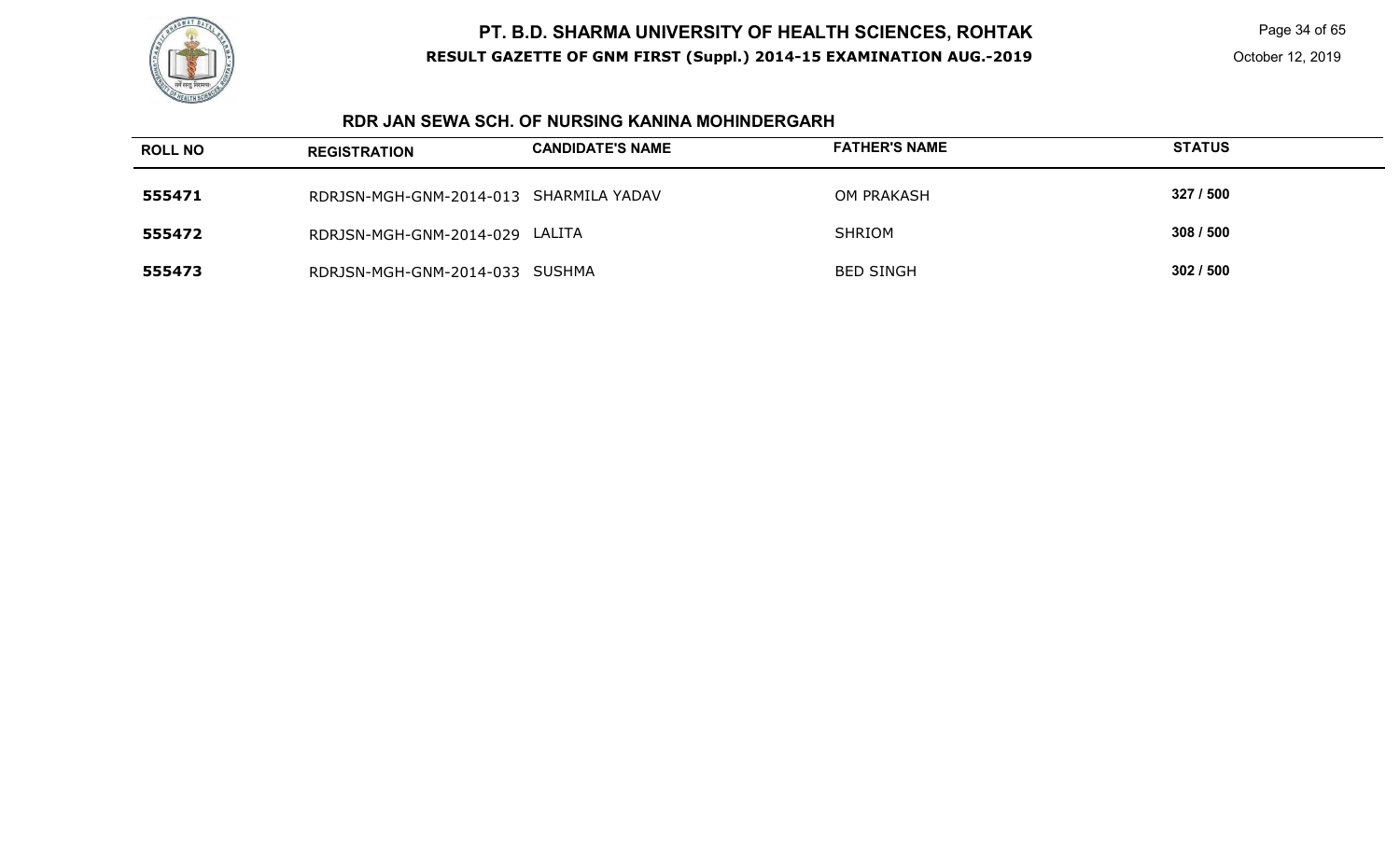

Page 35 of 65

October 12, 2019

#### **SHRIRAM SCHOOL OF NURSING DIGROTA MOHINDERGARH**

| <b>ROLL NO</b> | <b>REGISTRATION</b>   | <b>CANDIDATE'S NAME</b> | <b>FATHER'S NAME</b> | <b>STATUS</b> |
|----------------|-----------------------|-------------------------|----------------------|---------------|
| 555531         | SRSN-MGH-GNM-2014-019 | <b>REKHA</b>            | RAMBIR               | 305 / 500     |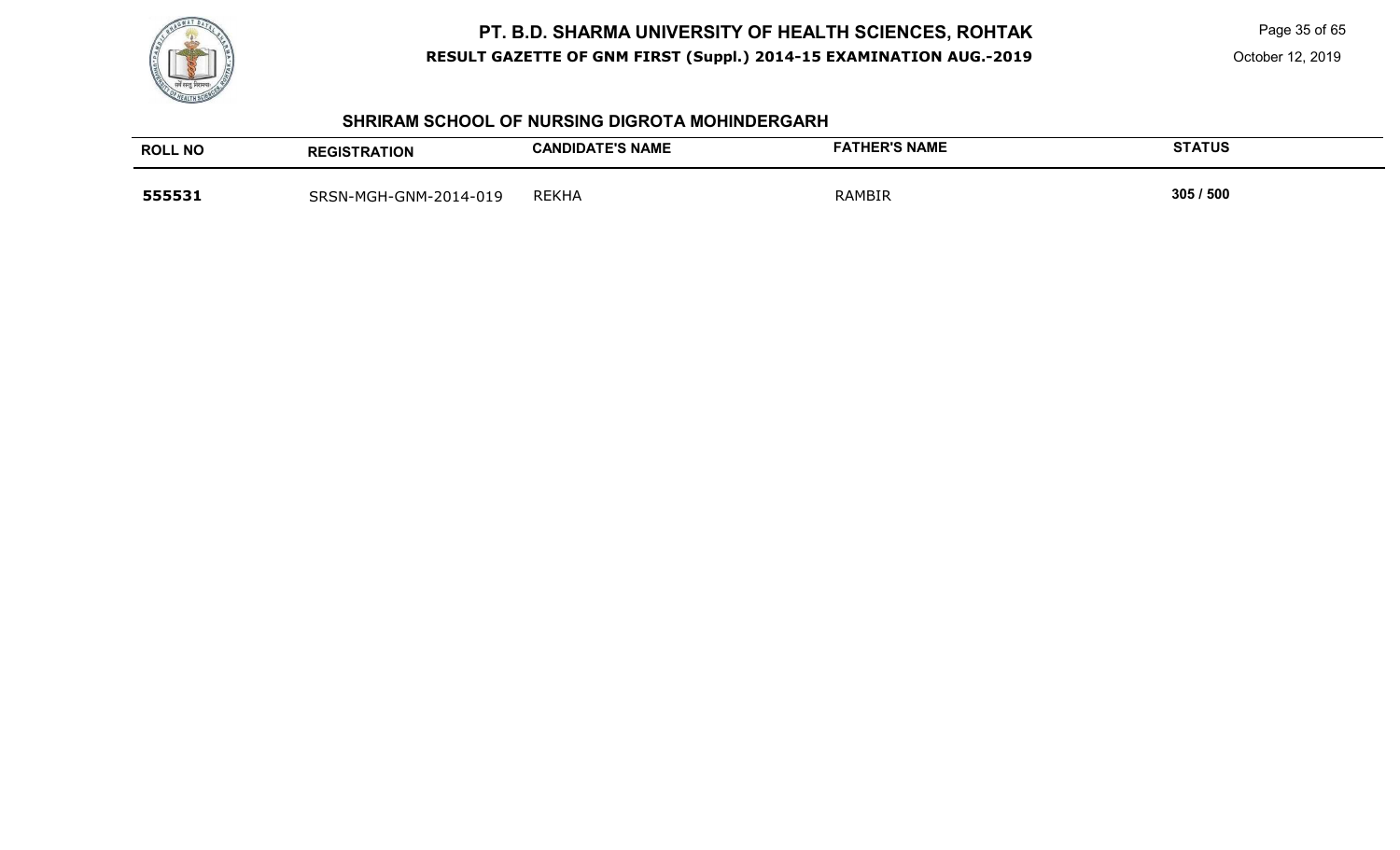

Page 36 of 65

# **SARVODAYA NURSING INSTITUTE, FARIDABAD**

| <b>ROLL NO</b> | <b>REGISTRATION</b>  | <b>CANDIDATE'S NAME</b> | <b>FATHER'S NAME</b> | <b>STATUS</b> |
|----------------|----------------------|-------------------------|----------------------|---------------|
| 555641         | SNI-FBD-GNM-2014-005 | <b>ARATI PANDEY</b>     | DEVENDRA PANDEY      | 297 / 500     |
| 555642         | SNI-FBD-GNM-2014-053 | <b>SHIV KUMARI</b>      | RAMUZAYAR            | 317/500       |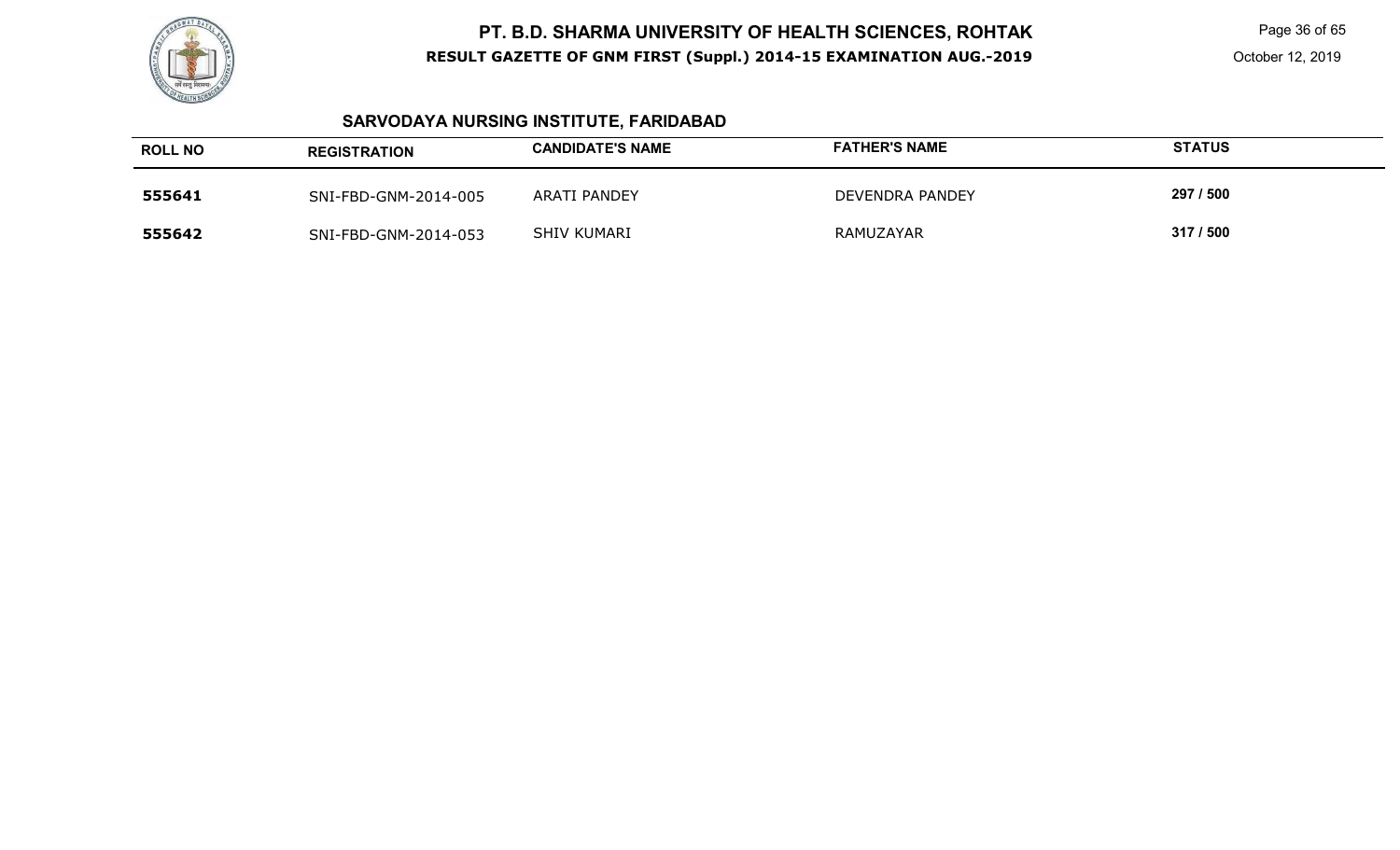

 Page 37 of 65 October 12, 2019

### **SOS NURSING SCHOOL FARIDABAD**

| <b>ROLL NO</b> | <b>REGISTRATION</b>    | <b>CANDIDATE'S NAME</b> | <b>FATHER'S NAME</b>  | <b>STATUS</b>  |
|----------------|------------------------|-------------------------|-----------------------|----------------|
| 555761         | SOSNS-FBD-GNM-2014-003 | SANJU VISHVAKARMA       | ARVIND VISHVAKARMA    | <b>R-GN-04</b> |
| 555762         | SOSNS-FBD-GNM-2014-008 | KIRAN SINGH             | MANOJ SINGH           | <b>R-GN-04</b> |
| 555763         | SOSNS-FBD-GNM-2014-011 | SANDHYA XESS            | HARA PRASAD MOHAPATRA | <b>R-GN-04</b> |
| 555764         | SOSNS-FBD-GNM-2014-012 | ANJU DEVI               | DEG RAM               | 284 / 500      |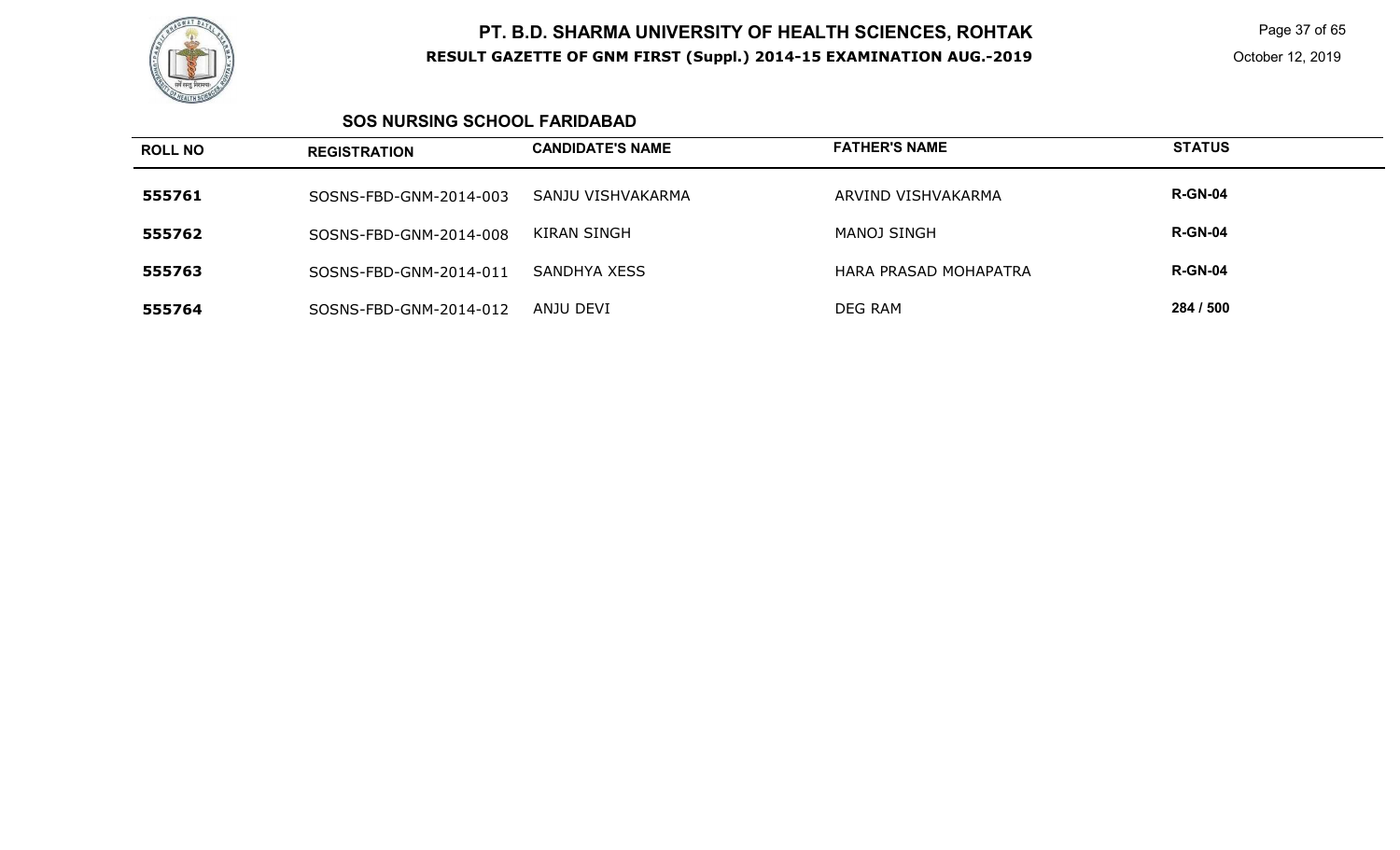

 Page 38 of 65 October 12, 2019

### **RR SCHOOL OF NURSING GURGAON**

| <b>ROLL NO</b> | <b>REGISTRATION</b>   | <b>CANDIDATE'S NAME</b> | <b>FATHER'S NAME</b> | <b>STATUS</b> |
|----------------|-----------------------|-------------------------|----------------------|---------------|
| 555871         | RRSN-GGN-GNM-2014-009 | DEVYANI RATHI           | DHARAMPRAKASH RATHI  | 297 / 500     |
| 555872         | RRSN-GGN-GNM-2014-037 | POOJA DHILLORD          | SHIV DAS             | 315/500       |
| 555873         | RRSN-GGN-GNM-2014-038 | <b>POONAM</b>           | <b>RAJPAL</b>        | 286 / 500     |
| 555874         | RRSN-GGN-GNM-2014-049 | SANGEETA KUMARI         | <b>GANESH PARSAD</b> | 307 / 500     |
| 555875         | RRSN-GGN-GNM-2014-054 | SHIVANI                 | DILBAGH SINGH        | 310 / 500     |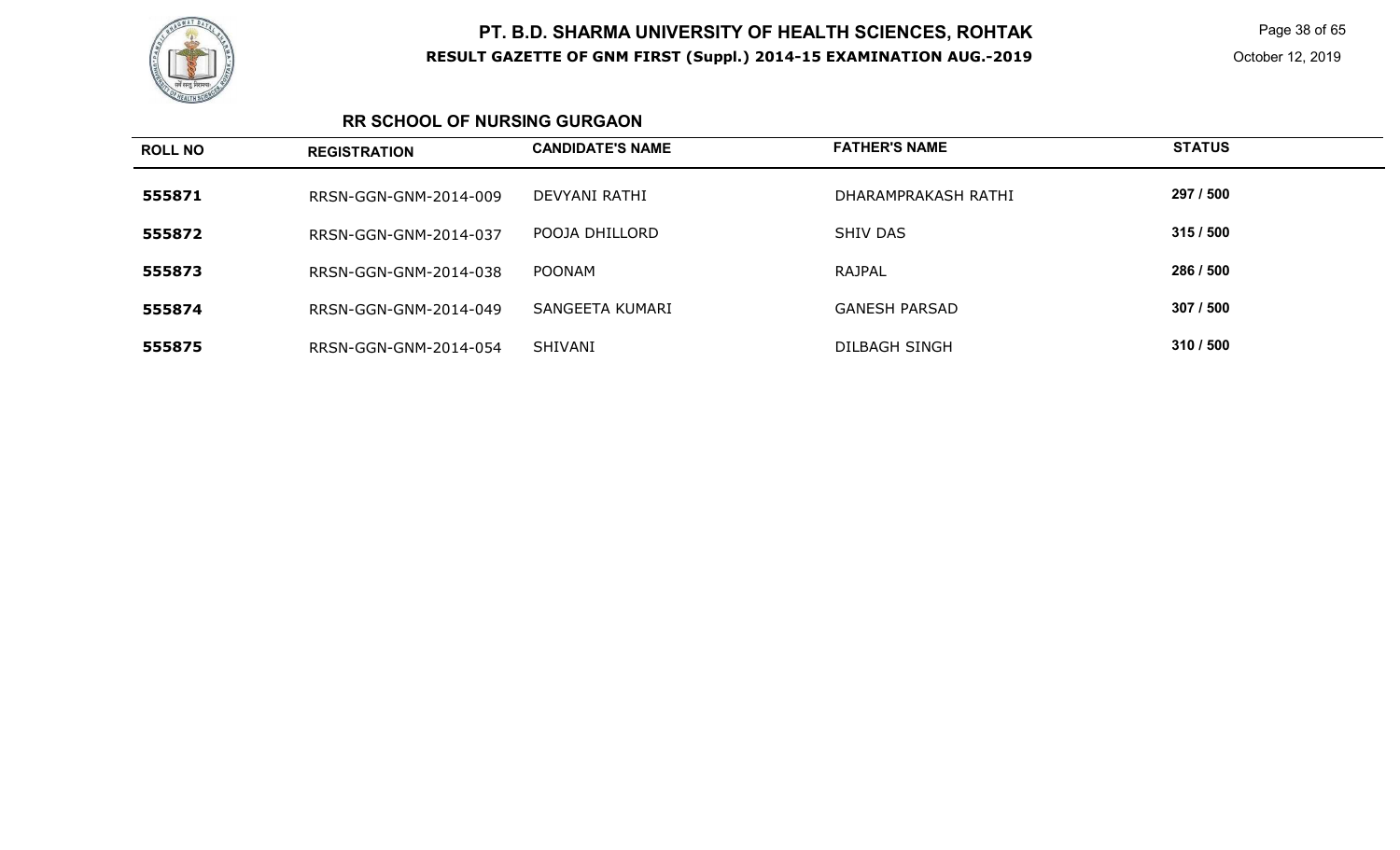

 Page 39 of 65 October 12, 2019

# **DASHMESH COLLEGE OF NURSING, GURGAON**

| <b>ROLL NO</b> | <b>REGISTRATION</b>  | <b>CANDIDATE'S NAME</b> | <b>FATHER'S NAME</b> | <b>STATUS</b> |
|----------------|----------------------|-------------------------|----------------------|---------------|
| 555991         | DCN-GGN-GNM-2014-012 | JATIN RANA              | RAMDHAN RANA         | 287 / 500     |
| 555992         | DCN-GGN-GNM-2014-045 | PINKI YADAV             | RAJENDER YADAV       | 309/500       |
| 555993         | DCN-GGN-GNM-2014-055 | <b>PRIYA</b>            | <b>KAPOOR SINGH</b>  | 304/500       |
| 555994         | DCN-GGN-GNM-2014-061 | SAVITA                  | JAI BHAGWAN          | 325/500       |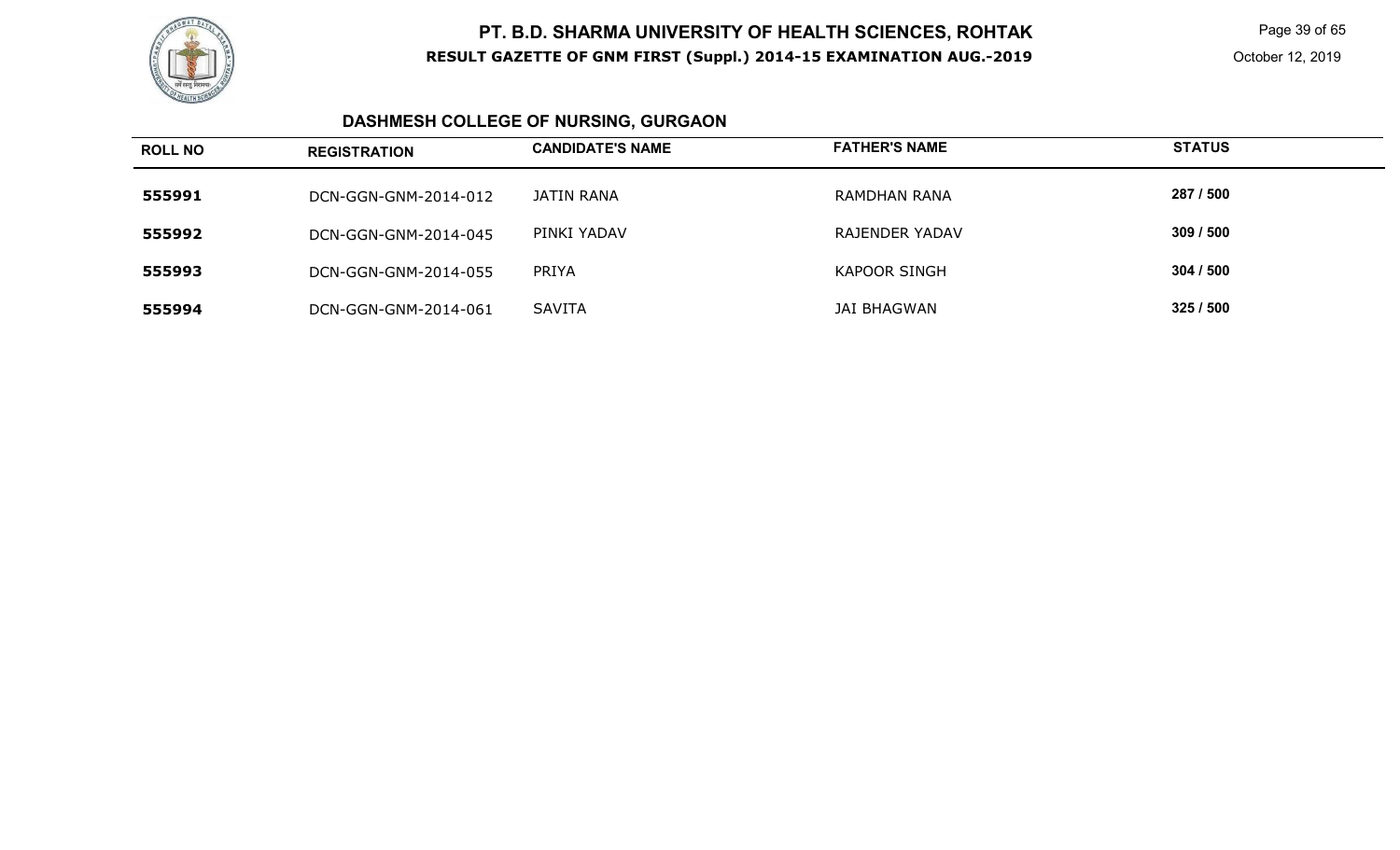

Page 40 of 65

October 12, 2019

#### **LORD SHIVA SCHOOL OF NURSING SIRSA**

| <b>ROLL NO</b> | <b>REGISTRATION</b>   | <b>CANDIDATE'S NAME</b> | <b>FATHER'S NAME</b> | <b>STATUS</b>  |
|----------------|-----------------------|-------------------------|----------------------|----------------|
| 556111         | LSSN-SRS-GNM-2014-015 | <b>SAROJ DEVI</b>       | <b>SANT RAM</b>      | <b>R-GN-01</b> |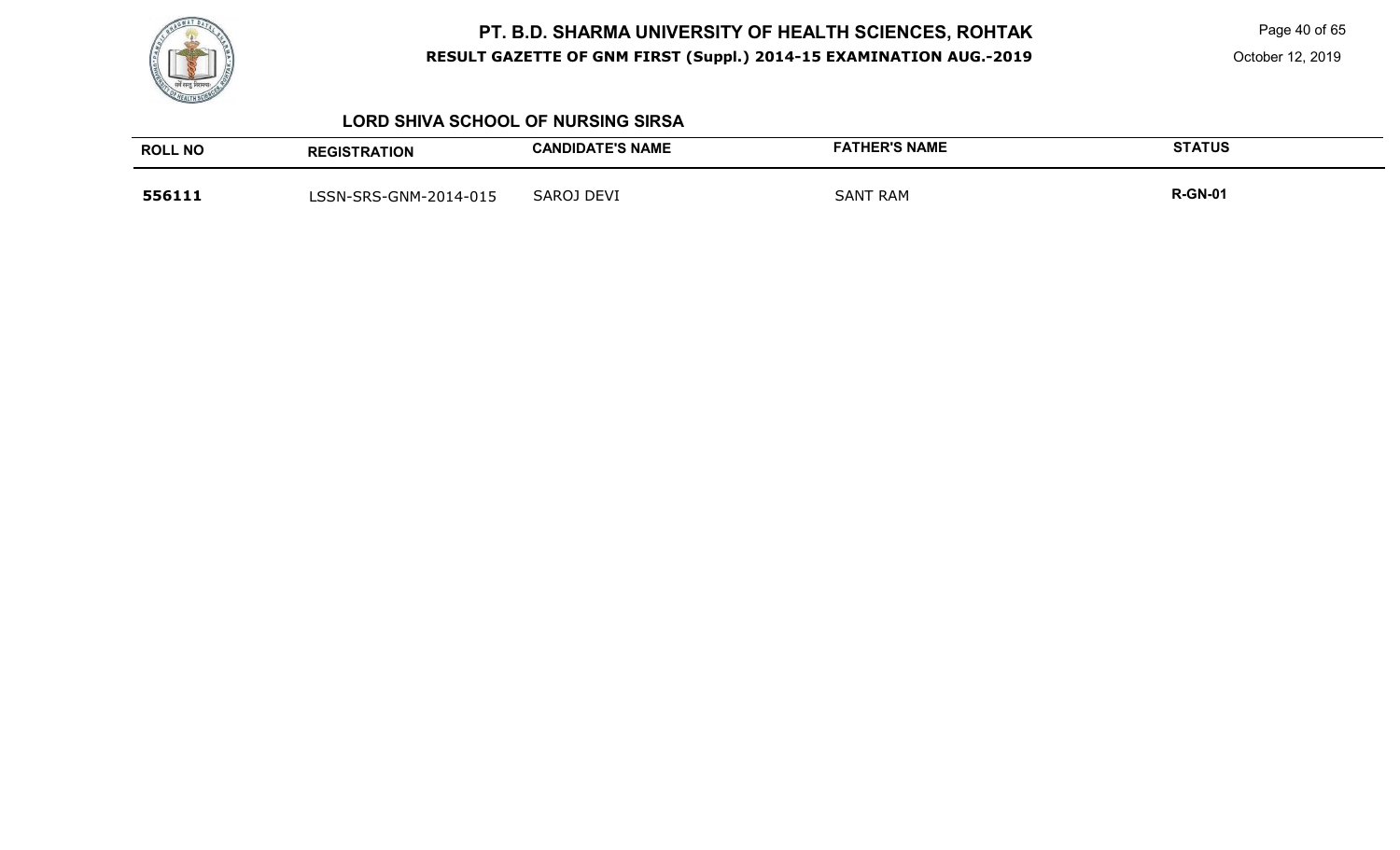

Page 41 of 65

October 12, 2019

### **HARYANA SCHOOL OF NURSING ELLENABAD SIRSA**

| <b>ROLL NO</b> | <b>REGISTRATION</b>  | <b>CANDIDATE'S NAME</b> | <b>FATHER'S NAME</b> | <b>STATUS</b> |
|----------------|----------------------|-------------------------|----------------------|---------------|
| 556161         | HSN-SRS-GNM-2014-010 | LILA RANI               | <b>KASHI RAM</b>     | 317 / 500     |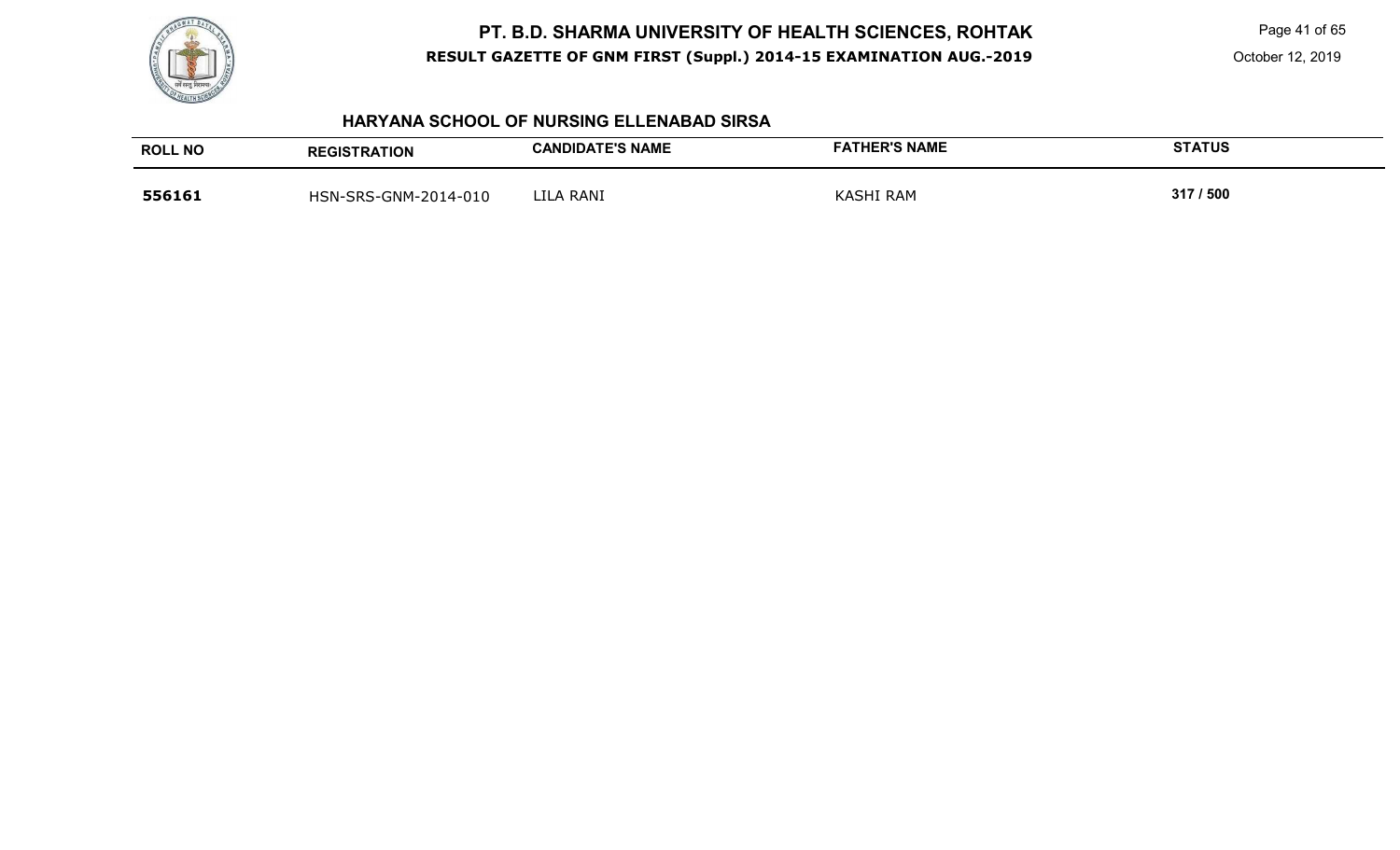

Page 42 of 65

October 12, 2019

#### **MATA SHANTI DEVI INST. OF NURSING OF KALANWALI SIRSA**

| <b>ROLL NO</b> | <b>REGISTRATION</b>  | <b>CANDIDATE'S NAME</b> | <b>FATHER'S NAME</b> | <b>STATUS</b> |
|----------------|----------------------|-------------------------|----------------------|---------------|
| 556261         | MSD-SRS-GNM-2014-042 | KUMARI POONAM           | <b>MAN SINGH</b>     | 316 / 500     |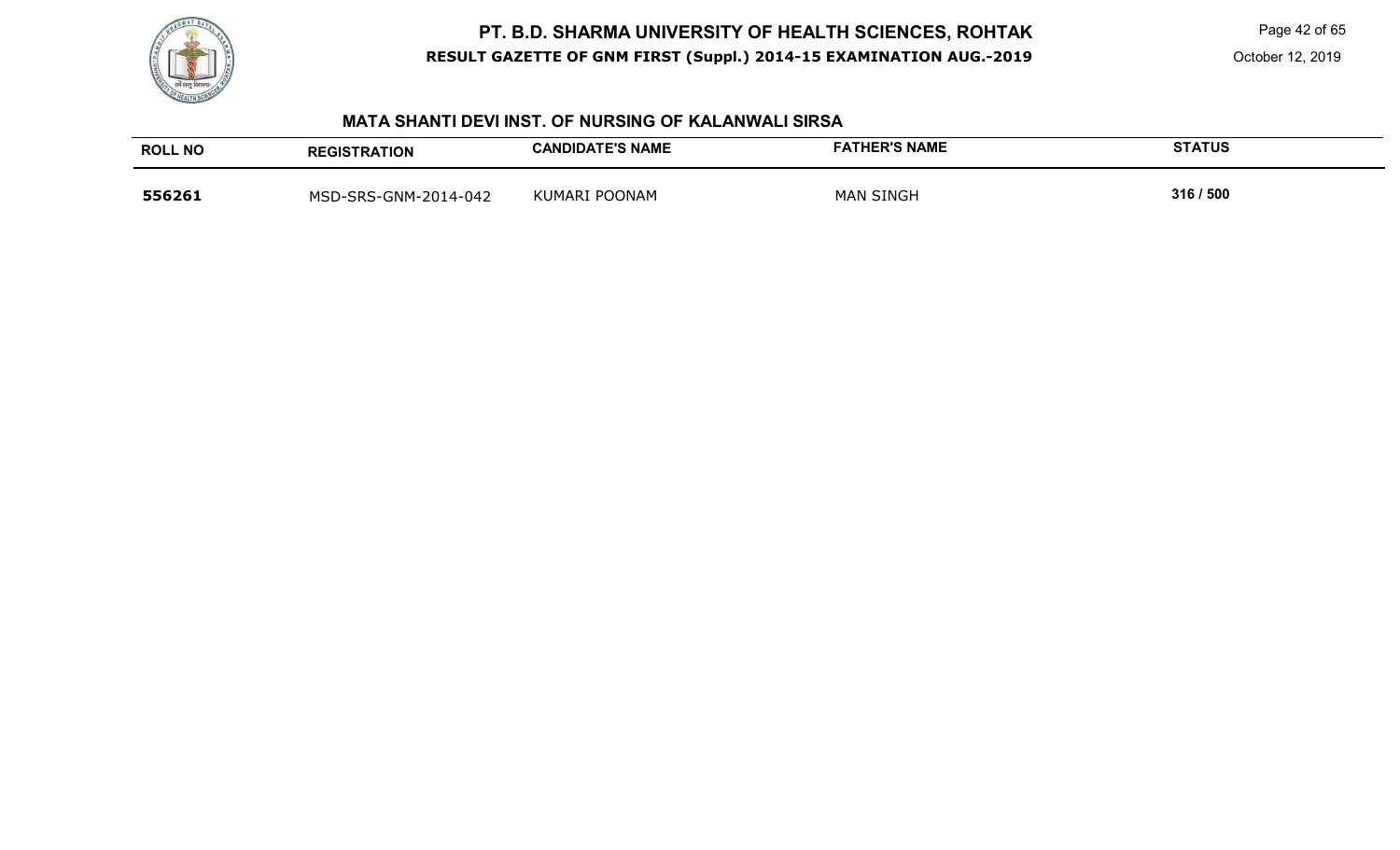

Page 43 of 65

### **ARYABHATT COLLEGE OF NURSING FATEHABAD**

| <b>ROLL NO</b> | <b>REGISTRATION</b>  | <b>CANDIDATE'S NAME</b> | <b>FATHER'S NAME</b> | <b>STATUS</b>        |
|----------------|----------------------|-------------------------|----------------------|----------------------|
| 556371         | ACN-FTB-GNM-2014-027 | SUMITRA DEVI            | <b>PURAN SINGH</b>   | <b>R-GN-01 GN-03</b> |
| 556372         | ACN-FTB-GNM-2014-028 | SUNITA RANI             | <b>RAI SINGH</b>     | <b>R-GN-01</b>       |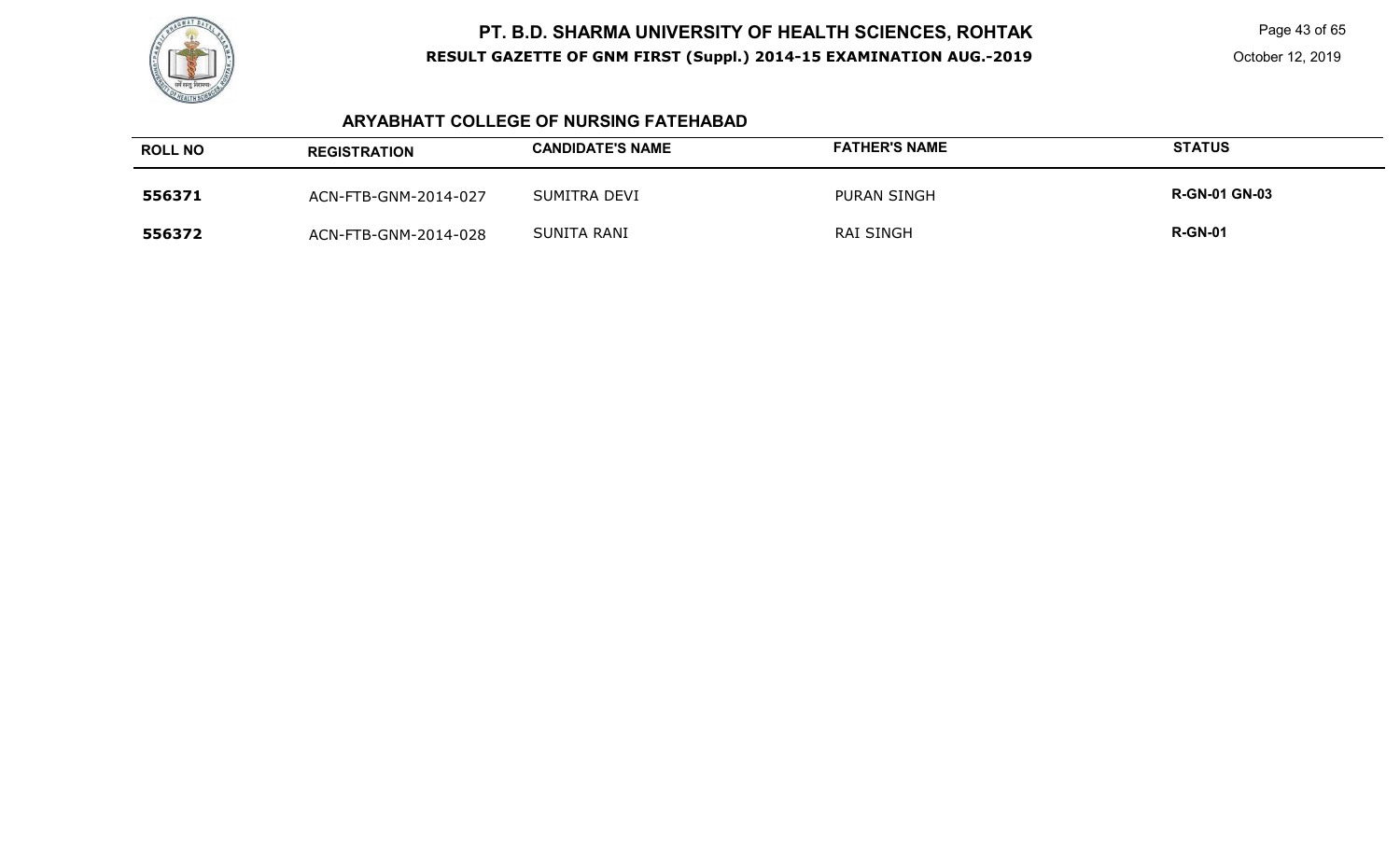

Page 44 of 65

October 12, 2019

### **RAJENDRA SCHOOL OF NURSING SIRSA**

| <b>ROLL NO</b> | <b>REGISTRATION</b>  | <b>CANDIDATE'S NAME</b> | <b>FATHER'S NAME</b> | <b>STATUS</b>  |
|----------------|----------------------|-------------------------|----------------------|----------------|
| 556431         | RSN-SRS-GNM-2014-005 | NAMITA DEVI             | <b>SUKHVIR SINGH</b> | <b>R-GN-01</b> |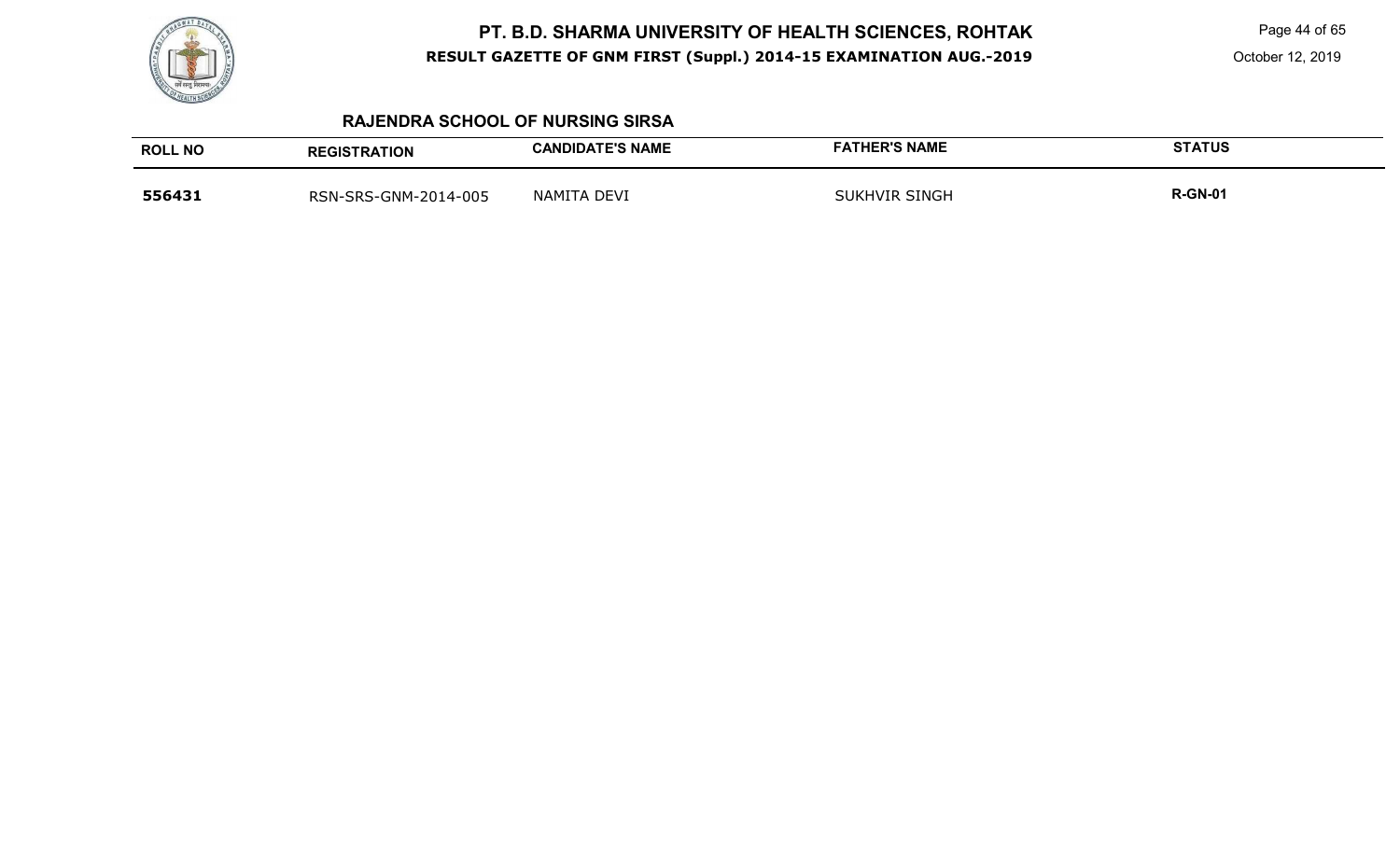

Page 45 of 65

### **NATIONAL SCHOOL OF NURSING DARIYAPUR FATEHABAD**

| <b>ROLL NO</b> | <b>REGISTRATION</b>  | <b>CANDIDATE'S NAME</b> | <b>FATHER'S NAME</b> | <b>STATUS</b>  |
|----------------|----------------------|-------------------------|----------------------|----------------|
| 556541         | NSN-FTB-GNM-2014-020 | PARAMJEET KAUR          | <b>AVTAR SINGH</b>   | <b>R-GN-01</b> |
| 556542         | NSN-FTB-GNM-2014-024 | OM PARKASH              | POONAM CHAND         | 329/500        |
| 556543         | NSN-FTB-GNM-2014-025 | RAJESH KUMAR            | <b>VED PAL</b>       | <b>R-GN-01</b> |
| 556544         | NSN-FTB-GNM-2014-026 | <b>RITU</b>             | <b>SUBHASH</b>       | 286 / 500      |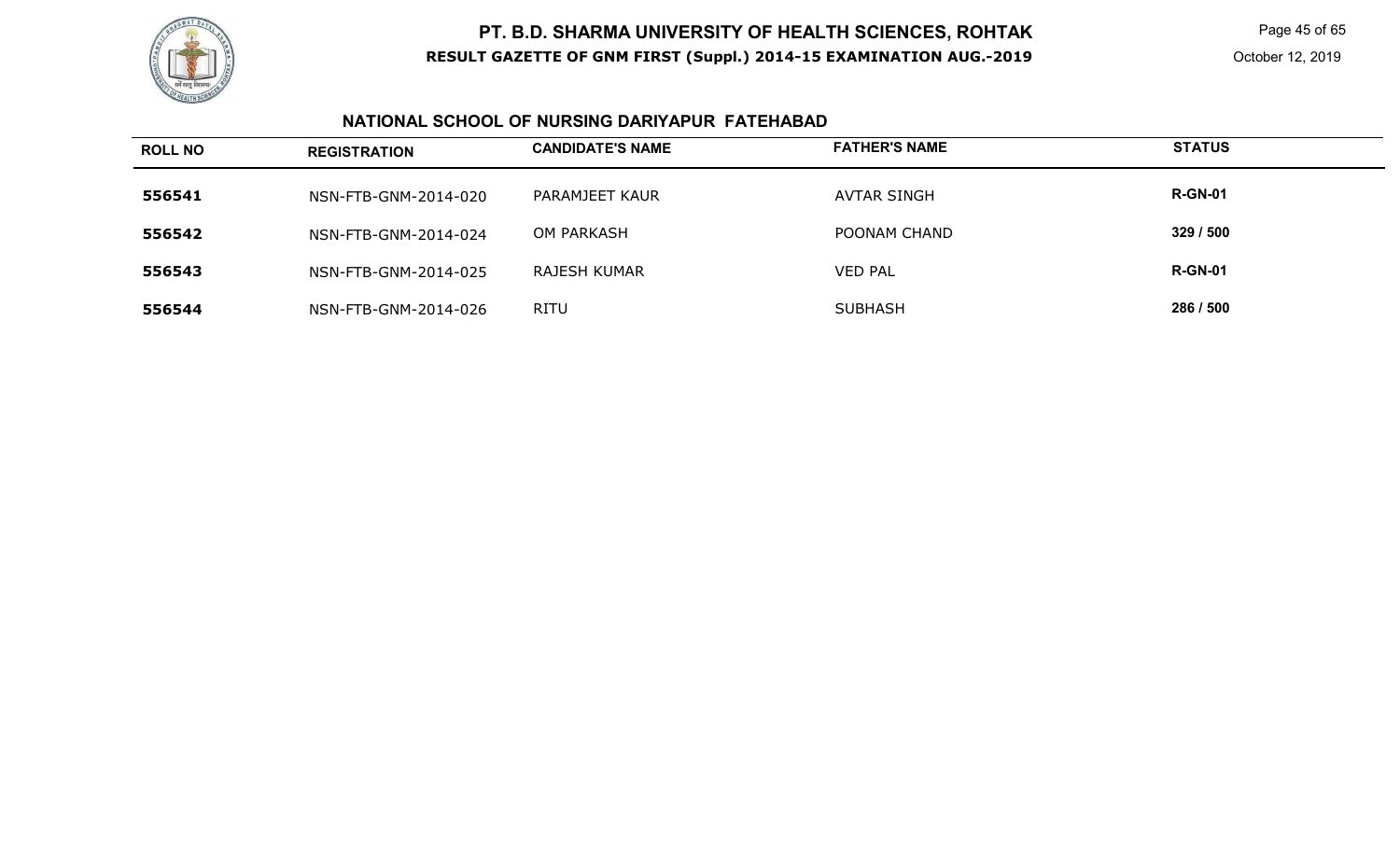

Page 46 of 65

#### **BANBHORI SCHOOL OF NURSING HISAR**

| <b>ROLL NO</b> | <b>REGISTRATION</b>  | <b>CANDIDATE'S NAME</b> | <b>FATHER'S NAME</b> | <b>STATUS</b>        |
|----------------|----------------------|-------------------------|----------------------|----------------------|
| 556711         | BSN-HSR-GNM-2014-021 | BHAGIRATH               | OM KANWAR            | <b>R-GN-01 GN-03</b> |
| 556712         | BSN-HSR-GNM-2014-027 | SWATI SHARMA            | <b>KAUSHAL KUMAR</b> | 320 / 500            |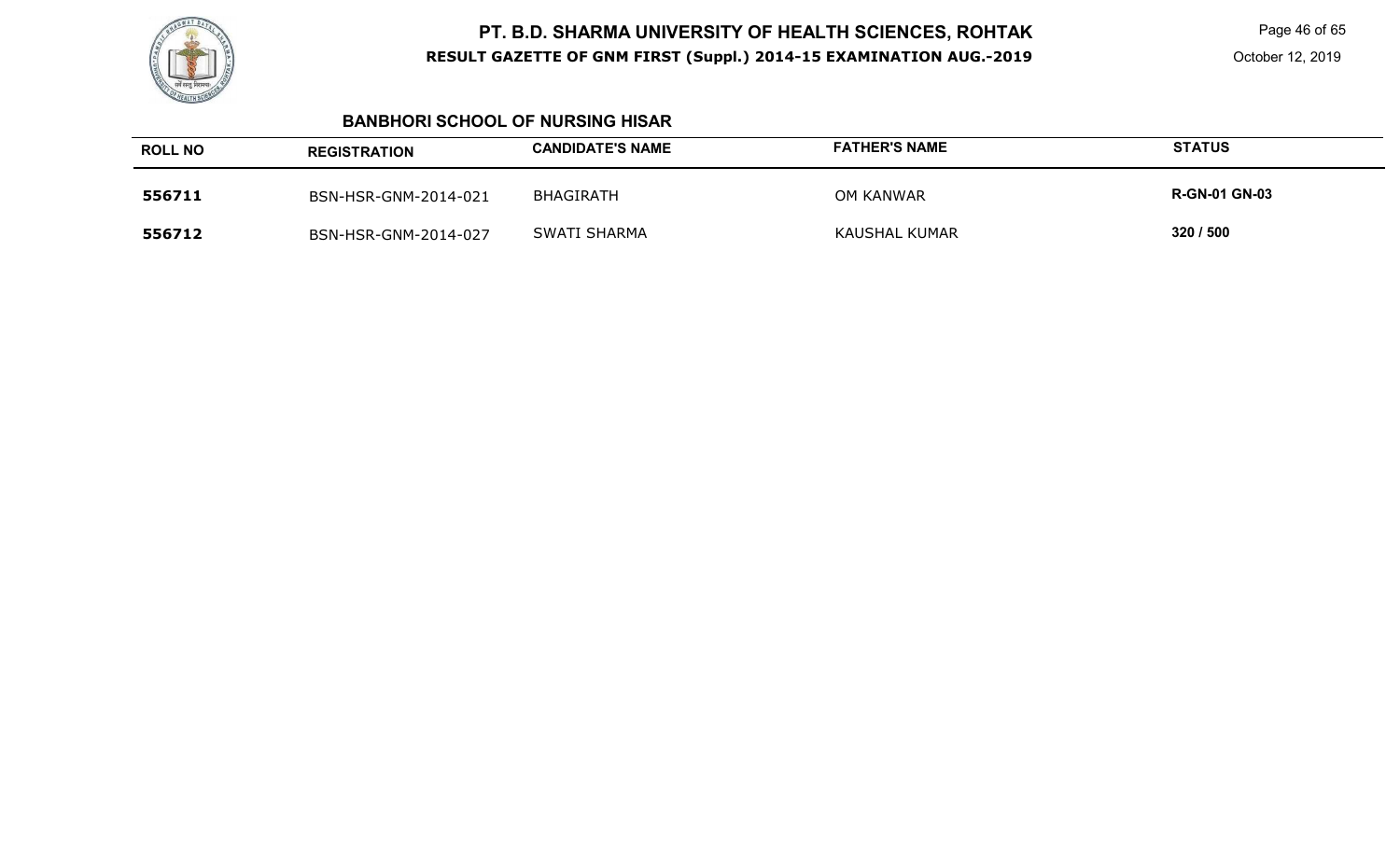

 Page 47 of 65 October 12, 2019

### **MAHARISHI DAYANAND INST. OF NURSING CHAUDHARYWAS HISAR**

| <b>ROLL NO</b> | <b>REGISTRATION</b>   | <b>CANDIDATE'S NAME</b> | <b>FATHER'S NAME</b> | <b>STATUS</b>              |
|----------------|-----------------------|-------------------------|----------------------|----------------------------|
| 556831         | MDSN-HSR-GNM-2014-002 | KAVITA                  | <b>RAJPAL SINGH</b>  | <b>R-GN-04</b>             |
| 556832         | MDSN-HSR-GNM-2014-017 | RAM KALI                | <b>ROSHAN LAL</b>    | <b>R-GN-03</b>             |
| 556833         | MDSN-HSR-GNM-2014-040 | RAJESH                  | <b>MOHAN SINGH</b>   | <b>R-GN-01 GN-02 GN-05</b> |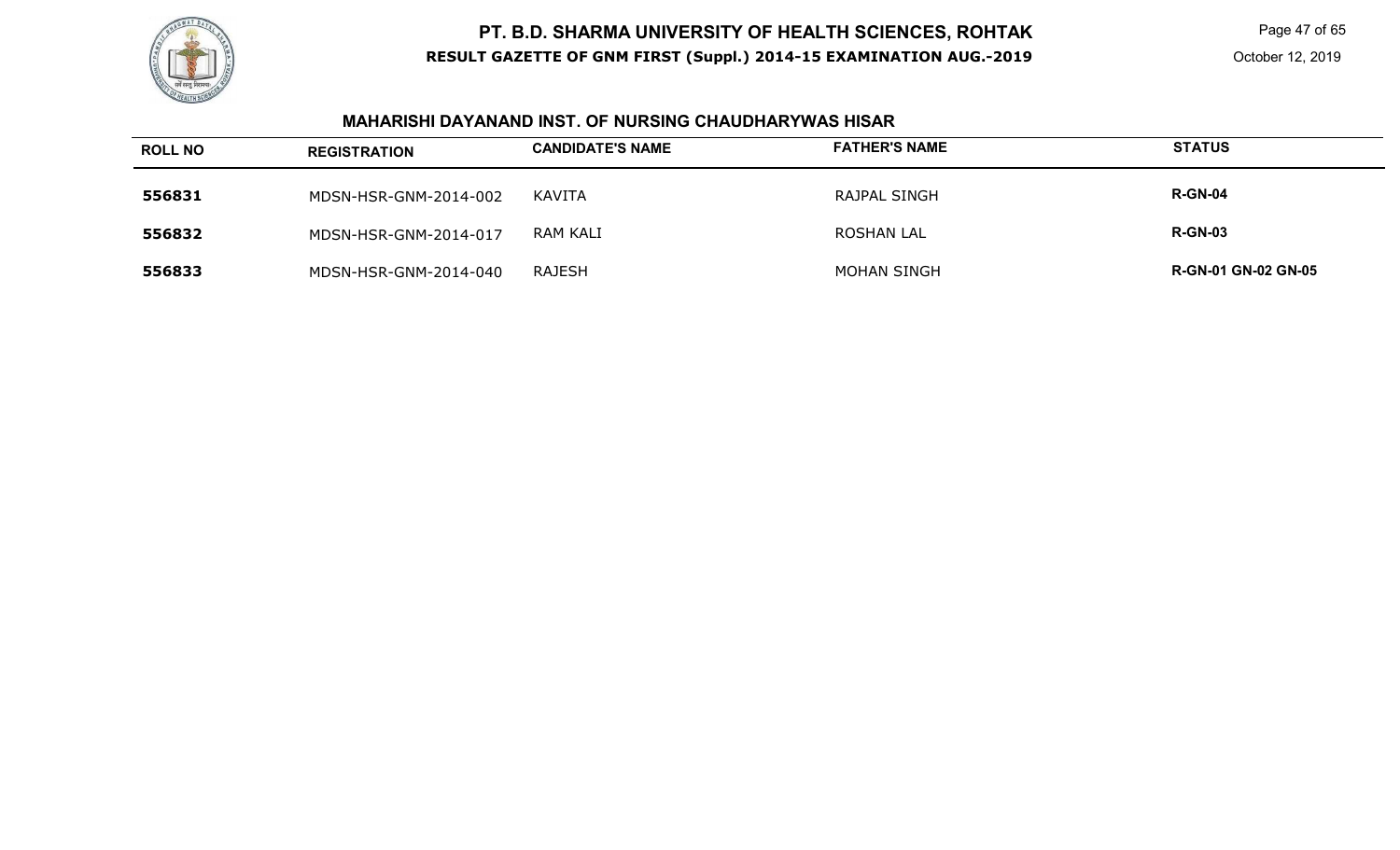

Page 48 of 65

### **SWATANTARTA SAINANI SCHOOL OF NURSING HSR**

| <b>ROLL NO</b> | <b>REGISTRATION</b>   | <b>CANDIDATE'S NAME</b> | <b>FATHER'S NAME</b> | <b>STATUS</b> |
|----------------|-----------------------|-------------------------|----------------------|---------------|
| 556891         | SSSN-HSR-GNM-2014-004 | <b>SAVITA</b>           | MANPHOOL             | 299 / 500     |
| 556892         | SSSN-HSR-GNM-2014-016 | <b>GARIMA</b>           | RAJBIR               | 263 / 500     |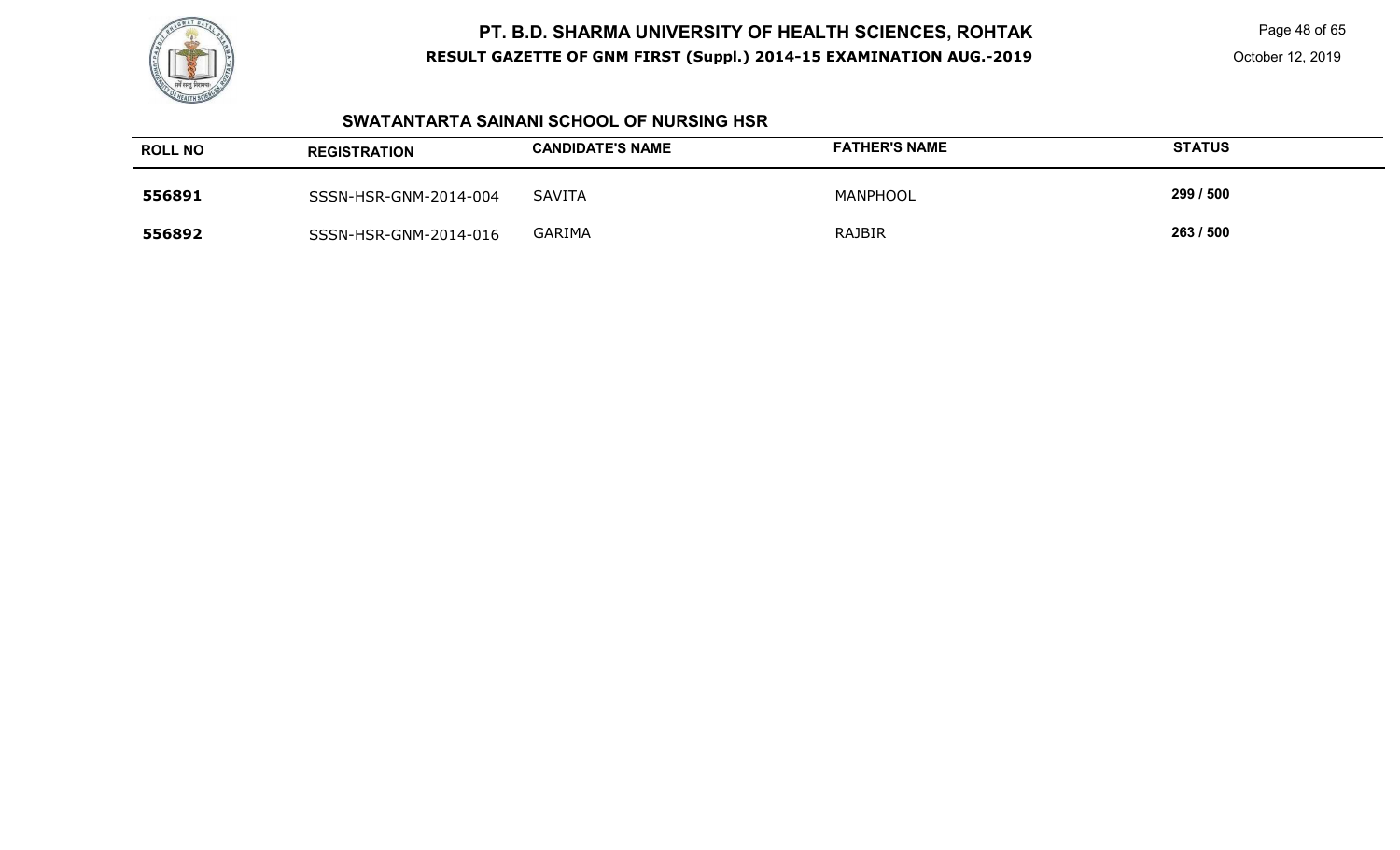

Page 49 of 65

### **KHUSHI SCHOOL & COLLEGE OF NURSING KAGSAR HISAR**

| <b>ROLL NO</b> | <b>REGISTRATION</b>  | <b>CANDIDATE'S NAME</b> | <b>FATHER'S NAME</b> | <b>STATUS</b>        |
|----------------|----------------------|-------------------------|----------------------|----------------------|
| 557011         | KSN-HSR-GNM-2014-012 | REENA                   | KASHMIR              | 302/500              |
| 557012         | KSN-HSR-GNM-2014-018 | <b>BHUPENDER</b>        | <b>SATPAL</b>        | <b>R-GN-01 GN-03</b> |
| 557013         | KSN-HSR-GNM-2014-019 | <b>KRISHAN KUMAR</b>    | <b>AZAD SINGH</b>    | 330 / 500            |
| 557014         | KSN-HSR-GNM-2014-020 | <b>VIKAS</b>            | <b>BIJENDER</b>      | <b>R-GN-01 GN-03</b> |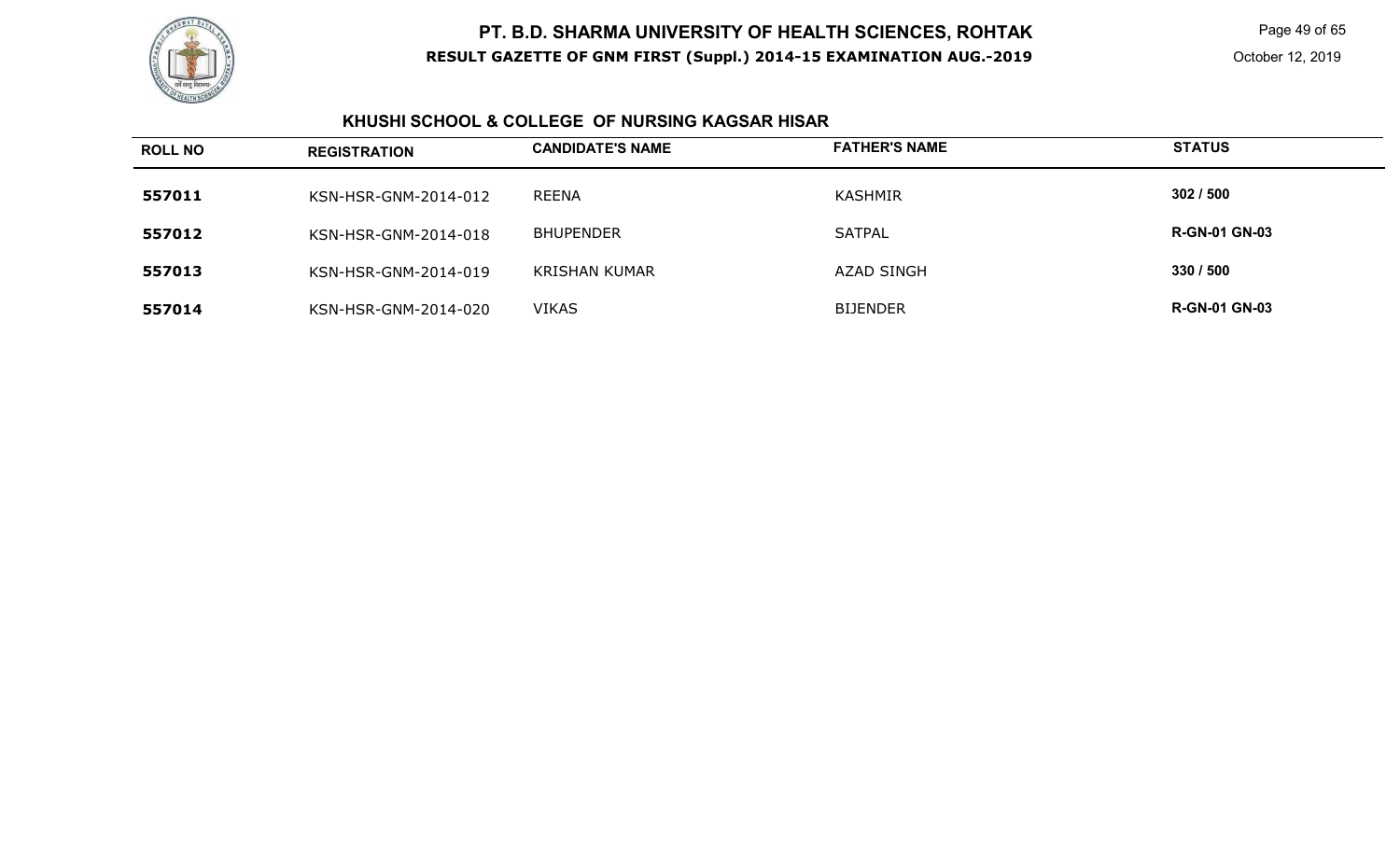

Page 50 of 65

October 12, 2019

### **NATIONAL NURSING INST. SEC-9 HISAR**

| <b>ROLL NO</b> | <b>REGISTRATION</b>  | <b>CANDIDATE'S NAME</b> | <b>FATHER'S NAME</b> | <b>STATUS</b>  |
|----------------|----------------------|-------------------------|----------------------|----------------|
| 557131         | NNI-HSR-GNM-2014-026 | <b>MANPREET SHARMA</b>  | RAJINDER SHARMA      | <b>R-GN-01</b> |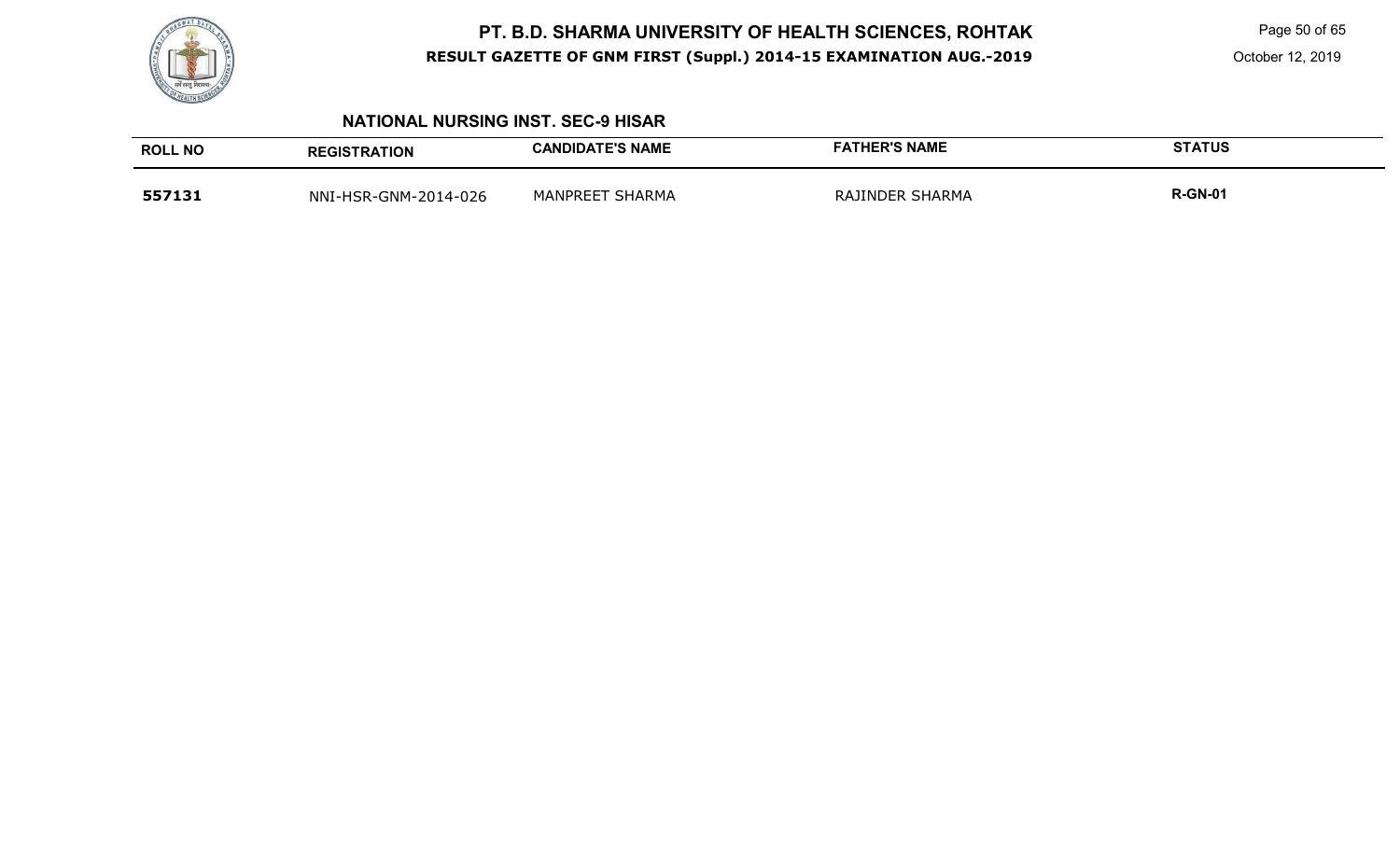

Page 51 of 65

### **HK SD SCHOOL OF NURSING KHERI LOCHAB NARNAUND HSR**

| <b>ROLL NO</b> | <b>REGISTRATION</b>   | <b>CANDIDATE'S NAME</b> | <b>FATHER'S NAME</b> | <b>STATUS</b> |
|----------------|-----------------------|-------------------------|----------------------|---------------|
| 557301         | HKSD-HSR-GNM-2014-027 | <b>SEEMA</b>            | OM PARKASH           | 301 / 500     |
| 557302         | HKSD-HSR-GNM-2014-039 | <b>ANKIT</b>            | <b>RAMESHWAR</b>     | 317/500       |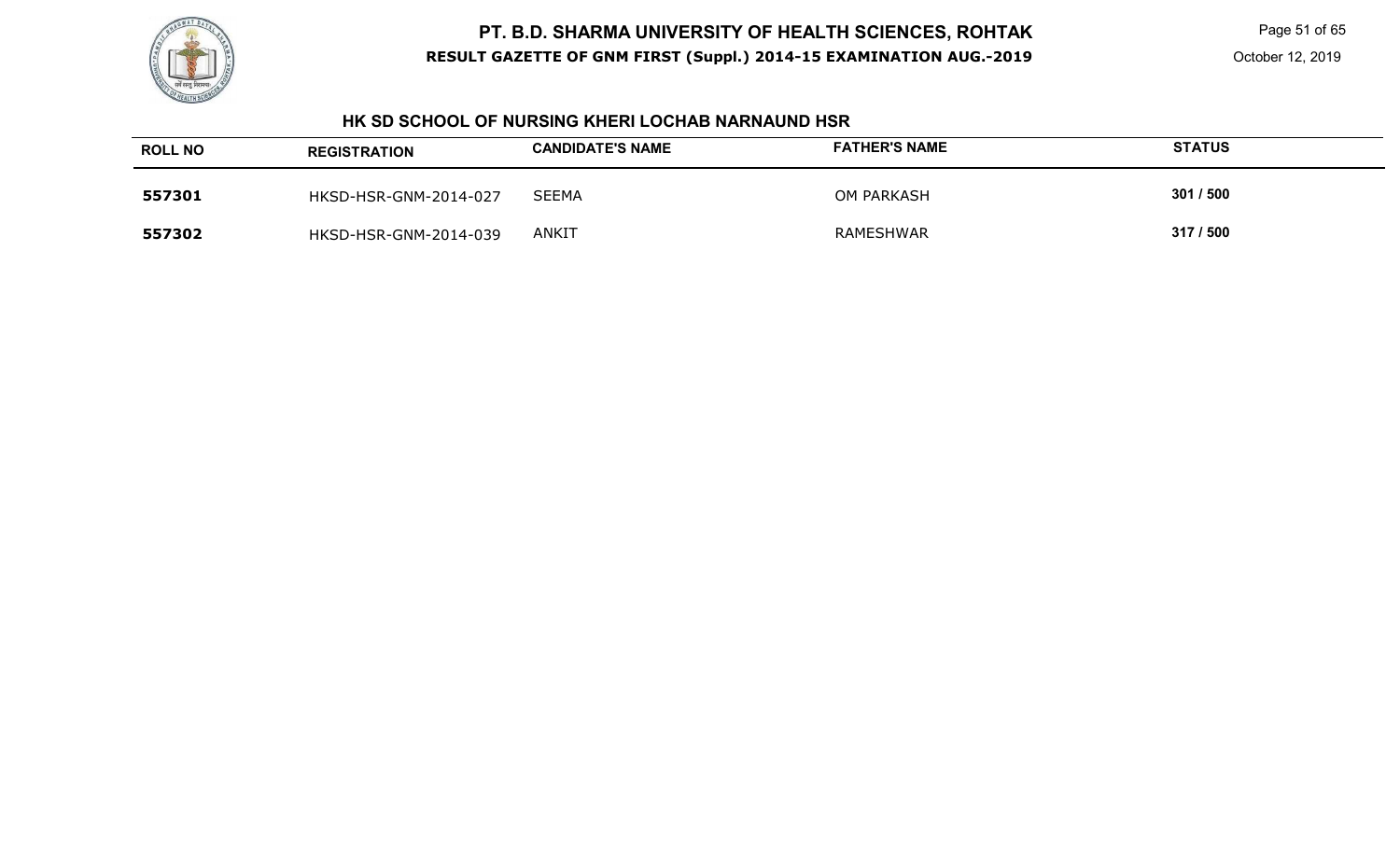

Page 52 of 65

# **GNM, TRAINING SCHOOL, KARNAL**

| <b>ROLL NO</b> | <b>REGISTRATION</b>                   | <b>CANDIDATE'S NAME</b> | <b>FATHER'S NAME</b> | <b>STATUS</b>        |
|----------------|---------------------------------------|-------------------------|----------------------|----------------------|
| 557361         | 142000010                             | PRIYAVART               | <b>SATYAWAN</b>      | <b>R-GN-02</b>       |
| 557362         | GGNMTC-KNL-GNM-2014-005 SANDEEP KUMAR |                         | <b>SHRI KRISHAN</b>  | <b>R-GN-01 GN-02</b> |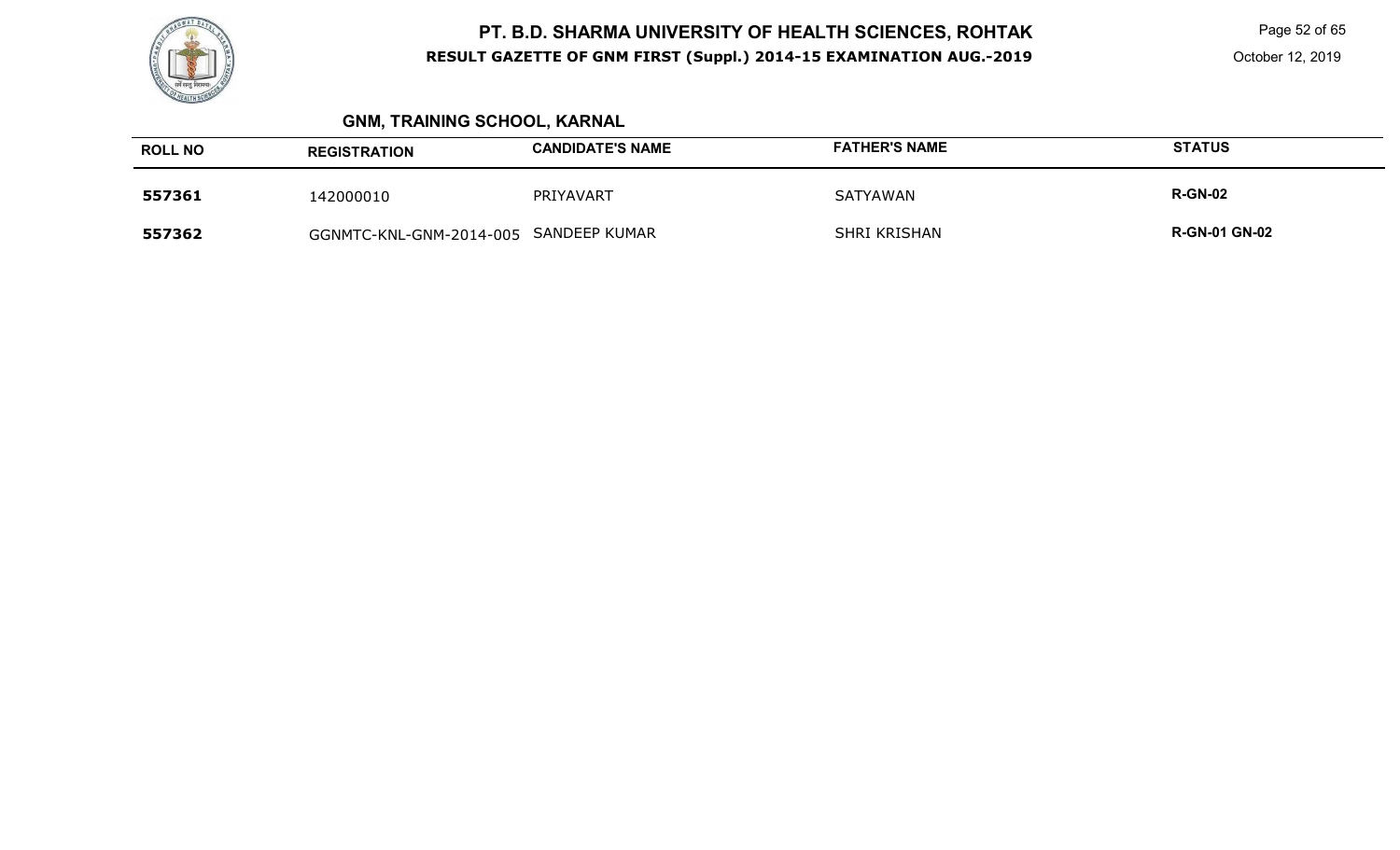

Page 53 of 65

October 12, 2019

### **GANDHI SCHOOL OF NURSING KARNAL**

| <b>ROLL NO</b> | <b>REGISTRATION</b>  | <b>CANDIDATE'S NAME</b> | <b>FATHER'S NAME</b> | <b>STATUS</b>        |
|----------------|----------------------|-------------------------|----------------------|----------------------|
| 557531         | GSN-KNL-GNM-2014-011 | ANJU                    | <b>KRISHAN LAL</b>   | 302/500              |
| 557532         | GSN-KNL-GNM-2014-024 | NEETU RANI              | <b>SURAJ BHAN</b>    | <b>R-GN-03 GN-04</b> |
| 557533         | GSN-KNL-GNM-2014-037 | MONA RANI               | <b>SAT PAL</b>       | 292 / 500            |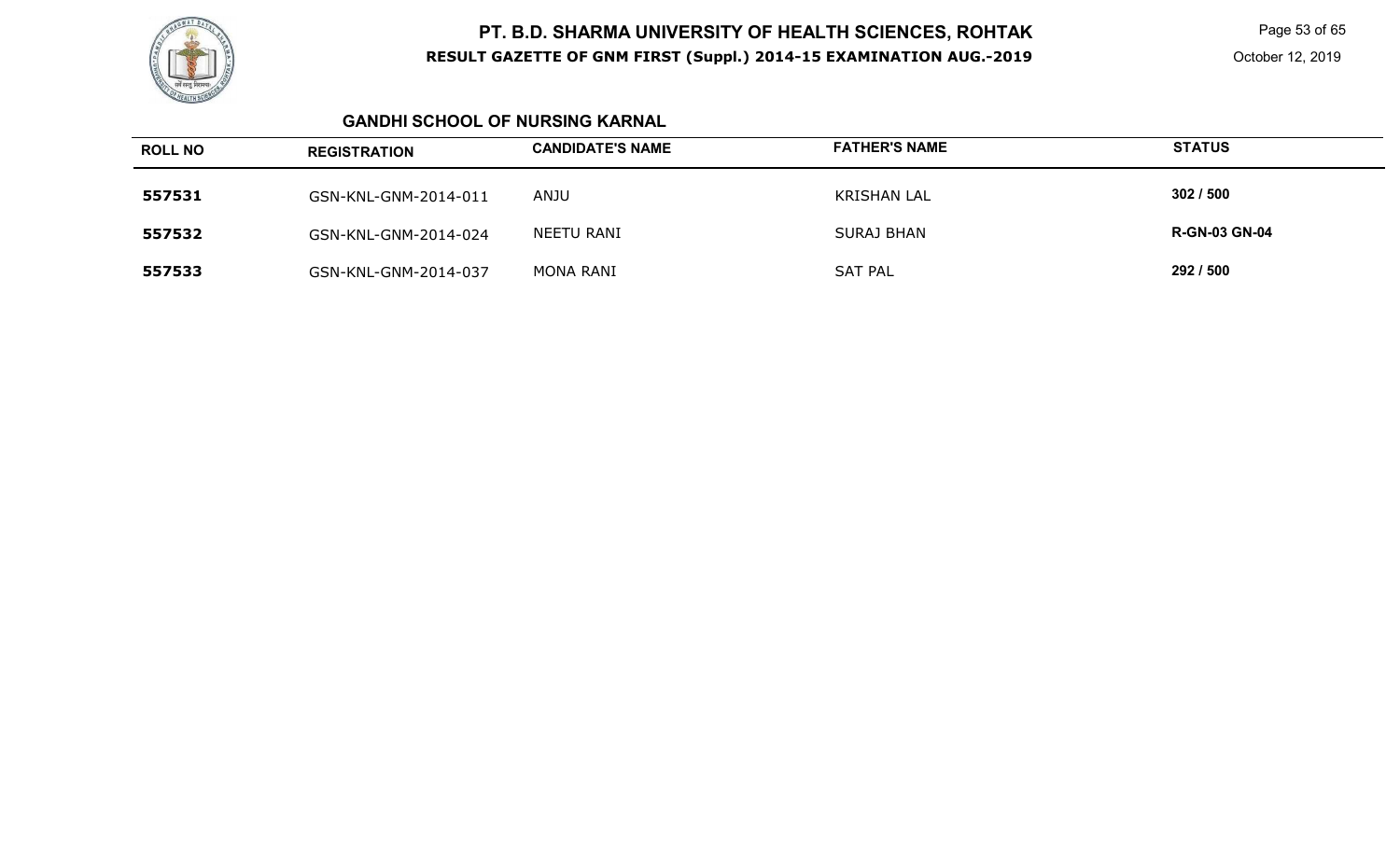

Page 54 of 65

October 12, 2019

### **VIDYAWATI SCHOOL OF NURSING MAHENDERGARH**

| <b>ROLL NO</b> | <b>REGISTRATION</b>  | <b>CANDIDATE'S NAME</b> | <b>FATHER'S NAME</b> | <b>STATUS</b> |
|----------------|----------------------|-------------------------|----------------------|---------------|
| 557651         | VSN-MGH-GNM-2014-028 | <b>SONIKA</b>           | <b>SUKHBIR SINGH</b> | 303 / 500     |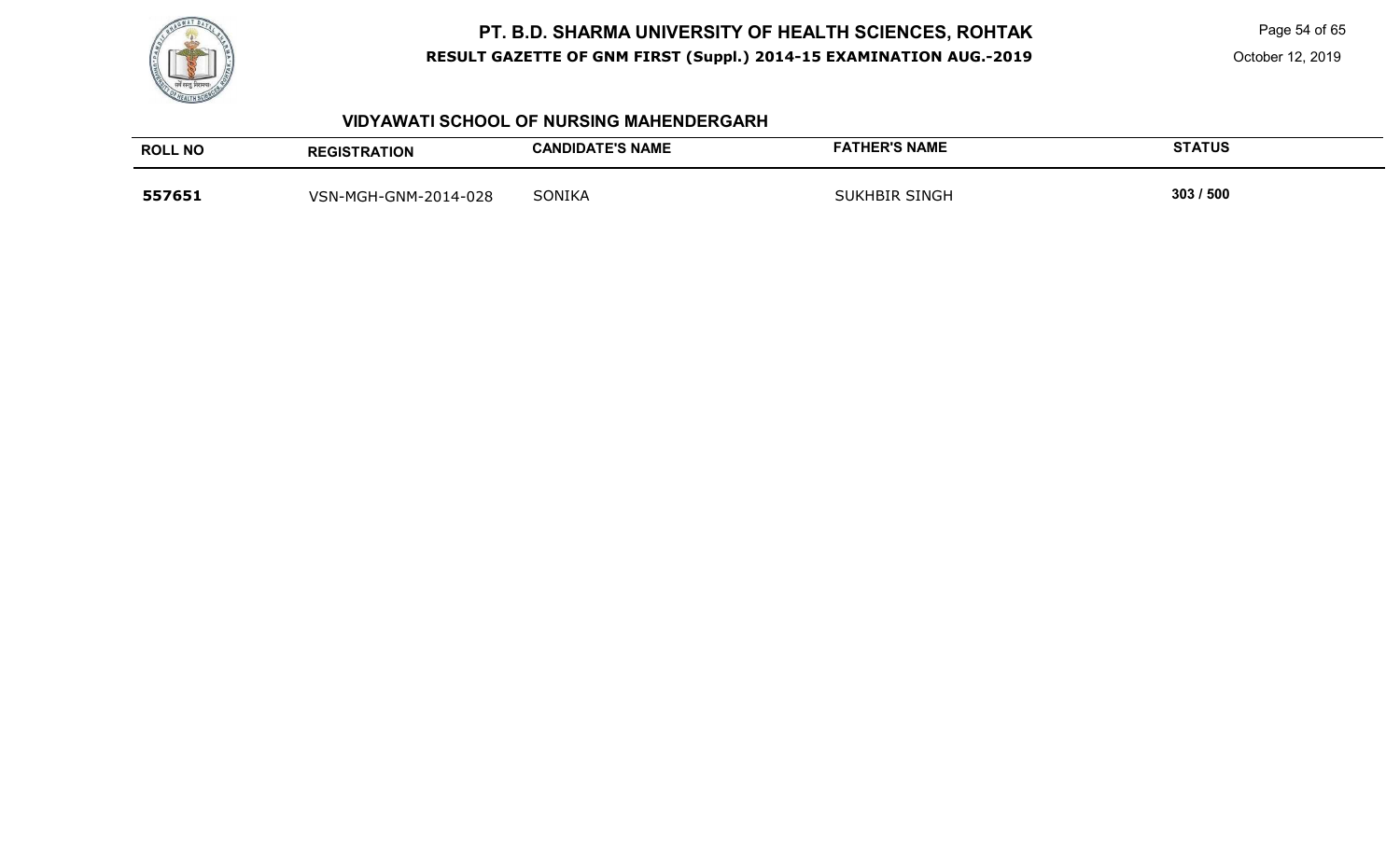

Page 55 of 65

October 12, 2019

# **MAHABIR SCHOOL OF NURSING BULLANA, AMBALA**

| <b>ROLL NO</b> | <b>REGISTRATION</b>  | <b>CANDIDATE'S NAME</b> | <b>FATHER'S NAME</b> | <b>STATUS</b> |
|----------------|----------------------|-------------------------|----------------------|---------------|
| 557701         | MSN-AMB-GNM-2014-001 | ASHU RANI               | RAJENDER SINGH       | 323 / 500     |
| 557702         | MSN-AMB-GNM-2014-012 | NAVNEET KAUR            | LABH SINGH           | 326 / 500     |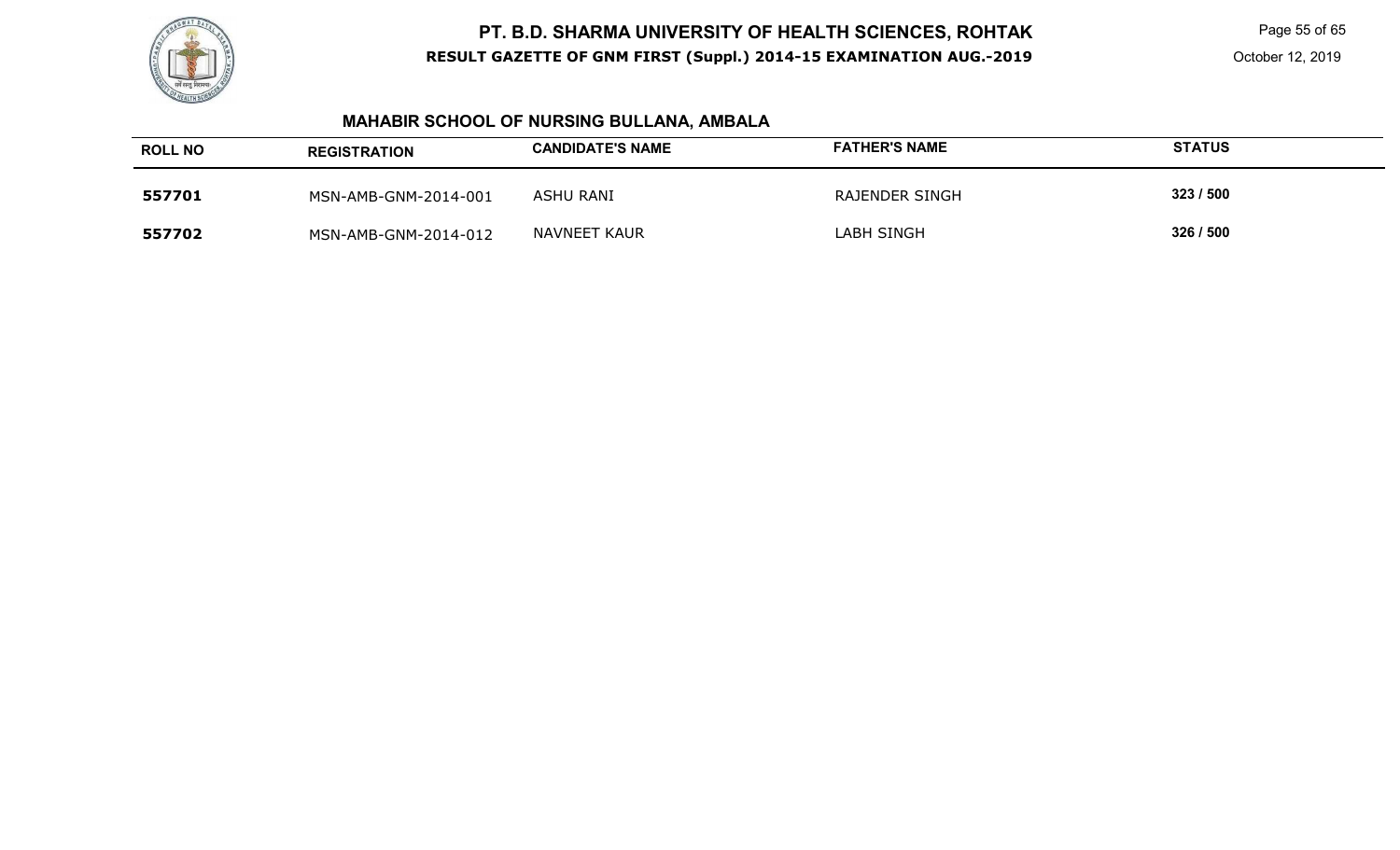

Page 56 of 65

# **SHAHEED UDHAM SINGH SCHOOL OF NURSING RATIA, FATEHABAD**

| <b>ROLL NO</b> | <b>REGISTRATION</b>    | <b>CANDIDATE'S NAME</b> | <b>FATHER'S NAME</b> | <b>STATUS</b>  |
|----------------|------------------------|-------------------------|----------------------|----------------|
| 557811         | SUSSN-FTB-GNM-2014-023 | SEEMA RANI              | <b>MOOL CHAND</b>    | <b>R-GN-01</b> |
| 557812         | SUSSN-FTB-GNM-2014-026 | PARAMJEET KAUR          | NAJAR SINGH          | 303/500        |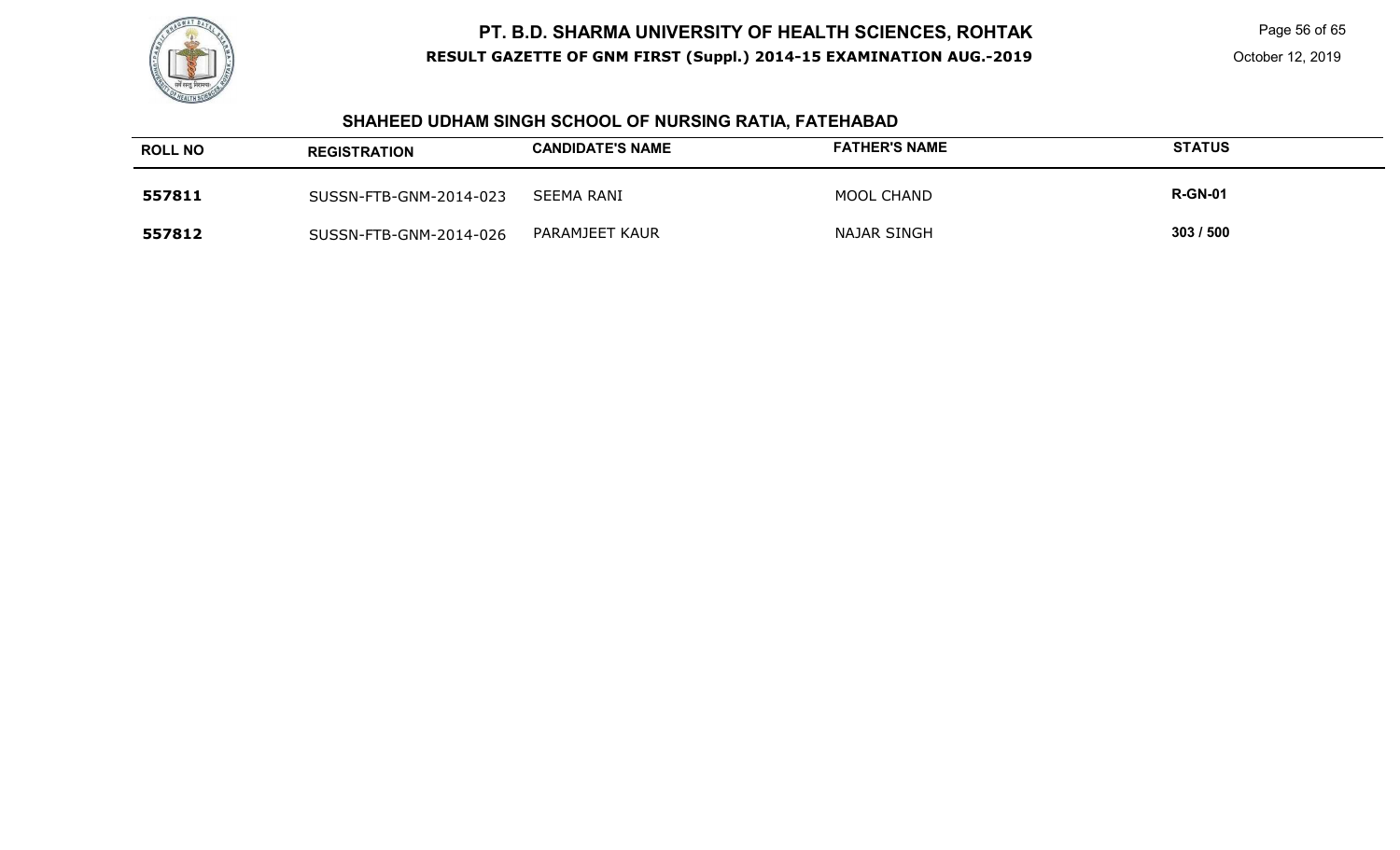

 Page 57 of 65 October 12, 2019

### **DR. JAI PARKASH SHARMA MEMORIAL SCHOOL OF NURSING YAMUNA NAGAR**

| <b>ROLL NO</b> | <b>REGISTRATION</b>    | <b>CANDIDATE'S NAME</b> | <b>FATHER'S NAME</b> | <b>STATUS</b>        |
|----------------|------------------------|-------------------------|----------------------|----------------------|
| 557921         | JPSSN-YNR-GNM-2014-002 | INDU                    | <b>RANBIR SINGH</b>  | <b>R-GN-03</b>       |
| 557922         | JPSSN-YNR-GNM-2014-006 | PUSHPA DEVI             | ISHWAR CHAND         | <b>R-GN-03</b>       |
| 557923         | JPSSN-YNR-GNM-2014-012 | KOMAL                   | <b>NARESH KUMAR</b>  | <b>R-GN-01</b>       |
| 557924         | JPSSN-YNR-GNM-2014-022 | SANTOSH DEVI            | <b>RAM NATH</b>      | <b>R-GN-01</b>       |
| 557925         | JPSSN-YNR-GNM-2014-035 | <b>RENU</b>             | <b>BALJIT SINGH</b>  | <b>R-GN-01 GN-03</b> |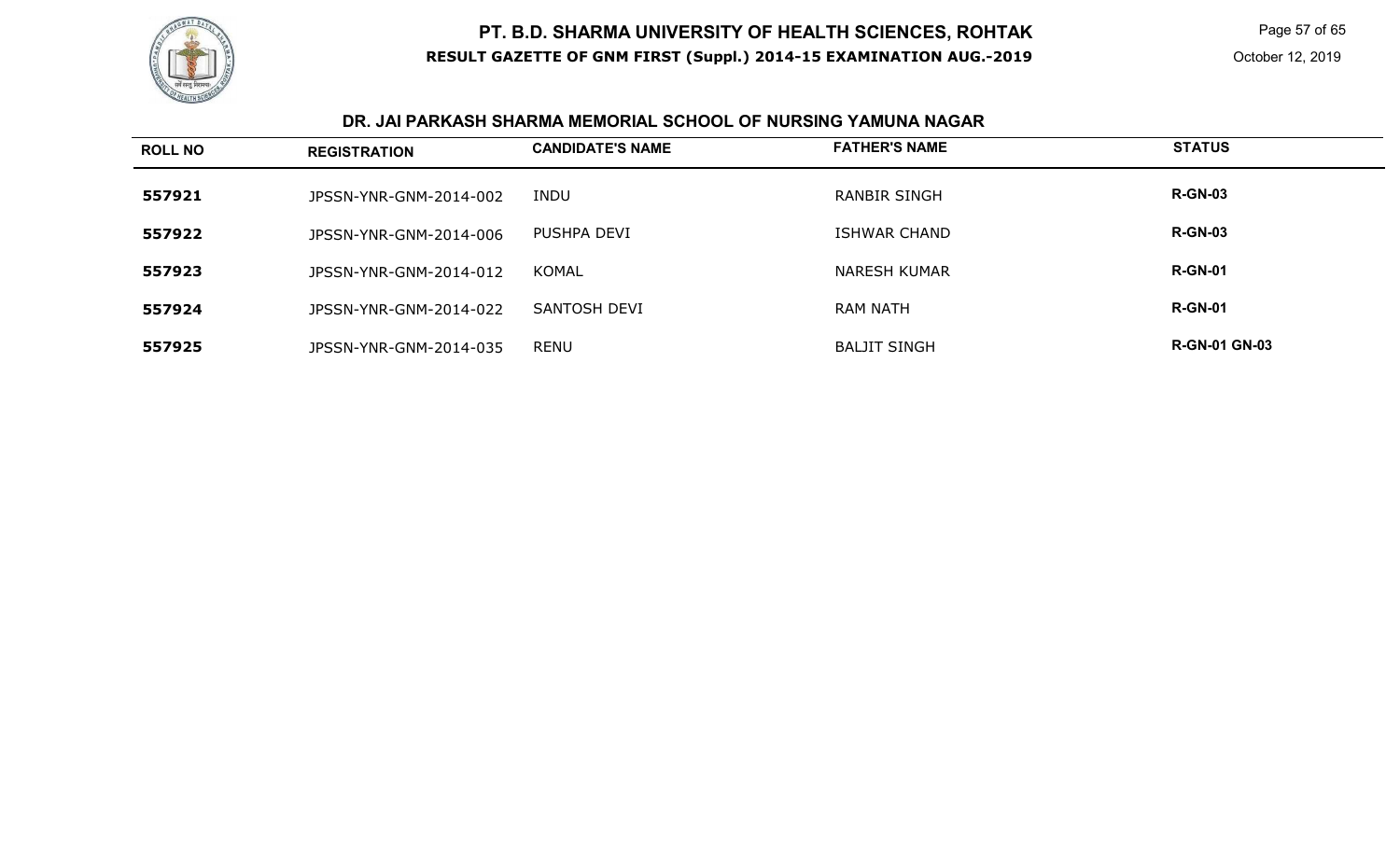

Page 58 of 65

### **FLORENCE SCHOOL OF NURSING DAYALPUR BALLABGARH FARIDABAD**

| <b>ROLL NO</b> | <b>REGISTRATION</b>  | <b>CANDIDATE'S NAME</b> | <b>FATHER'S NAME</b> | <b>STATUS</b> |
|----------------|----------------------|-------------------------|----------------------|---------------|
| 558041         | FSN-FBD-GNM-2014-006 | MONIKA DAGAR            | DEEP CHAND DAGAR     | <b>RLA</b>    |
| 558042         | FSN-FBD-GNM-2014-035 | <b>RINKI</b>            | JAY KARAN            | 322/500       |
| 558043         | FSN-FBD-GNM-2014-038 | RAJNI                   | <b>MAHI LAL</b>      | 322/500       |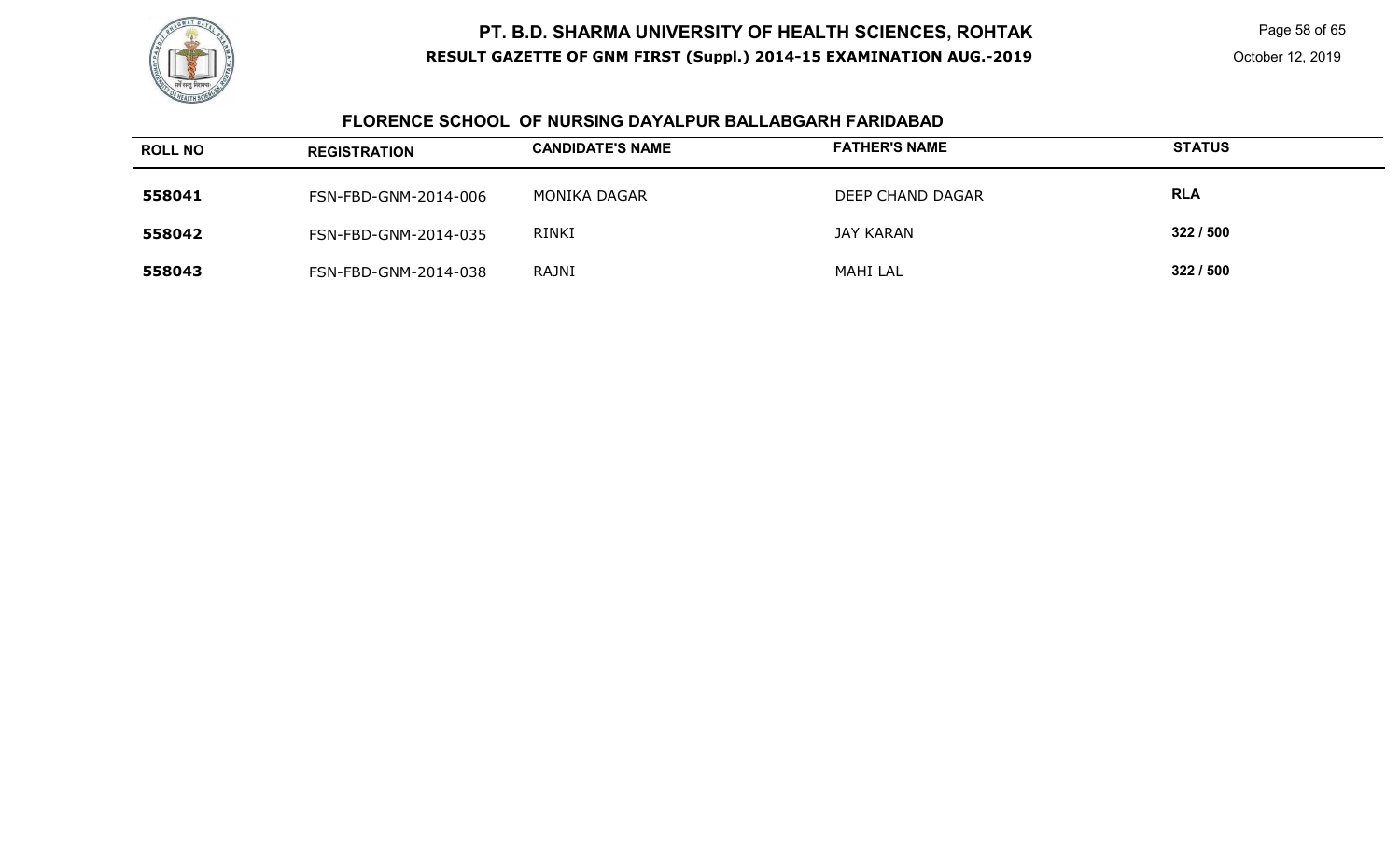

Page 59 of 65

October 12, 2019

### **CH. BHAGMAL SCHOOL OF NURSING KHERI CHOPTA HISAR**

| <b>ROLL NO</b> | <b>REGISTRATION</b>   | <b>CANDIDATE'S NAME</b> | <b>FATHER'S NAME</b> | STATUS    |
|----------------|-----------------------|-------------------------|----------------------|-----------|
| 558161         | CBSN-HSR-GNM-2014-022 | PARVEEN KUMARI          | <b>JAI BHAGWAN</b>   | 311 / 500 |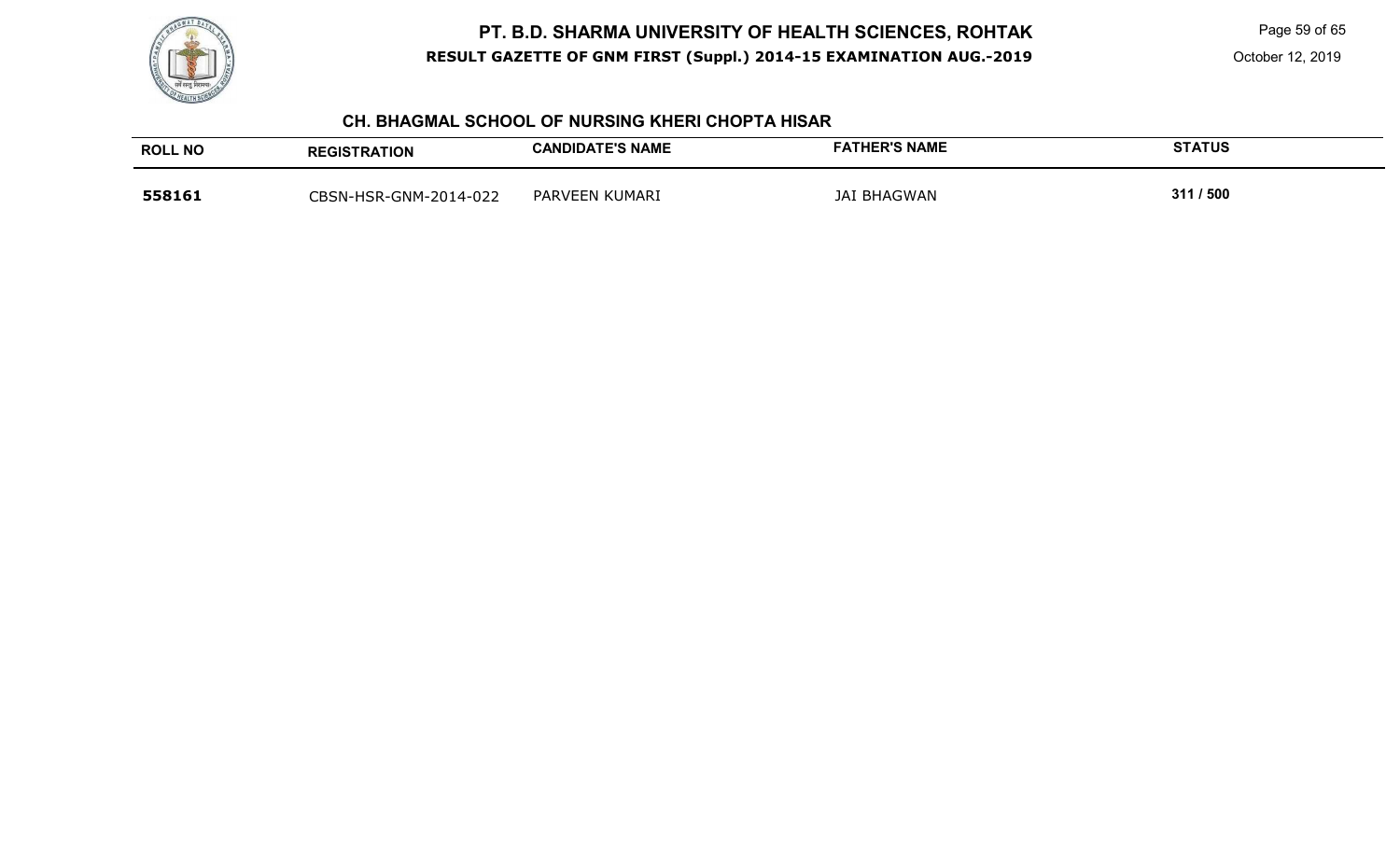

Page 60 of 65

# **BHAI SURRENDER KUMAR MEMORIAL SCHOOL OF NURSING, JIND HARYANA**

| <b>ROLL NO</b> | <b>REGISTRATION</b>           | <b>CANDIDATE'S NAME</b> | <b>FATHER'S NAME</b> | <b>STATUS</b>        |
|----------------|-------------------------------|-------------------------|----------------------|----------------------|
| 558261         | BSKMS-JND-GNM-2014-005        | <b>BINDU</b>            | <b>GURJANT</b>       | <b>R-GN-02</b>       |
| 558262         | BSKMS-JND-GNM-2014-016        | PREETI DHOUNCHAK        | BALJIT SINGH         | <b>R-GN-03</b>       |
| 558263         | BSKMSN-JND-GNM-2014-008       | RUKSHI                  | <b>BHIM SINGH</b>    | <b>R-GN-03 GN-04</b> |
| 558264         | BSKMSN-JND-GNM-2014-015 REENA |                         | <b>RAMMEHAR</b>      | <b>R-GN-04</b>       |
| 558265         | BSKMSN-JND-GNM-2014-027       | POOJA DEVI              | DHARAMPAL            | <b>R-GN-03</b>       |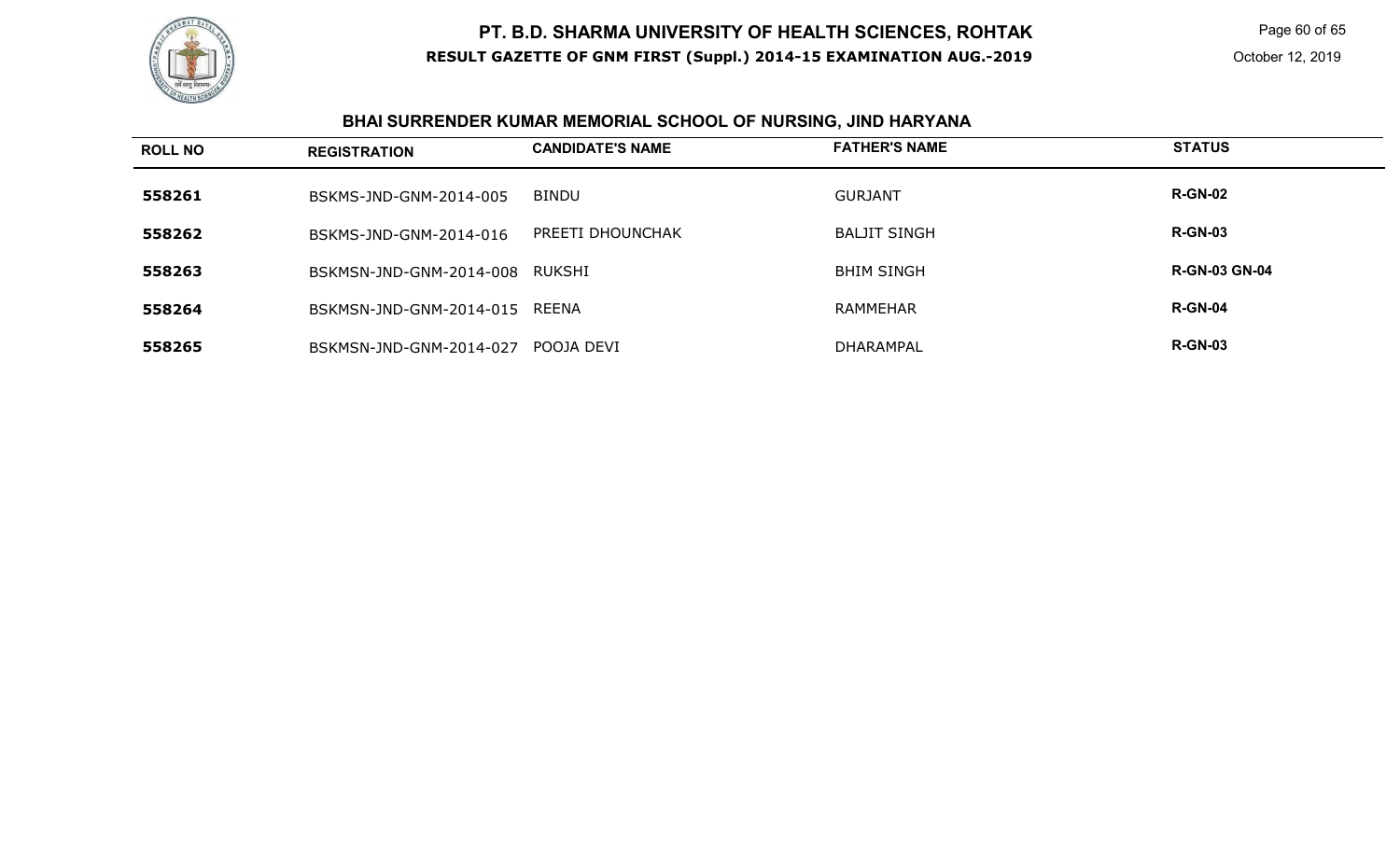

Page 61 of 65

#### **SARDAR KARTAR SINGH HAYER SCHOOL OF NURSING, SHAHABAD, MARKANDA, KURUKSHETRA**

| <b>ROLL NO</b> | <b>REGISTRATION</b>    | <b>CANDIDATE'S NAME</b> | <b>FATHER'S NAME</b> | <b>STATUS</b>        |
|----------------|------------------------|-------------------------|----------------------|----------------------|
| 558381         | SKSSM-KUK-GNM-2014-008 | RAMANA DEVI             | <b>NAKLI RAM</b>     | <b>R-GN-03 GN-04</b> |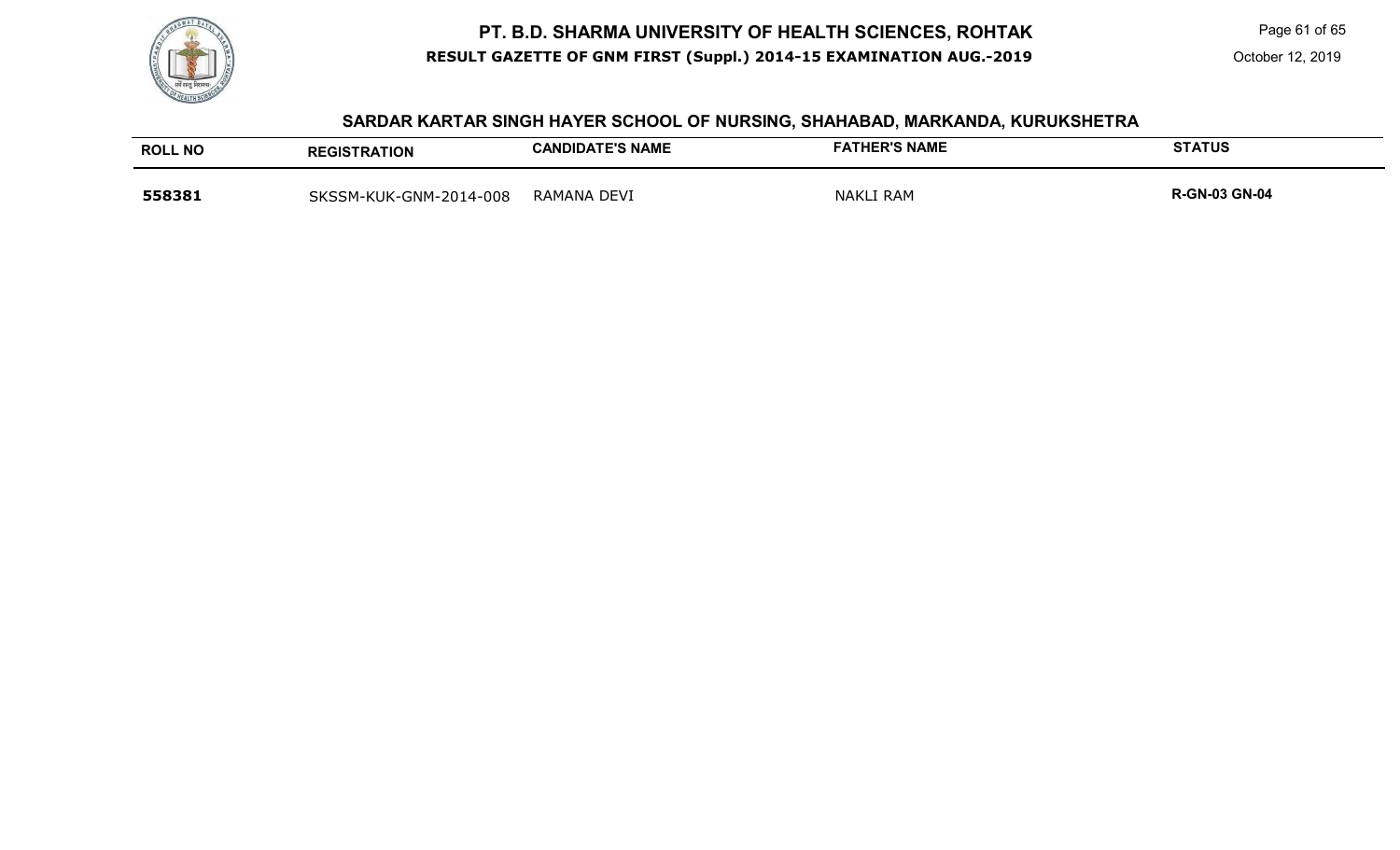

### **SHRI BABA YOGINATH NURSING, COLLEGE, LOHANI BHIWANI**

| <b>ROLL NO</b> | <b>REGISTRATION</b>   | <b>CANDIDATE'S NAME</b> | <b>FATHER'S NAME</b> | <b>STATUS</b>  |
|----------------|-----------------------|-------------------------|----------------------|----------------|
| 558481         | BYNN-BHW-GNM-2014-005 | DHARMENDER              | <b>DALBIR</b>        | 299 / 500      |
| 558482         | BYNN-BHW-GNM-2014-017 | <b>MAMTA</b>            | <b>BIR SINGH</b>     | <b>R-GN-04</b> |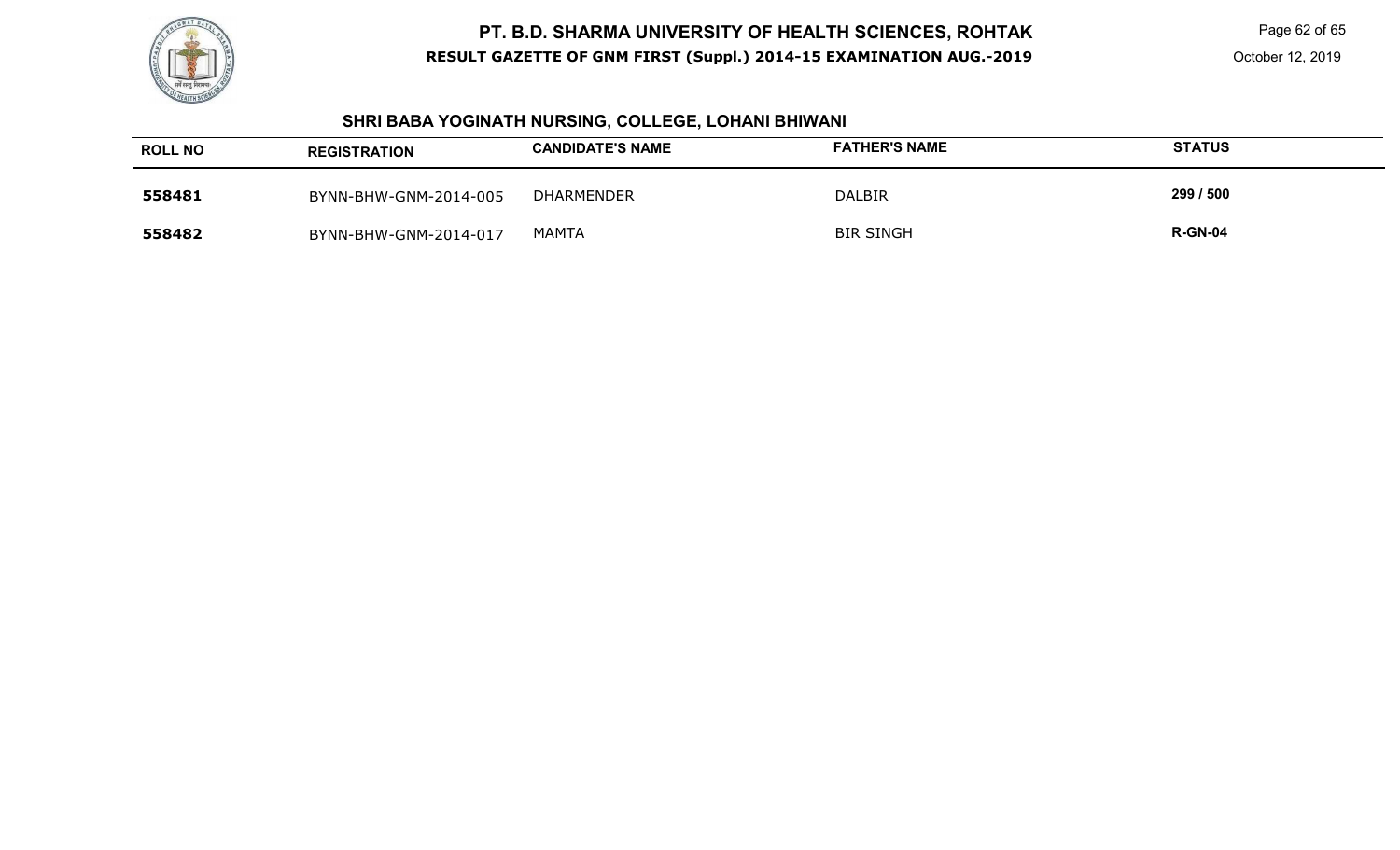

Page 63 of 65

# **NATIONAL SCHOOL OF NURSING, DHANI GARAN ROAD, BARWALA, DISTT. HISAR**

| <b>ROLL NO</b> | <b>REGISTRATION</b>  | <b>CANDIDATE'S NAME</b> | <b>FATHER'S NAME</b> | <b>STATUS</b>              |
|----------------|----------------------|-------------------------|----------------------|----------------------------|
| 558601         | NCN-HSR-GNM-2014-002 | <b>ANIL RANI</b>        | <b>CHANDI RAM</b>    | <b>R-GN-01</b>             |
| 558602         | NCN-HSR-GNM-2014-004 | <b>EKTA</b>             | <b>SANJAY KUMAR</b>  | 272 / 500                  |
| 558603         | NCN-HSR-GNM-2014-007 | RUBINA KUMARI           | ANOOP SINGH          | 286 / 500                  |
| 558604         | NCN-HSR-GNM-2014-016 | MEENAKASHI              | <b>JAGADISH</b>      | <b>R-GN-01</b>             |
| 558605         | NCN-HSR-GNM-2014-021 | POOJA                   | <b>RAMNIWAS</b>      | <b>R-GN-01 GN-03 GN-04</b> |
| 558606         | NCN-HSR-GNM-2014-037 | SHARMILA                | <b>ROHTASH</b>       | 277 / 500                  |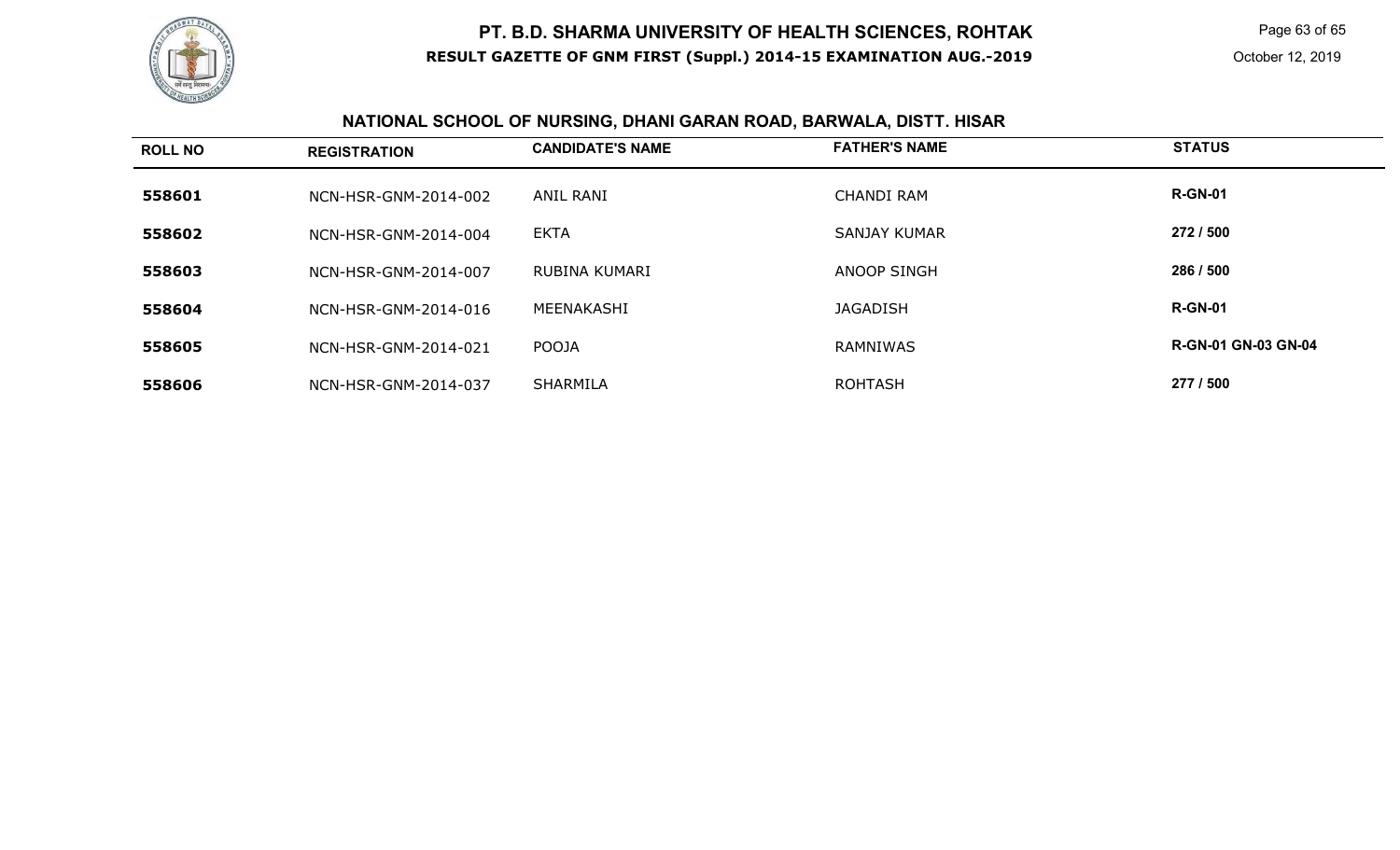

Page 64 of 65

# **K.V.M. NURSING, SCHOOL LADHOT ROAD, ROHTAK**

| <b>ROLL NO</b> | <b>REGISTRATION</b>  | <b>CANDIDATE'S NAME</b> | <b>FATHER'S NAME</b> | <b>STATUS</b>  |
|----------------|----------------------|-------------------------|----------------------|----------------|
| 558721         | KVM-RTK-GNM-2014-014 | PARMILA                 | <b>HARI SINGH</b>    | <b>R-GN-01</b> |
| 558722         | KVM-RTK-GNM-2014-016 | POOJA RANI              | <b>JAGBIR SINGH</b>  | 334 / 500      |
| 558723         | KVM-RTK-GNM-2014-031 | <b>RENU</b>             | <b>BALJEET</b>       | 329/500        |